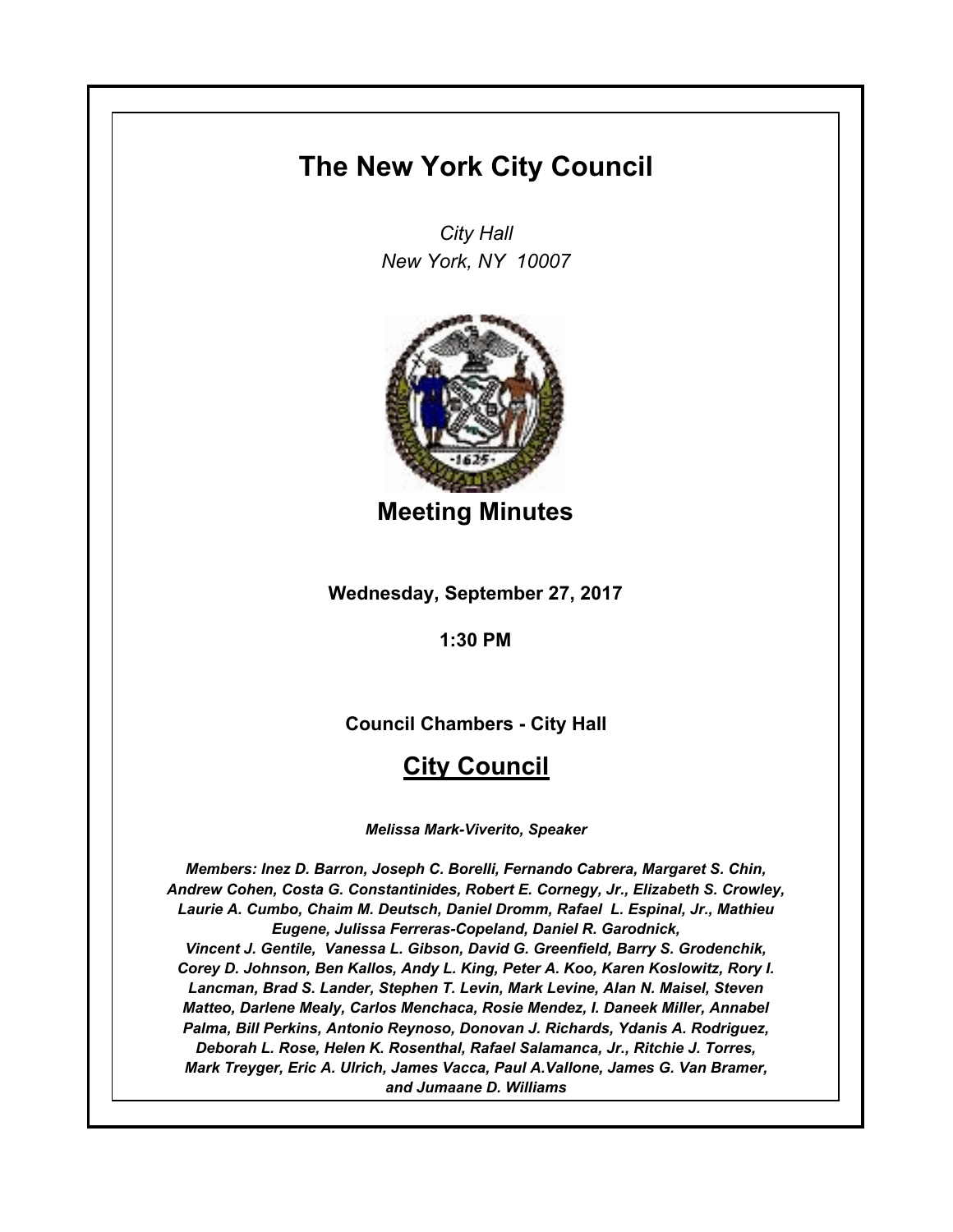*The Public Advocate (Ms. James)*

1. Roll Call

- Present: Speaker Mark-Viverito, Barron, Borelli, Chin, Cohen, Constantinides, Crowley, Deutsch, Dromm, Eugene, Ferreras-Copeland, Garodnick, Gentile, Greenfield, Grodenchik, Johnson, Kallos, King, Koo, Koslowitz, Lancman, Lander, Levin, Levine, Maisel, Matteo, Menchaca, Mendez, Miller, Palma, Perkins, Reynoso, Richards, Rodriguez, Rose, Rosenthal, Treyger, Ulrich, Vacca, Vallone, Van Bramer and Williams
- **Absent:** Cabrera, Cornegy Jr., Espinal Jr., Gibson, Mealy, Salamanca Jr. and Torres

# **Maternity:** Cumbo

*The presence of a quorum was announced by The Public Advocate (Ms. James).*

*There were 42 Council Members marked present at this Stated Meeting.*

*There is presently a vacant seat on the Council pending the swearing-in of the certified winner of the scheduled November 7, 2017 General Election in the 28th Council District (Queens).*

# 2. Invocation

*The Invocation was delivered by Rev. Victor T. Hall, Sr., Pastor, Calvary Baptist Church, 110-10 Guy R.Brewer Blvd., Jamaica, N.Y. 11433.*

*Council Member Miller moved to spread the Invocation in full upon the Record.*

# 3. Adoption of Minutes

*Council Member Rose moved that the Minutes of the Stated Meeting of August 9, 2017 be adopted as printed.*

# 4. Messages & Papers from the Mayor

## **Communication from the Mayor – Submitting the Mayor's Management Report, Fiscal 2017, dated September 2017, pursuant to Section 12 of the New York City Charter. M 0547-2017**

*Attachments:* Mayor's Management Report - September 2017, September 27, 2017 - Stated Meeting Agenda with Links to Files, Hearing Transcript - Stated Meeting 9-27-17, Minutes of the Stated Meeting - September 27, 2017

# **This Mayor's Message was Rcvd, Ord, Prnt, Fld by Council**

# 5. Communications from City, County & Borough Offices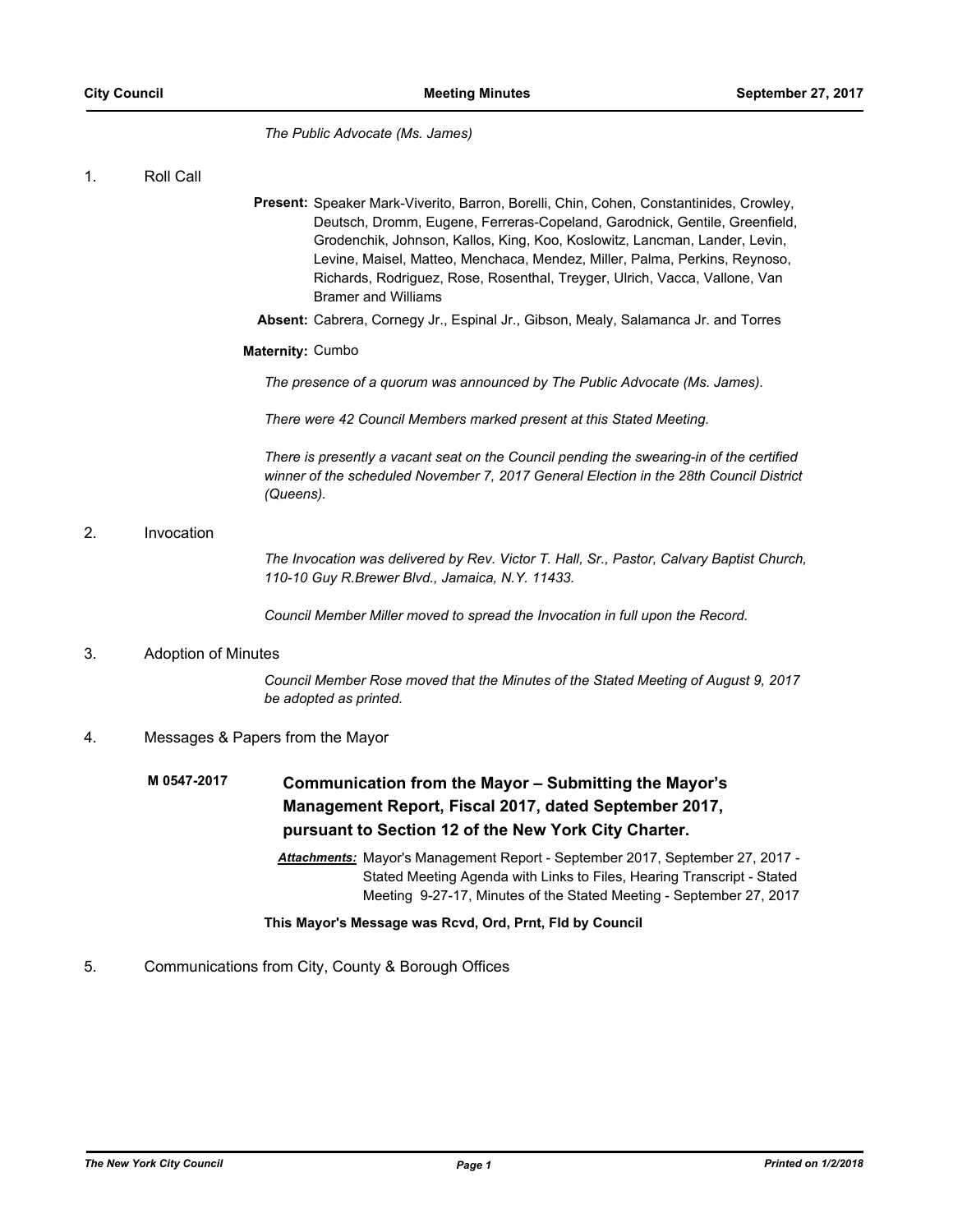|    | M 0548-2017                         | Communication from the Office of Management & Budget -<br>Transfer City funds between various agencies in Fiscal Year 2018<br>to implement changes to the City's expense budget, pursuant to<br>Section 107(b) of the New York City Charter. (MN-1)                                                                                                                                                                               |  |
|----|-------------------------------------|-----------------------------------------------------------------------------------------------------------------------------------------------------------------------------------------------------------------------------------------------------------------------------------------------------------------------------------------------------------------------------------------------------------------------------------|--|
|    |                                     | <b>Attachments:</b> Committee Report, Resolution, Hearing Transcript, Fiscal 2018 - Expense<br>Mod, September 27, 2017 - Stated Meeting Agenda with Links to Files,<br>Hearing Transcript - Stated Meeting 9-27-17, Minutes of the Stated<br>Meeting - September 27, 2017                                                                                                                                                         |  |
|    |                                     | This Communication was Referred to Comm by Council to the Committee on<br><b>Finance</b>                                                                                                                                                                                                                                                                                                                                          |  |
|    | M 0549-2017                         | Communication from the Office of Management & Budget -<br>Resolution approving the modification of the Fiscal 2018 Capital<br>Budget and Capital Program proposed by the Mayor pursuant to<br>Section 216 of the Charter of the City of New York.                                                                                                                                                                                 |  |
|    |                                     | Attachments: Committee Report, Resolution, Fiscal 2018 - Capital Budget Mod, Hearing<br>Transcript, September 27, 2017 - Stated Meeting Agenda with Links to<br>Files, Hearing Transcript - Stated Meeting 9-27-17, Minutes of the Stated<br>Meeting - September 27, 2017                                                                                                                                                         |  |
|    |                                     | This Communication was Referred to Comm by Council to the Committee on<br><b>Finance</b>                                                                                                                                                                                                                                                                                                                                          |  |
| 6. | <b>Petitions and Communications</b> |                                                                                                                                                                                                                                                                                                                                                                                                                                   |  |
| 7. | Land Use Call-Ups                   |                                                                                                                                                                                                                                                                                                                                                                                                                                   |  |
|    | M 0550-2017                         | <b>By Council Member Rodriguez:</b><br>Pursuant to Rule 11.20(b) of the Council and §20-226 or §20-225<br>of the New York City Administrative Code, the Council resolves<br>that the action of the Department of Consumer Affairs approving<br>an unenclosed sidewalk café located at 200 Dyckman Street,<br>Borough of Manhattan, Community Board 12, Application No.<br>20185034 TCM shall be subject to review by the Council. |  |

*Attachments:* September 27, 2017 - Stated Meeting Agenda with Links to Files, Hearing Transcript - Stated Meeting 9-27-17, Minutes of the Stated Meeting - September 27, 2017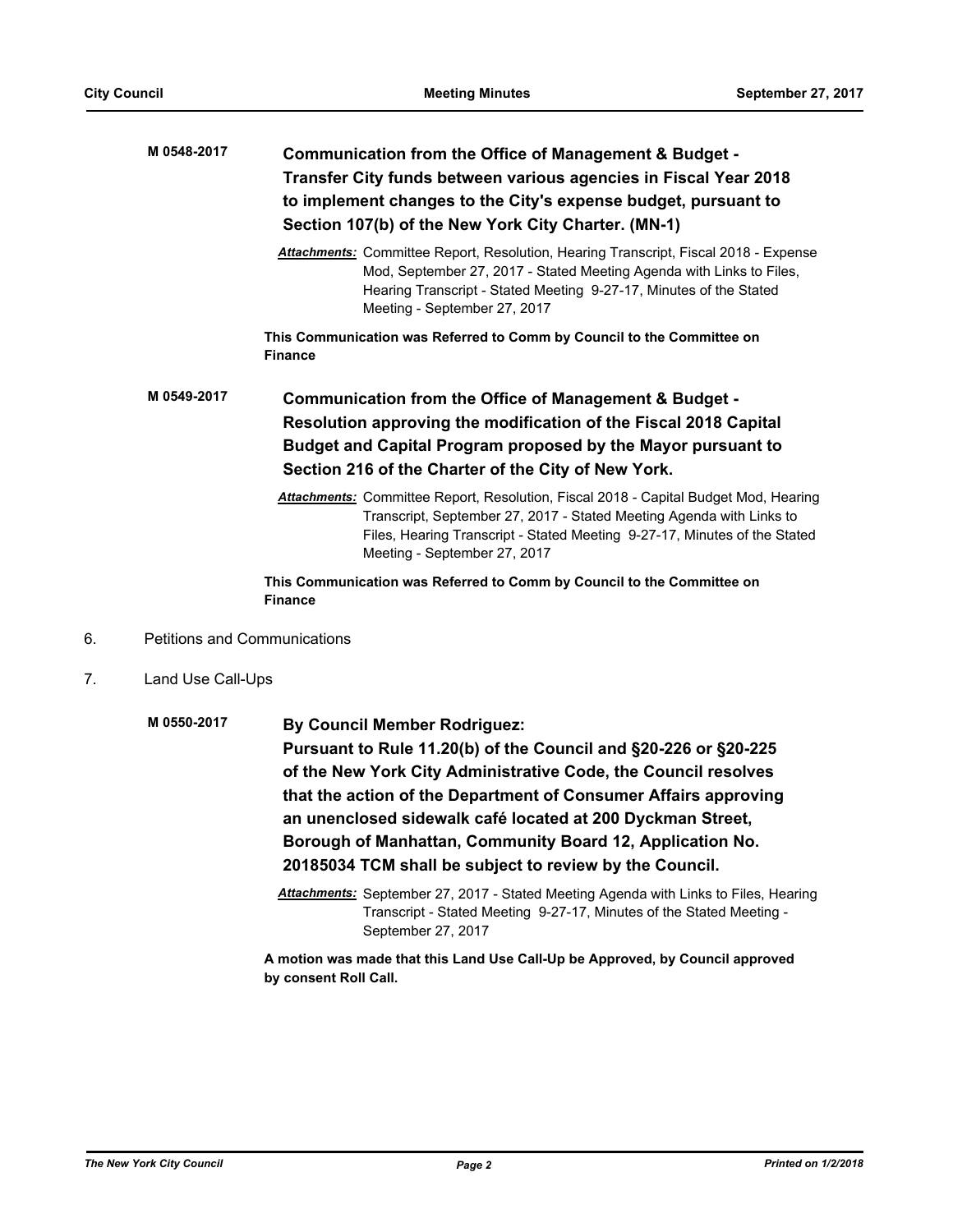# **By Council Member Rose: Pursuant to Rule 11.20(c) of the Council Rules and Section 197-d(b)(3) of the New York City Charter, the Council hereby resolves that the actions of the City Planning Commission on Uniform Land Use Review Procedure applications nos. C 160174 ZSR and C 150359 MMR shall be subject to Council review. M 0551-2017**

*Attachments:* September 27, 2017 - Stated Meeting Agenda with Links to Files, Hearing Transcript - Stated Meeting 9-27-17, Minutes of the Stated Meeting - September 27, 2017

# **A motion was made that this Land Use Call-Up be Approved, by Council approved by consent Roll Call.**

*The Public Advocate (Ms. James) put the question whether the Council would agree with and adopt such motion which was decided in the affirmative by the following vote:*

Passed The Consent Agenda

# **A motion was made that these files be approved by consent vote.**

- Affirmative: 42 Speaker Mark-Viverito, Barron, Borelli, Chin, Cohen, Constantinides, Crowley, Deutsch, Dromm, Eugene, Ferreras-Copeland, Garodnick, Gentile, Greenfield, Grodenchik, Johnson, Kallos, King, Koo, Koslowitz, Lancman, Lander, Levin, Levine, Maisel, Matteo, Menchaca, Mendez, Miller, Palma, Perkins, Reynoso, Richards, Rodriguez, Rose, Rosenthal, Treyger, Ulrich, Vacca, Vallone, Van Bramer and Williams
	- **Absent:** 7 Cabrera, Cornegy Jr., Espinal Jr., Gibson, Mealy, Salamanca Jr. and Torres
	- Maternity: 1 Cumbo

*At this point, the Public Advocate (Ms. James) declared that the aforementioned items were adopted and referred to the Committee on Land Use and to the appropriate Land Use Subcommittee.*

- 8. Communication from the Speaker
- 9. Discussion of General Orders
- 10. Reports of Special Committees

*None*

11. Reports of Standing Committees

Report of the Committee on Consumer Affairs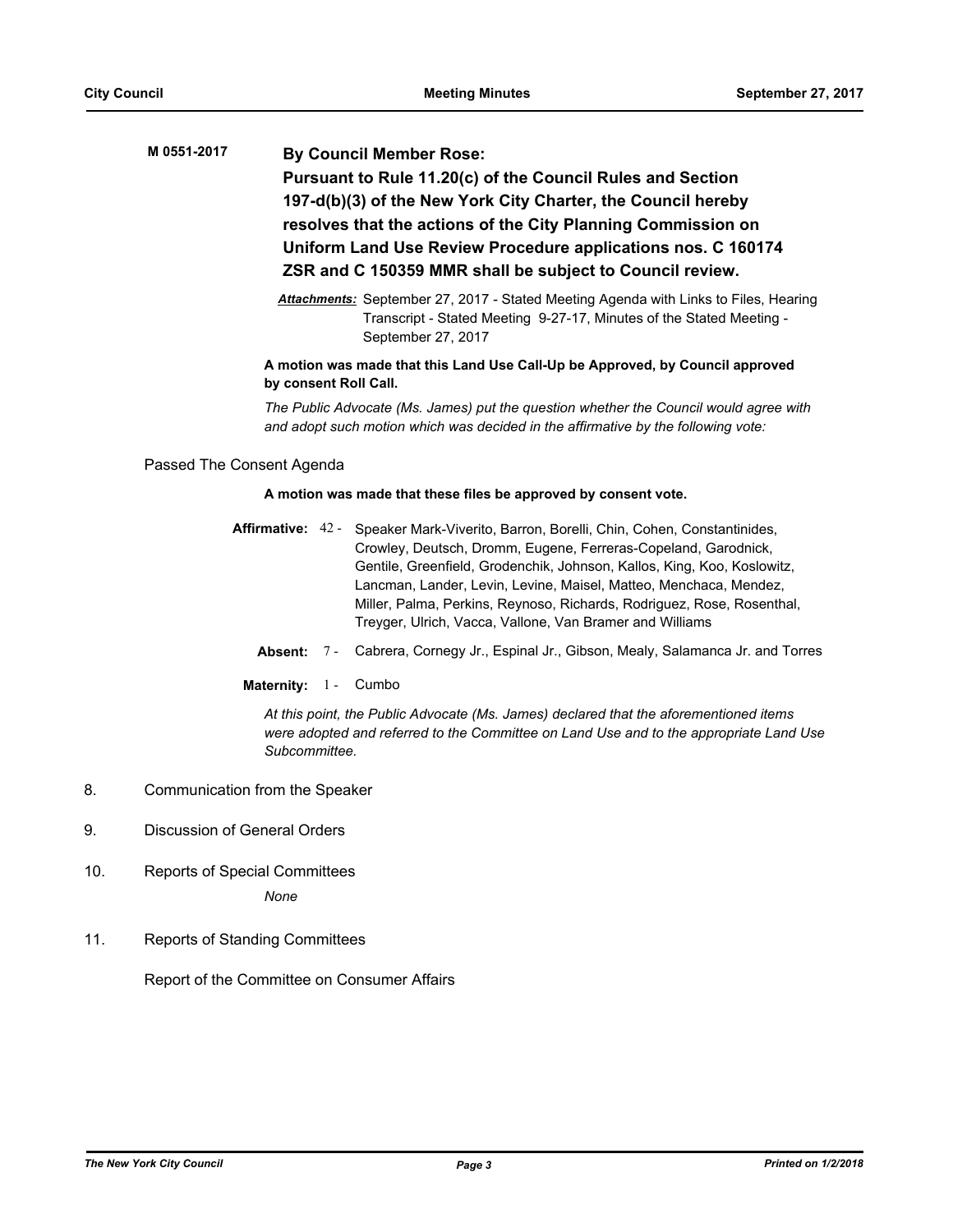# **A Local Law to amend the administrative code of the city of New York, in relation to the sale and financing of used automobiles by second-hand automobile dealers Int 1539-2017-A**

*Attachments:* Legislative History Report, Summary of Int. No. 1539-A, Summary of Int. No. 1539, Int. No. 1539 - 4/5/17, April 5, 2017 - Stated Meeting Agenda with Links to Files, Committee Report 4/26/17, Hearing Testimony 4/26/17, Hearing Transcript 4/26/17, Proposed Int. No. 1539-A - 8/27/17, Committee Report 9/14/17, Hearing Transcript 9/14/17, Fiscal Impact Statement, September 27, 2017 - Stated Meeting Agenda with Links to Files, Committee Report - Stated Meeting, Int. No. 1539-A (FINAL), Hearing Transcript - Stated Meeting 9-27-17, Mayor's Letter, Local Law 197, Minutes of the Stated Meeting - September 27, 2017

# **A motion was made that this Introduction be Approved by Council approved by Roll Call.**

- Affirmative: 39 Speaker Mark-Viverito, Barron, Chin, Cohen, Constantinides, Crowley, Deutsch, Dromm, Eugene, Ferreras-Copeland, Garodnick, Gentile, Greenfield, Grodenchik, Johnson, Kallos, Koo, Koslowitz, Lancman, Lander, Levin, Levine, Maisel, Menchaca, Mendez, Miller, Palma, Perkins, Reynoso, Richards, Rodriguez, Rose, Rosenthal, Treyger, Ulrich, Vacca, Vallone, Van Bramer and Williams
	- **Negative:** 3 Borelli, King and Matteo
	- **Absent:** 7 Cabrera, Cornegy Jr., Espinal Jr., Gibson, Mealy, Salamanca Jr. and Torres
	- **Maternity:** 1 Cumbo

**Enactment No:** 2017/197

## **A Local Law to amend the administrative code of the city of New York, in relation to requiring second-hand automobile dealers to post and distribute a bill of rights to consumers Int 1540-2017-A**

*Attachments:* Legislative History Report, Summary of Int. No. 1540-A, Summary of Int. No. 1540, April 5, 2017 - Stated Meeting Agenda with Links to Files, Int. No. 1540, Committee Report 4/26/17, Hearing Testimony 4/26/17, Hearing Transcript 4/26/17, Proposed Int. No. 1540-A - 8/27/17, Committee Report 9/14/17, Hearing Transcript 9/14/17, Fiscal Impact Statement, September 27, 2017 - Stated Meeting Agenda with Links to Files, Committee Report - Stated Meeting, Int. No. 1540-A (FINAL), Hearing Transcript - Stated Meeting 9-27-17, Mayor's Letter, Local Law 198, Minutes of the Stated Meeting - September 27, 2017

# **A motion was made that this Introduction be Approved by Council approved by Roll Call.**

Affirmative: 40 - Speaker Mark-Viverito, Barron, Chin, Cohen, Constantinides, Crowley, Deutsch, Dromm, Eugene, Ferreras-Copeland, Garodnick, Gentile, Greenfield, Grodenchik, Johnson, Kallos, King, Koo, Koslowitz, Lancman, Lander, Levin, Levine, Maisel, Menchaca, Mendez, Miller, Palma, Perkins, Reynoso, Richards, Rodriguez, Rose, Rosenthal, Treyger, Ulrich, Vacca, Vallone, Van Bramer and Williams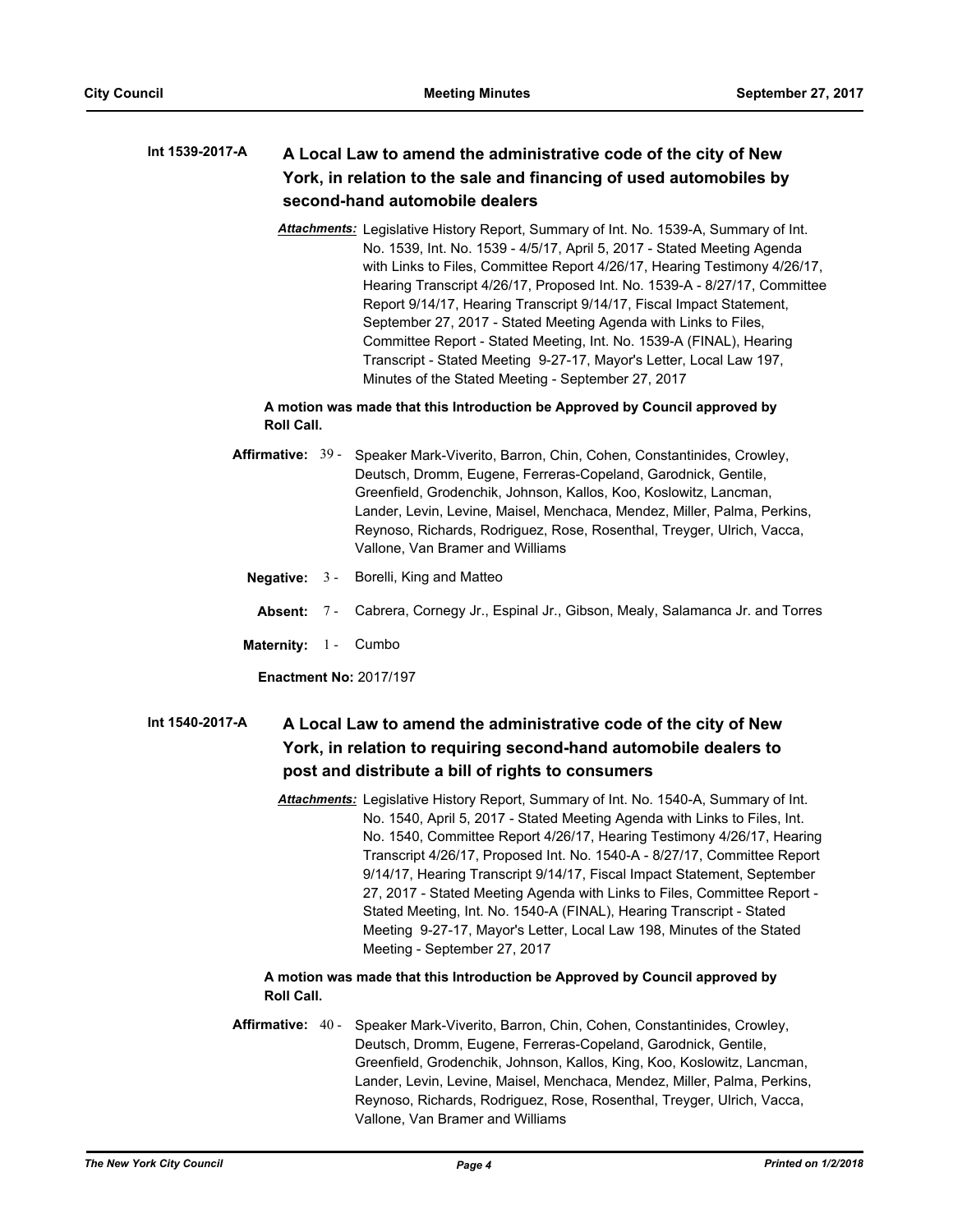**Negative:** 2 - Borelli and Matteo **Absent:** 7 - Cabrera, Cornegy Jr., Espinal Jr., Gibson, Mealy, Salamanca Jr. and Torres Maternity: 1 - Cumbo **Enactment No:** 2017/198

Report of the Committee on Contracts

#### **A Local Law to amend the New York city charter, in relation to the acceptance of electronic vouchers. Int 1292-2016-A**

*Attachments:* Legislative History Report, Summary of Int. No. 1292-A, Summary of Int. No. 1292, Int. No. 1292, October 13, 2016 - Stated Meeting Agenda with Links to Files, Committee Report 4/27/17, Hearing Testimony 4/27/17, Hearing Transcript 4/27/17, Proposed Int. No. 1292-A - 9/19/17, Committee Report 9/26/17, Hearing Transcript 9/26/17, Fiscal Impact Statement, September 27, 2017 - Stated Meeting Agenda with Links to Files, Committee Report - Stated Meeting, Int. No. 1292-A (FINAL), Hearing Transcript - Stated Meeting 9-27-17, Mayor's Letter, Local Law 192, Minutes of the Stated Meeting - September 27, 2017

# **A motion was made that this Introduction be Approved by Council approved by consent Roll Call.**

**Enactment No:** 2017/192

Report of the Committee on Finance

- **Resolution concerning the increase in the annual expenditure for the Times Square, 34th Street, 82nd Street, Flatbush Avenue, Downtown-Lower Manhattan, Kings Highway, Church Avenue, East Mid-Manhattan, Fordham Road, DUMBO, and SoHo Business Improvement Districts, and the setting of the date, time and place for the hearing of the local law increasing the annual expenditure for such districts. Res 1639-2017**
	- *Attachments:* September 7, 2017 Stated Meeting Agenda with Links to Files, Committee Report 9/27/17, Hearing Transcript 9/27/17, September 27, 2017 - Stated Meeting Agenda with Links to Files, Hearing Transcript - Stated Meeting 9-27-17, Minutes of the Stated Meeting - September 27, 2017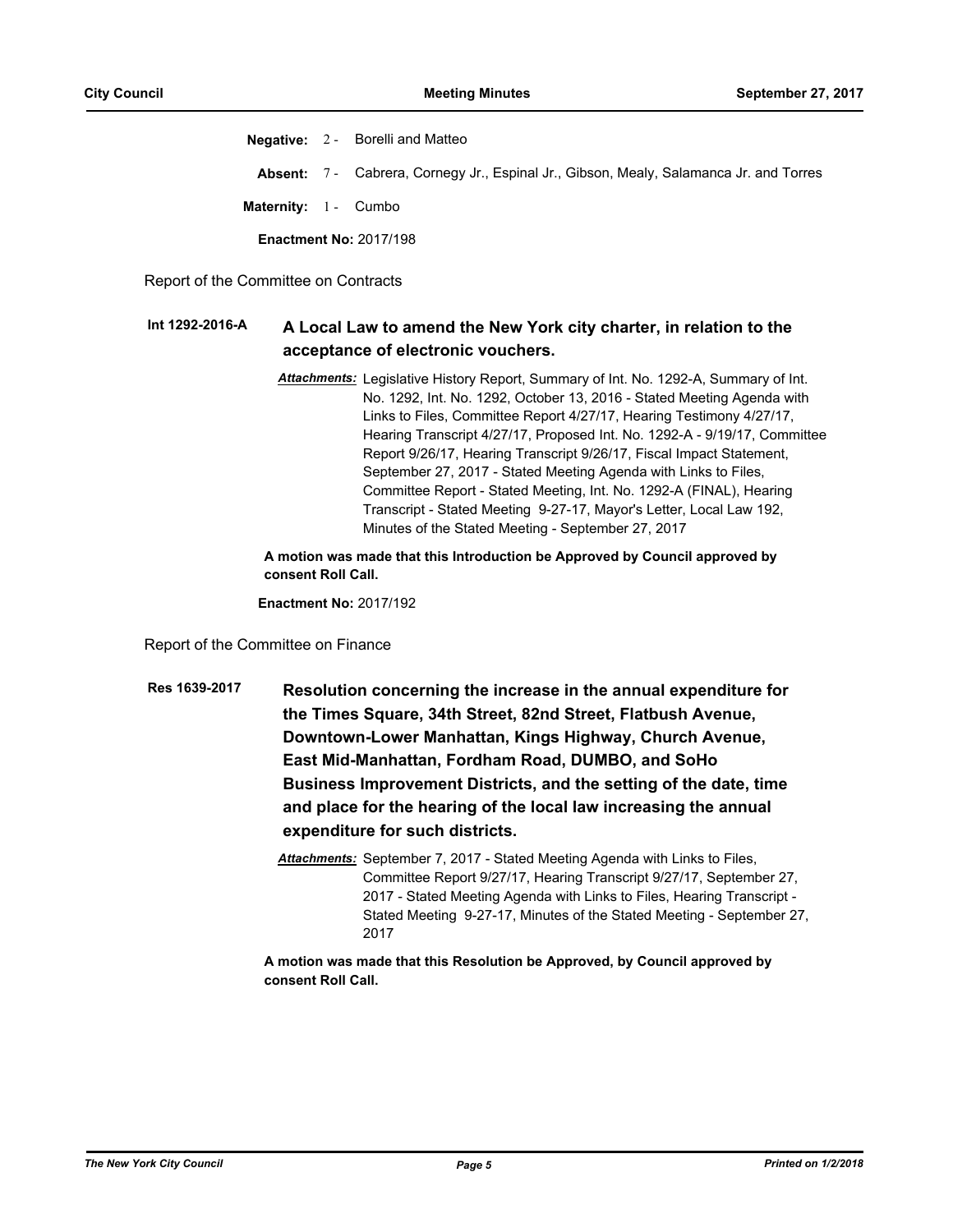| Res 1658-2017 | Resolution approving the new designation and changes in the<br>designation of certain organizations to receive funding in the<br><b>Expense Budget</b>                                                                                                             |  |  |
|---------------|--------------------------------------------------------------------------------------------------------------------------------------------------------------------------------------------------------------------------------------------------------------------|--|--|
|               | Attachments: Committee Report 9/27/17, Charts for Resolution, Hearing Transcript<br>9/27/17, September 27, 2017 - Stated Meeting Agenda with Links to Files,<br>Hearing Transcript - Stated Meeting 9-27-17, Minutes of the Stated<br>Meeting - September 27, 2017 |  |  |
|               | A motion was made that this Resolution be Approved, by Council approved by<br>consent Roll Call.                                                                                                                                                                   |  |  |
| Res 1659-2017 | Resolution approving the rescindment of a term and condition<br>included in the Fiscal 2018 Expense Budget                                                                                                                                                         |  |  |
|               | Attachments: September 27, 2017 - Stated Meeting Agenda with Links to Files, Hearing<br>Transcript 9/27/17, Hearing Transcript - Stated Meeting 9-27-17, Minutes of<br>the Stated Meeting - September 27, 2017                                                     |  |  |
|               | A motion was made that this Resolution be Approved, by Council approved by<br>consent Roll Call.                                                                                                                                                                   |  |  |
| M 0548-2017   | Communication from the Office of Management & Budget -<br>Transfer City funds between various agencies in Fiscal Year 2018<br>to implement changes to the City's expense budget, pursuant to<br>Section 107(b) of the New York City Charter. (MN-1)                |  |  |
|               | Attachments: Committee Report, Resolution, Hearing Transcript, Fiscal 2018 - Expense<br>Mod, September 27, 2017 - Stated Meeting Agenda with Links to Files,<br>Hearing Transcript - Stated Meeting 9-27-17, Minutes of the Stated<br>Meeting - September 27, 2017 |  |  |
|               | A motion was made that this Communication be Approved, by Council approved<br>by consent Roll Call.                                                                                                                                                                |  |  |
| Res 1661-2017 | RESOLUTION APPROVING THE MODIFICATION (MN-1) OF UNITS<br>OF APPROPRIATION AND THE TRANSFER OF CITY FUNDS<br>BETWEEN AGENCIES PROPOSED BY THE MAYOR PURSUANT<br>TO SECTION 107(b) OF THE NEW YORK CITY CHARTER                                                      |  |  |
|               | Attachments: Committee Report, Fiscal 2018 - Expense Mod, September 27, 2017 -<br>Stated Meeting Agenda with Links to Files, Hearing Transcript - Stated<br>Meeting 9-27-17, Minutes of the Stated Meeting - September 27, 2017                                    |  |  |
|               | A motion was made that this Resolution be Approved, by Council approved by<br>consent Roll Call.                                                                                                                                                                   |  |  |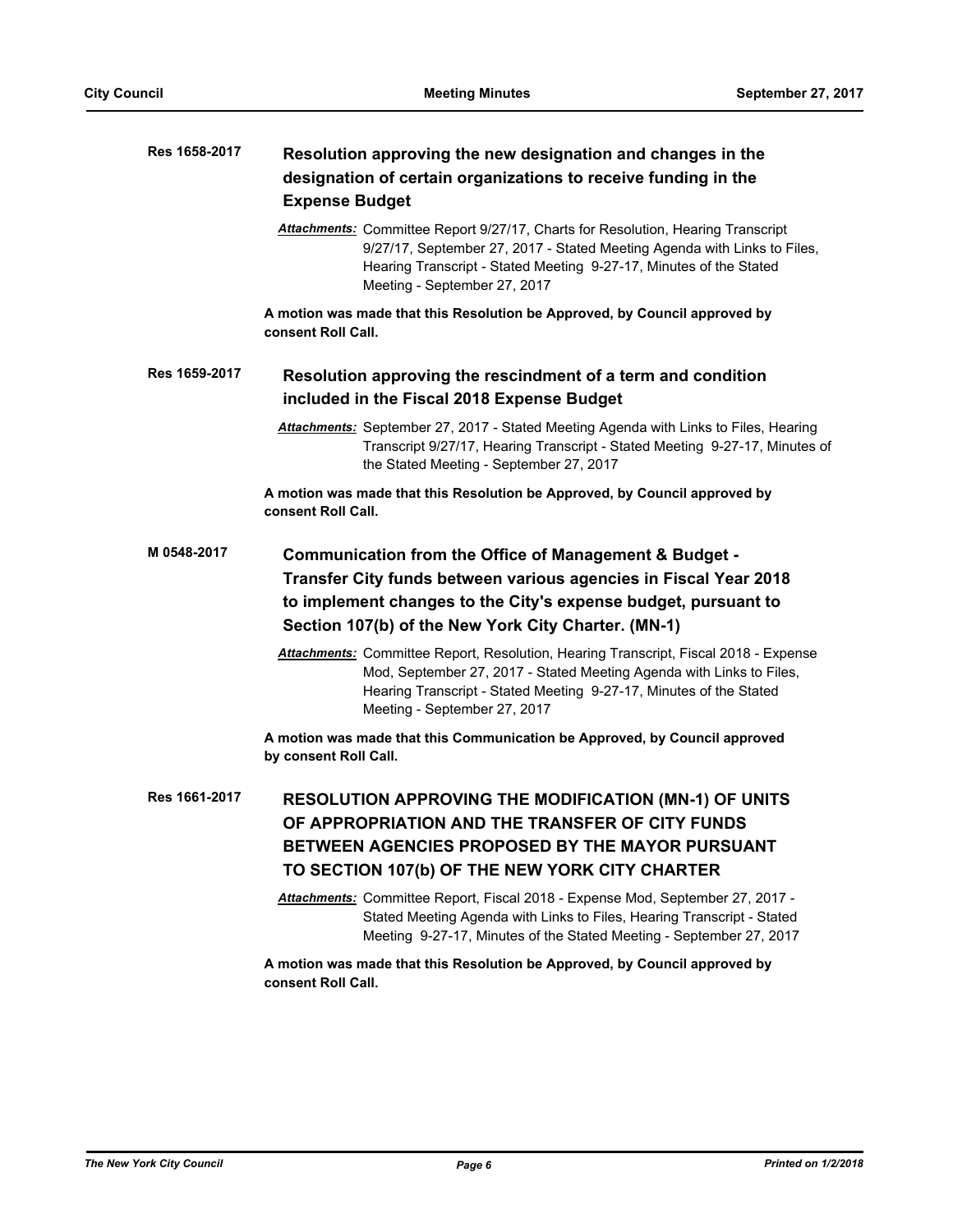# **Communication from the Office of Management & Budget - Resolution approving the modification of the Fiscal 2018 Capital Budget and Capital Program proposed by the Mayor pursuant to Section 216 of the Charter of the City of New York. M 0549-2017**

*Attachments:* Committee Report, Resolution, Fiscal 2018 - Capital Budget Mod, Hearing Transcript, September 27, 2017 - Stated Meeting Agenda with Links to Files, Hearing Transcript - Stated Meeting 9-27-17, Minutes of the Stated Meeting - September 27, 2017

**A motion was made that this Communication be Approved, by Council approved by consent Roll Call.**

# **RESOLUTION APPROVING THE MODIFICATION OF THE FISCAL 2018 CAPITAL BUDGET AND CAPITAL PROGRAM PROPOSED BY THE MAYOR PURSUANT TO SECTION 216 OF THE CHARTER OF THE CITY OF NEW YORK. Res 1662-2017**

*Attachments:* Committee Report, Resolution, Fiscal 2018 - Capital Budget Mod, September 27, 2017 - Stated Meeting Agenda with Links to Files, Hearing Transcript - Stated Meeting 9-27-17, Minutes of the Stated Meeting - September 27, 2017

**A motion was made that this Resolution be Approved, by Council approved by consent Roll Call.**

#### **Noonan Plaza, Block 2518, Lot 1; Bronx, Community Board No. 4, Council District No. 16. LU 0754-2017**

*Attachments:* Housing Preservation and Development Letter, Memorandum, Resolution, Hearing Transcript, Hearing Transcript - Stated Meeting 9-27-17, Minutes of the Stated Meeting - September 27, 2017

**A motion was made that this Land Use Application be Approved, by Council approved by consent Roll Call.**

- **Resolution approving an exemption from real property taxes for property located at (Block 2518, Lot 1) Bronx, pursuant to Section 577 of the Private Housing Finance Law (Preconsidered L.U. No. 754). Res 1663-2017**
	- *Attachments:* Housing Preservation and Development Letter, Memorandum, September 27, 2017 - Stated Meeting Agenda with Links to Files, Hearing Transcript - Stated Meeting 9-27-17, Minutes of the Stated Meeting - September 27, 2017

# **A motion was made that this Resolution be Approved, by Council approved by consent Roll Call.**

Report of the Committee on Health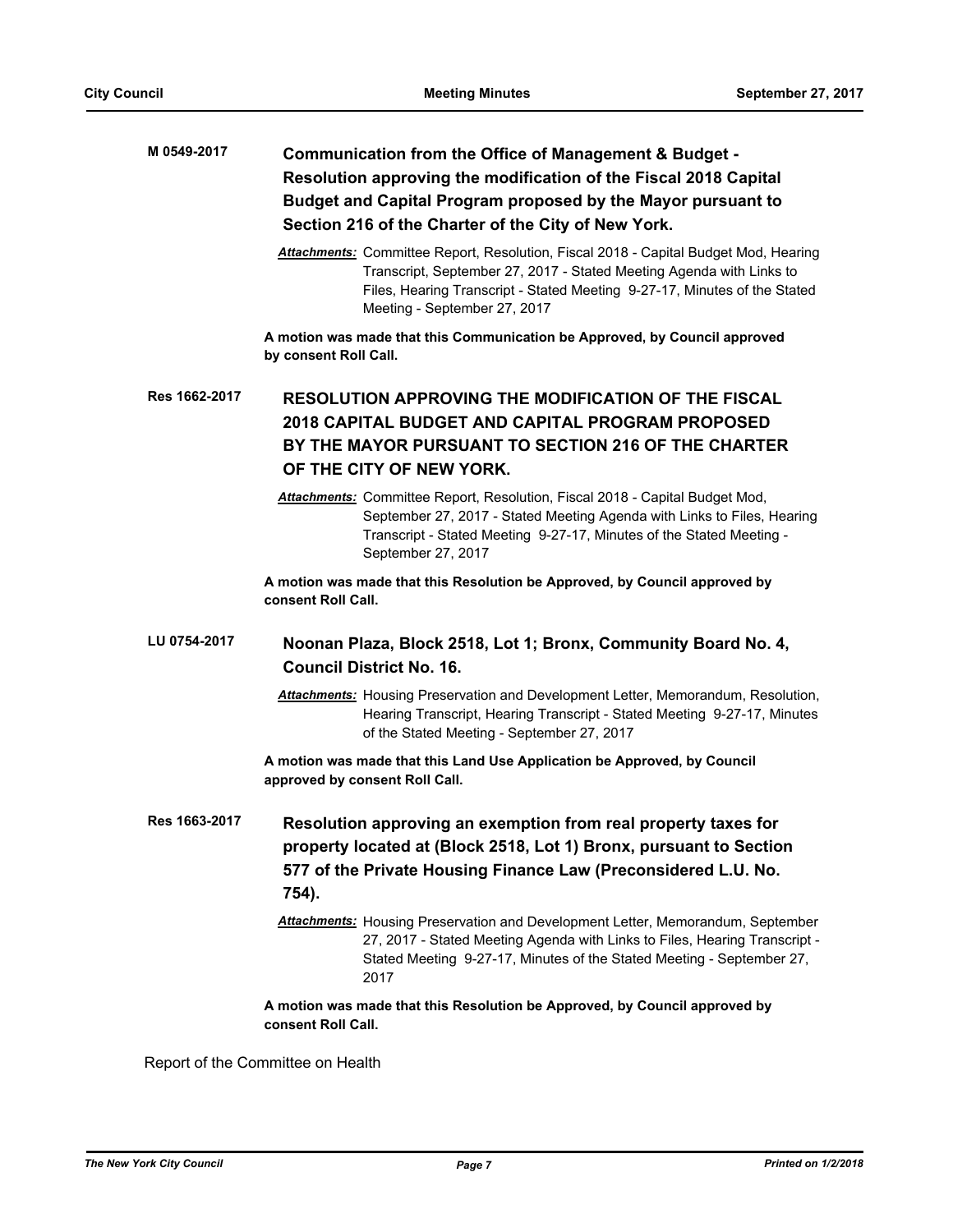# **A Local Law to amend the administrative code of the city of New York, in relation to the regulation of non-tobacco smoking products, and to amend the fire code of the city of New York, and the New York city mechanical code, in relation to the operation of non-tobacco hookah establishments Int 0139-2014-C**

*Attachments:* Legislative History Report, Summary of Int. No. 139-C, Summary of Int. No. 139-B, Summary of Int. No. 139-A, Int. No. 139 - 3/12/14, Committee Report 2/25/16, Hearing Testimony 2/25/16, Hearing Transcript 2/25/16, Proposed Int. No. 139-A - 1/3/17, Proposed Int. No. 139-B - 4/19/17, Committee Report 4/27/17, Hearing Testimony 4/27/17, Hearing Transcript 4/27/17, Proposed Int. No. 139-C - 9/25/17, Committee Report 9/26/17, Hearing Transcript 9/26/17, Fiscal Impact Statement, September 27, 2017 - Stated Meeting Agenda with Links to Files, Committee Report - Stated Meeting, Int. No. 139-C (FINAL), Hearing Transcript - Stated Meeting 9-27-17, Mayor's Letter, Local Law 187, Minutes of the Stated Meeting - September 27, 2017

# **A motion was made that this Introduction be Approved by Council approved by Roll Call.**

- Affirmative: 37 Speaker Mark-Viverito, Barron, Chin, Cohen, Crowley, Deutsch, Dromm, Eugene, Ferreras-Copeland, Garodnick, Gentile, Greenfield, Grodenchik, Johnson, Kallos, King, Koo, Koslowitz, Lancman, Lander, Levin, Maisel, Menchaca, Mendez, Miller, Palma, Perkins, Richards, Rodriguez, Rose, Rosenthal, Treyger, Ulrich, Vacca, Vallone, Van Bramer and Williams
	- **Negative:** 5 Borelli, Constantinides, Levine, Matteo and Reynoso
	- **Absent:** 7 Cabrera, Cornegy Jr., Espinal Jr., Gibson, Mealy, Salamanca Jr. and Torres
	- Maternity: 1 Cumbo

**Enactment No:** 2017/187

### **A Local Law to amend the administrative code of the city of New York, in relation to requiring signage warning of the health risks associated with smoking shisha Int 1075-2016-A**

*Attachments:* Legislative History Report, Summary of Int. No. 1075-A, Summary of Int. No. 1075, Int. No. 1075, February 5, 2016 - Stated Meeting Agenda with Links to Files, Committee Report 2/25/16, Hearing Testimony 2/25/16, Hearing Transcript 2/25/16, Proposed Int. No. 1075-A - 9/25/17, Committee Report 9/26/17, Hearing Transcript 9/26/17, Fiscal Impact Statement, September 27, 2017 - Stated Meeting Agenda with Links to Files, Committee Report - Stated Meeting, Int. No. 1075-A (FINAL), Hearing Transcript - Stated Meeting 9-27-17, Mayor's Letter, Local Law 190, Minutes of the Stated Meeting - September 27, 2017

**A motion was made that this Introduction be Approved by Council approved by Roll Call.**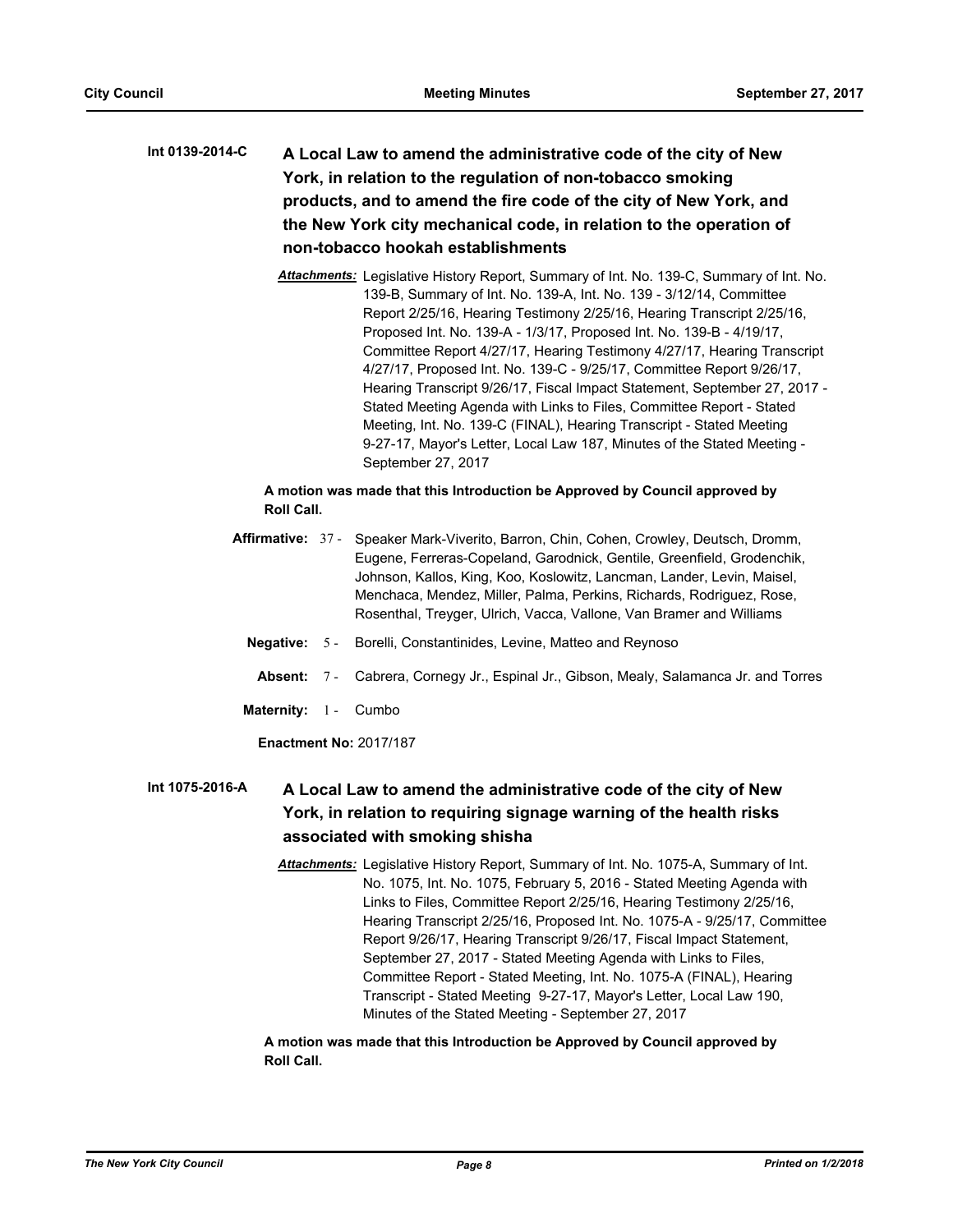Affirmative: 40 - Speaker Mark-Viverito, Barron, Chin, Cohen, Constantinides, Crowley, Deutsch, Dromm, Eugene, Ferreras-Copeland, Garodnick, Gentile, Greenfield, Grodenchik, Johnson, Kallos, King, Koo, Koslowitz, Lancman, Lander, Levin, Levine, Maisel, Menchaca, Mendez, Miller, Palma, Perkins, Reynoso, Richards, Rodriguez, Rose, Rosenthal, Treyger, Ulrich, Vacca, Vallone, Van Bramer and Williams

- **Negative:** 2 Borelli and Matteo
	- **Absent:** 7 Cabrera, Cornegy Jr., Espinal Jr., Gibson, Mealy, Salamanca Jr. and Torres
- **Maternity:** 1 Cumbo

**Enactment No:** 2017/190

**A Local Law to amend the administrative code of the city of New York, in relation to prohibiting the sale of non-tobacco smoking products to minors and young adults, and to repeal subdivision f of section 17-713 and section 17-714 of the administrative code of the city of New York, relating to the sale of herbal cigarettes to individuals under eighteen years of age Int 1076-2016-A**

> *Attachments:* Legislative History Report, Summary of Int. No. 1076-A, Summary of Int. No. 1076, Int. No. 1076, February 5, 2016 - Stated Meeting Agenda with Links to Files, Committee Report 2/25/16, Hearing Testimony 2/25/16, Hearing Transcript 2/25/16, Proposed Int. No. 1076-A 9/25/17, Committee Report 9/26/17, Hearing Transcript 9/26/17, Fiscal Impact Statements, September 27, 2017 - Stated Meeting Agenda with Links to Files, Committee Report - Stated Meeting, Int. No. 1076-A (FINAL), Hearing Transcript - Stated Meeting 9-27-17, Mayor's Letter, Local Law 191, Minutes of the Stated Meeting - September 27, 2017

# **A motion was made that this Introduction be Approved by Council approved by Roll Call.**

- Affirmative: 40 Speaker Mark-Viverito, Barron, Chin, Cohen, Constantinides, Crowley, Deutsch, Dromm, Eugene, Ferreras-Copeland, Garodnick, Gentile, Greenfield, Grodenchik, Johnson, Kallos, King, Koo, Koslowitz, Lancman, Lander, Levin, Levine, Maisel, Menchaca, Mendez, Miller, Palma, Perkins, Reynoso, Richards, Rodriguez, Rose, Rosenthal, Treyger, Ulrich, Vacca, Vallone, Van Bramer and Williams
- **Negative:** 2 Borelli and Matteo
	- **Absent:** 7 Cabrera, Cornegy Jr., Espinal Jr., Gibson, Mealy, Salamanca Jr. and Torres
- **Maternity:** 1 Cumbo

**Enactment No:** 2017/191

Report of the Committee on Housing and Buildings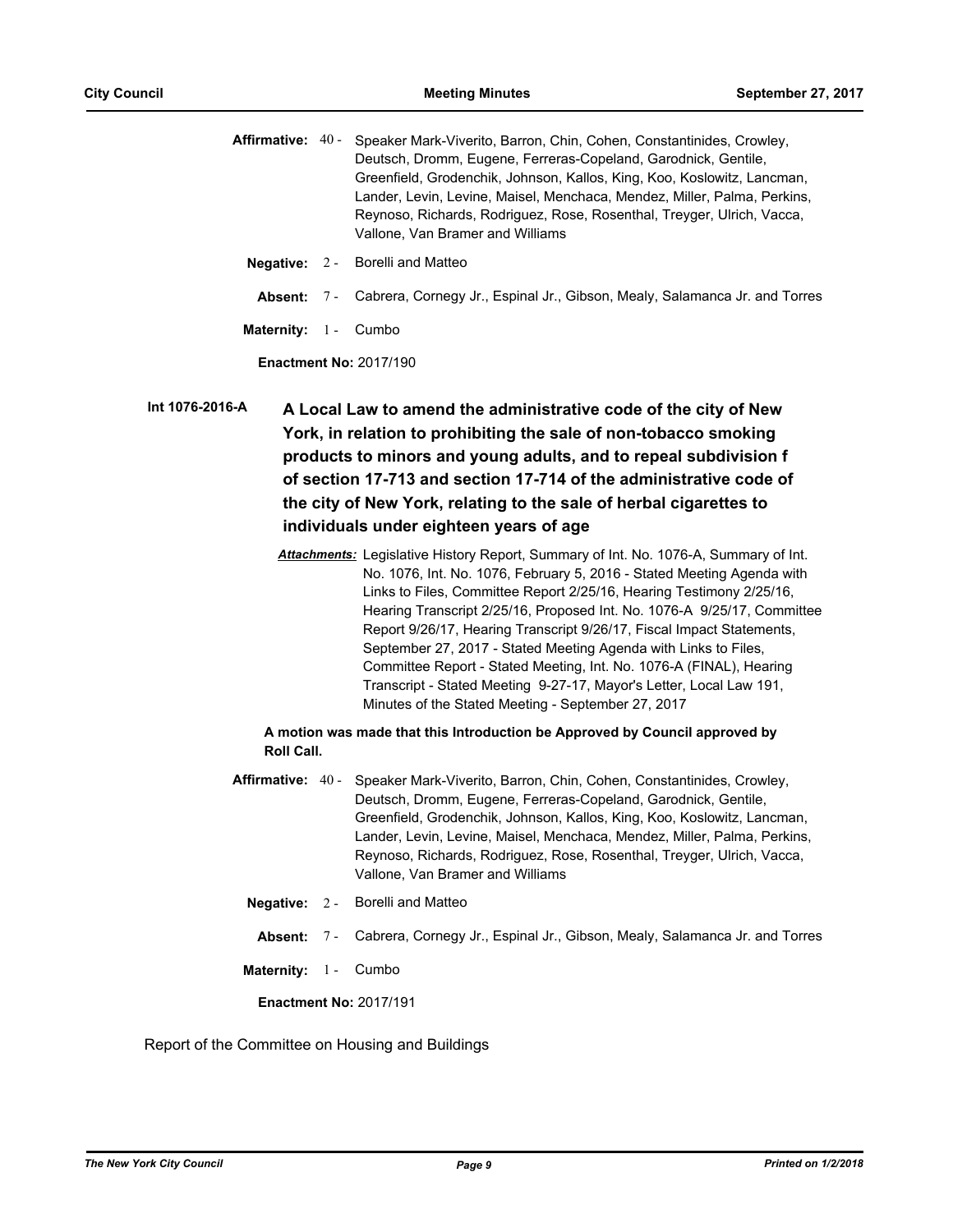## **A Local Law to amend the administrative code of the city of New York, in relation to the creation of a real time enforcement unit in the department of buildings Int 0934-2015-A**

*Attachments:* Legislative History Report, Summary of Int. No. 934-A, Summary of Int. No. 934, Int. No. 934, September 30, 2015 - Stated Meeting Agenda with Links to Files, Committee Report 4/18/16, Hearing Testimony 4/18/16, Hearing Transcript 4/18/16, Proposed Int. No. 934-A - 9/19/17, Committee Report 9/20/17, Hearing Transcript 9/20/17, Fiscal Impact Statement, September 27, 2017 - Stated Meeting Agenda with Links to Files, Int. No. 934-A (FINAL), Hearing Transcript - Stated Meeting 9-27-17, Mayor's Letter, Local Law 188, Minutes of the Stated Meeting - September 27, 2017

**A motion was made that this Introduction be Approved by Council approved by consent Roll Call.**

**Enactment No:** 2017/188

# **A Local Law to amend the administrative code of the city of New York, in relation to auditing buildings for compliance with the affordability requirements of the 421-a tax exemption program Int 1359-2016-A**

*Attachments:* Legislative History Report, Summary of Int. No. 1359, Int. No. 1359, November 16, 2016 - Stated Meeting Agenda with Links to Files, Hearing Transcript - Stated Meeting 11-16-16, Committee Report 11/22/16, Hearing Testimony 11/22/16, Hearing Transcript 11/22/16, Proposed Int. No. 1359-A - 9/20/17, Committee Report 9/20/17, Hearing Transcript 9/20/17, Fiscal Impact Statement, September 27, 2017 - Stated Meeting Agenda with Links to Files, Hearing Transcript - Stated Meeting 9-27-17, Mayor's Letter, Local Law 193, Minutes of the Stated Meeting - September 27, 2017

**A motion was made that this Introduction be Approved by Council approved by consent Roll Call.**

**Enactment No:** 2017/193

# **A Local Law to amend the administrative code of the city of New York, in relation to auditing buildings for compliance with the rent registration requirements of the 421-a tax exemption program Int 1366-2016-A**

*Attachments:* Legislative History Report, Summary of Int. No. 1366, Int. No. 1366, November 16, 2016 - Stated Meeting Agenda with Links to Files, Hearing Transcript - Stated Meeting 11-16-16, Committee Report 11/22/16, Hearing Testimony 11/22/16, Hearing Transcript 11/22/16, Proposed Int. No. 1366-A - 9/20/17, Committee Report 9/20/17, Hearing Transcript 9/20/17, Fiscal Impact Statement, September 27, 2017 - Stated Meeting Agenda with Links to Files, Int. No. 1366-A (FINAL), Hearing Transcript - Stated Meeting 9-27-17, Mayor's Letter, Local Law 194, Minutes of the Stated Meeting - September 27, 2017

**A motion was made that this Introduction be Approved by Council approved by consent Roll Call.**

**Enactment No:** 2017/194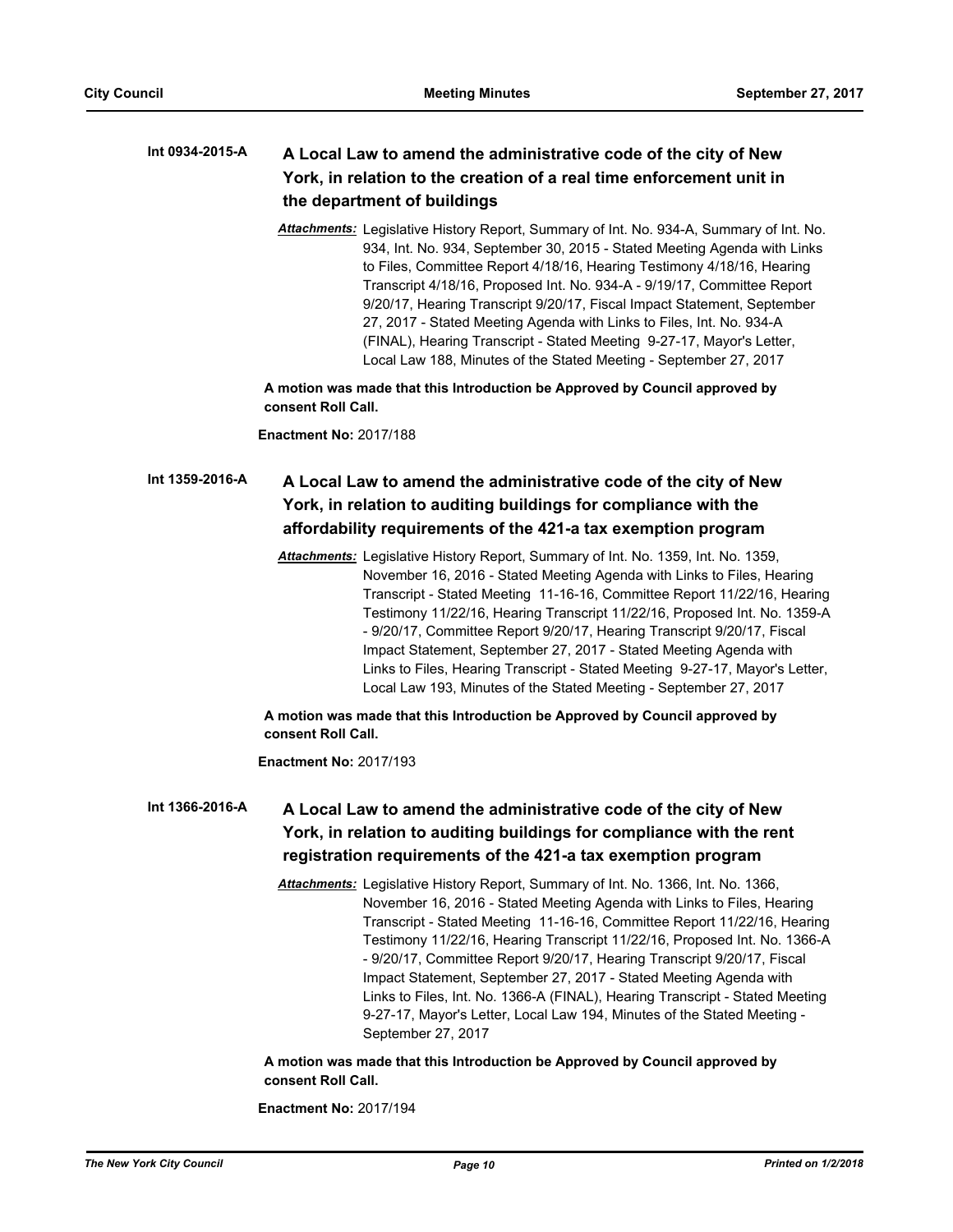# **A Local Law to amend the administrative code of the city of New York and the New York city building code, in relation to construction site safety training and repealing section 3310.10.2 of the New York city building code Int 1447-2017-C**

*Attachments:* Legislative History Report, Summary of Int. No. 1447, January 18, 2017 - Stated Meeting Agenda with Links to Files, Int. No. 1447, Committee Report 1/31/17, Hearing Testimony 1/31/17, Hearing Transcript 1/31/17, Proposed Int. No. 1447-A - 8/23/17, Proposed Int. No. 1447-B - 9/18/17, Proposed Int. No. 1447-C - 9/19/17, Committee Report 9/20/17, Hearing Transcript 9/20/17, Fiscal Impact Statement, September 27, 2017 - Stated Meeting Agenda with Links to Files, Int. No. 1447-C (FINAL), Hearing Transcript - Stated Meeting 9-27-17, Mayor's Letter, Local Law 196, Minutes of the Stated Meeting - September 27, 2017

**A motion was made that this Introduction be Approved by Council approved by consent Roll Call.**

**Enactment No:** 2017/196

Report of the Committee on Land Use

# **Application No. 20185040 HAK submitted by the Department of Housing Preservation and Development pursuant to Article XI of the Private Housing Finance Law for approval of a new real property tax exemption for property located at Block 5063, Lot 58, Borough of Brooklyn, Community Board 14, Council District 40. LU 0738-2017**

*Attachments:* August 9, 2017 - Stated Meeting Agenda with Links to Files, Land Use Calendar - Week of August 21, 2017 - August 25, 2017, Hearing Testimony - Planning 8-21-17, Hearing Transcript - Planning 8-21-17, Land Use Calendar - Week of September 4, 2017 - September 8, 2017, Hearing Testimony - Planning 9-5-17, Hearing Transcript - Planning 9-5-17, Land Use Calendar - Week of September 25, 2017 - September 29, 2017, Land Use Calendar - September 26, 2017, Hearing Testimony - Planning 9-25-17, Hearing Transcript - Planning 9-25-17, Hearing Transcript - Land Use 9-26-17, Hearing Transcript - Stated Meeting 9-27-17, Committee Report, Resolution, Minutes of the Stated Meeting - September 27, 2017

- Affirmative: 40 Speaker Mark-Viverito, Borelli, Chin, Cohen, Constantinides, Crowley, Deutsch, Dromm, Eugene, Ferreras-Copeland, Garodnick, Gentile, Greenfield, Grodenchik, Johnson, Kallos, King, Koo, Koslowitz, Lancman, Lander, Levin, Levine, Maisel, Matteo, Menchaca, Mendez, Miller, Palma, Perkins, Reynoso, Richards, Rodriguez, Rose, Rosenthal, Treyger, Ulrich, Vacca, Vallone and Van Bramer
	- **Negative:** 1 Barron
	- **Abstain:** 1 Williams
	- **Absent:** 7 Cabrera, Cornegy Jr., Espinal Jr., Gibson, Mealy, Salamanca Jr. and Torres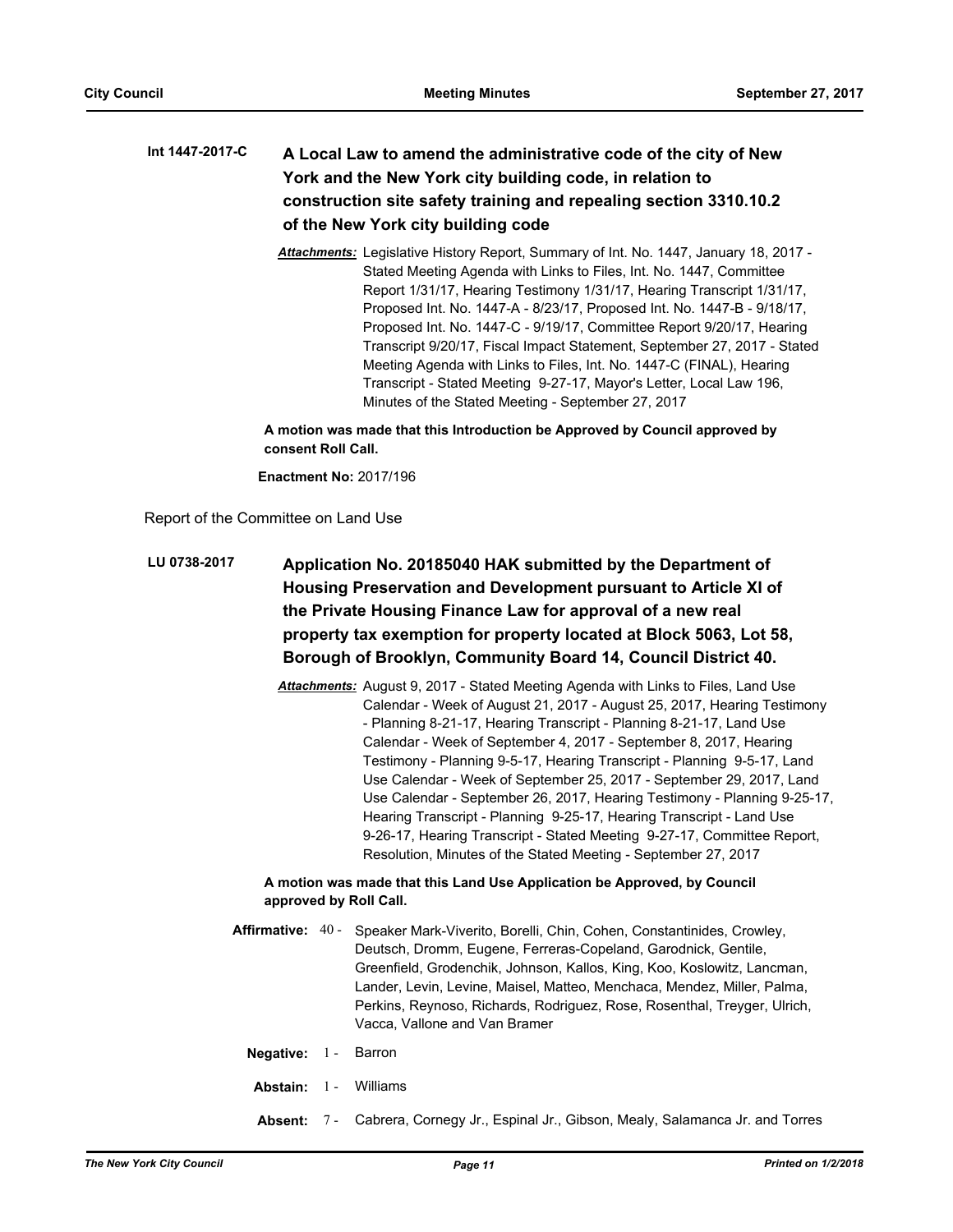# **Maternity:** 1 - Cumbo

**Resolution approving a tax exemption pursuant to Article XI of the Private Housing Finance Law for property located at Block 5063, Lot 58, Borough of Brooklyn, (L.U. No. 738; Non-ULURP No. 20185040 HAK). Res 1664-2017**

> *Attachments:* August 9, 2017 - Stated Meeting Agenda with Links to Files, Land Use Calendar - Week of August 21, 2017 - August 25, 2017, Hearing Testimony - Planning 8-21-17, Hearing Transcript - Planning 8-21-17, Land Use Calendar - Week of September 4, 2017 - September 8, 2017, Hearing Testimony - Planning 9-5-17, Hearing Transcript - Planning 9-5-17, Land Use Calendar - Week of September 25, 2017 - September 29, 2017, September 27, 2017 - Stated Meeting Agenda with Links to Files, Hearing Transcript - Stated Meeting 9-27-17, Committee Report, Minutes of the Stated Meeting - September 27, 2017

# **A motion was made that this Resolution be Approved, by Council approved by Roll Call.**

- **Affirmative:** Speaker Mark-Viverito, Borelli, Chin, Cohen, Constantinides, Crowley, Deutsch, Dromm, Eugene, Ferreras-Copeland, Garodnick, Gentile, Greenfield, Grodenchik, Johnson, Kallos, King, Koo, Koslowitz, Lancman, Lander, Levin, Levine, Maisel, Matteo, Menchaca, Mendez, Miller, Palma, Perkins, Reynoso, Richards, Rodriguez, Rose, Rosenthal, Treyger, Ulrich, Vacca, Vallone and Van Bramer Affirmative: 40 -
	- **Negative:** 1 Barron
	- **Abstain:** 1 Williams
	- **Absent:** 7 Cabrera, Cornegy Jr., Espinal Jr., Gibson, Mealy, Salamanca Jr. and Torres
	- Maternity: 1 Cumbo

**Application No. 20185042 HAQ submitted by the Department of Housing Preservation and Development pursuant to Article XI of the Private Housing Finance Law for approval of a new real property tax exemption for four properties located in the Borough of Queens, Community Districts 12 and 13, Council District 27. LU 0739-2017**

> *Attachments:* August 9, 2017 - Stated Meeting Agenda with Links to Files, Land Use Calendar - Week of September 25, 2017 - September 29, 2017, Land Use Calendar - September 26, 2017, Hearing Testimony - Planning 9-25-17, Hearing Transcript - Planning 9-25-17, Hearing Transcript - Land Use 9-26-17, Hearing Transcript - Stated Meeting 9-27-17, Committee Report, Resolution, Minutes of the Stated Meeting - September 27, 2017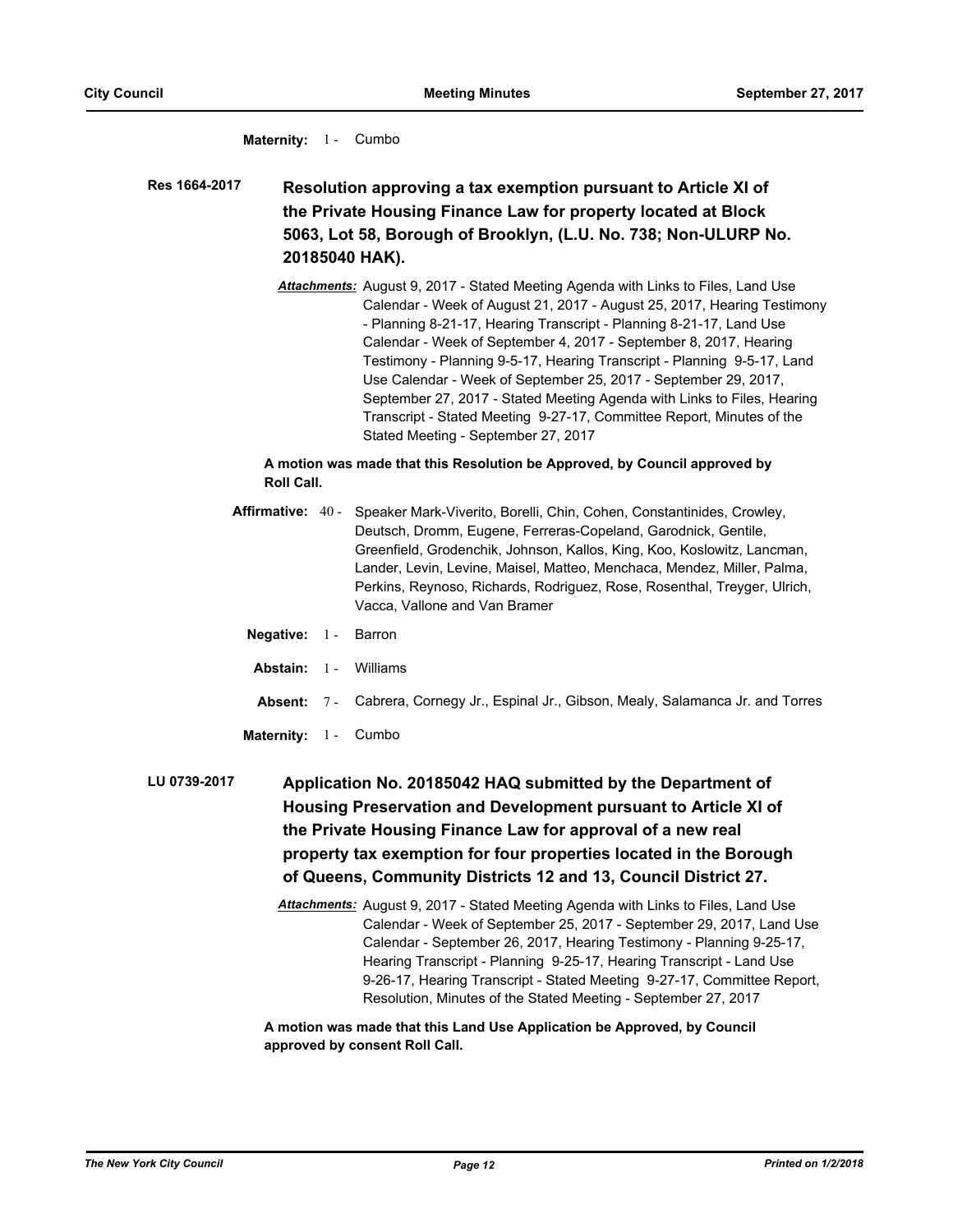**Resolution approving an Urban Development Action Area Project located at 89-24 168th Place (Block 09801, Lot 2), 210-33 113th Avenue (Block 11131, Lot 6), 102-47 187th Street (Block 10366, Lot 143), and 110-60 Wood Street (Block 10411, Lot 6), Borough of Queens; and waiving the urban development action area designation requirement and the Uniform Land Use Review Procedure; and granting a real estate tax exemption pursuant to Article 16 of New York General Municipal Law (L.U. No. 739; 20185042 HAQ). Res 1665-2017**

> *Attachments:* August 9, 2017 - Stated Meeting Agenda with Links to Files, Land Use Calendar - Week of September 25, 2017 - September 29, 2017, September 27, 2017 - Stated Meeting Agenda with Links to Files, Hearing Transcript - Stated Meeting 9-27-17, Committee Report, Minutes of the Stated Meeting - September 27, 2017

**A motion was made that this Resolution be Approved, by Council approved by consent Roll Call.**

**Application No. 20185043 HAQ submitted by the Department of Housing Preservation and Development pursuant to Article XI of the Private Housing Finance Law for approval of a new real property tax exemption for eighteen properties located in the Borough of Queens, Community Boards 10 and 12, Council District 28. LU 0740-2017**

> *Attachments:* August 9, 2017 - Stated Meeting Agenda with Links to Files, Land Use Calendar - Week of September 25, 2017 - September 29, 2017, Land Use Calendar - September 26, 2017, Hearing Testimony - Planning 9-25-17, Hearing Transcript - Planning 9-25-17, Hearing Transcript - Land Use 9-26-17, Hearing Transcript - Stated Meeting 9-27-17, Committee Report, Resolution, Minutes of the Stated Meeting - September 27, 2017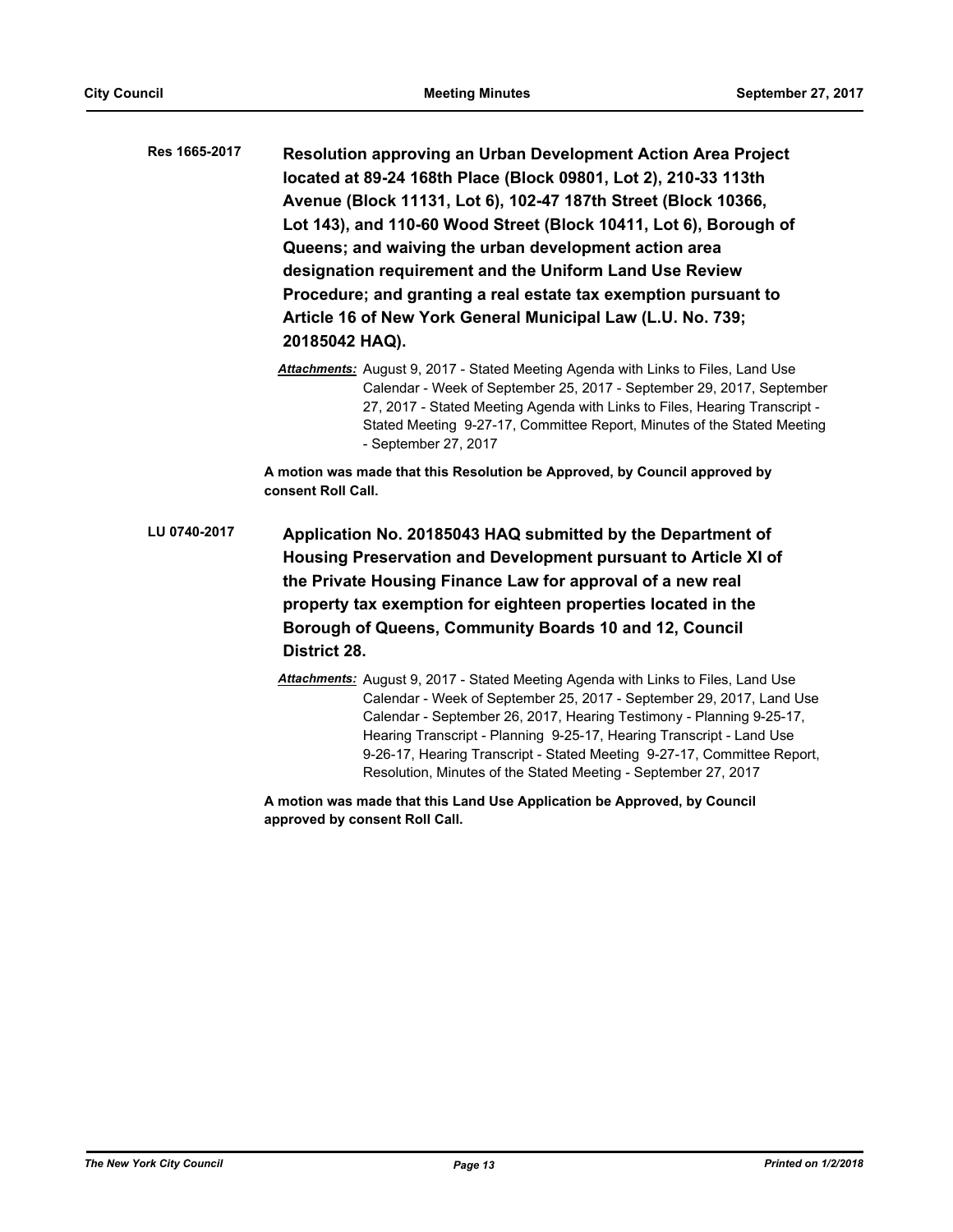**Resolution approving an Urban Development Action Area Project located 116-02 139th Street (Block 11996, Lot 131), 117-31 135th Street (Block 11699, Lot 51), 129-23 135th Place (Block 11775, Lot 206), 129-41 135th Street (Block 11774, Lot 550), 129-59 135th Street (Block 11774, Lot 559), 130-15 135th Place (Block 11781, Lot 267), 130-16 149th Street (Block 12111, Lot 49), 131-15 Sutter Avenue (Block 11755, Lot 5), 133-16 Van Wyck Expwy (Block 11796, Lot 7), 133-18 134th Street (Block 11793, Lot 74), 147-06 Sutter Place (Block 12106, Lot 24), 107-34 Princeton Street (Block 10081, Lot 19), 111-14 169th Street (Block 10206, Lot 37), 115-41 147th Street (Block 11992, Lot 97), 150-22 118th Avenue (Block 12205, Lot 12), 167-08 110th Avenue aka Brinkerhoff Avenue (Block 10195, Lot 4), 114-47 Inwood Street (Block 11976, Lot 45), and 145-36 111th Avenue (Block 11962, Lot 43), Borough of Queens; and waiving the urban development action area designation requirement and the Uniform Land Use Review Procedure; and granting a real estate tax exemption pursuant to Article 16 of New York General Municipal Law (L.U. No. 740; 20185043 HAQ). Res 1666-2017**

> *Attachments:* August 9, 2017 - Stated Meeting Agenda with Links to Files, Land Use Calendar - Week of September 25, 2017 - September 29, 2017, September 27, 2017 - Stated Meeting Agenda with Links to Files, Hearing Transcript - Stated Meeting 9-27-17, Committee Report, Minutes of the Stated Meeting - September 27, 2017

**A motion was made that this Resolution be Approved, by Council approved by consent Roll Call.**

**Application No. 20185044 HAQ submitted by the Department of Housing Preservation and Development pursuant to Article XI of the Private Housing Finance Law for approval of a new real property tax exemption for property located at Block 11479, Lot 29, Borough of Queens, Community Board 10, Council District 32. LU 0741-2017**

> *Attachments:* August 9, 2017 - Stated Meeting Agenda with Links to Files, Land Use Calendar - Week of September 25, 2017 - September 29, 2017, Land Use Calendar - September 26, 2017, Hearing Testimony - Planning 9-25-17, Hearing Transcript - Planning 9-25-17, Hearing Transcript - Land Use 9-26-17, Hearing Transcript - Stated Meeting 9-27-17, Committee Report, Resolution, Minutes of the Stated Meeting - September 27, 2017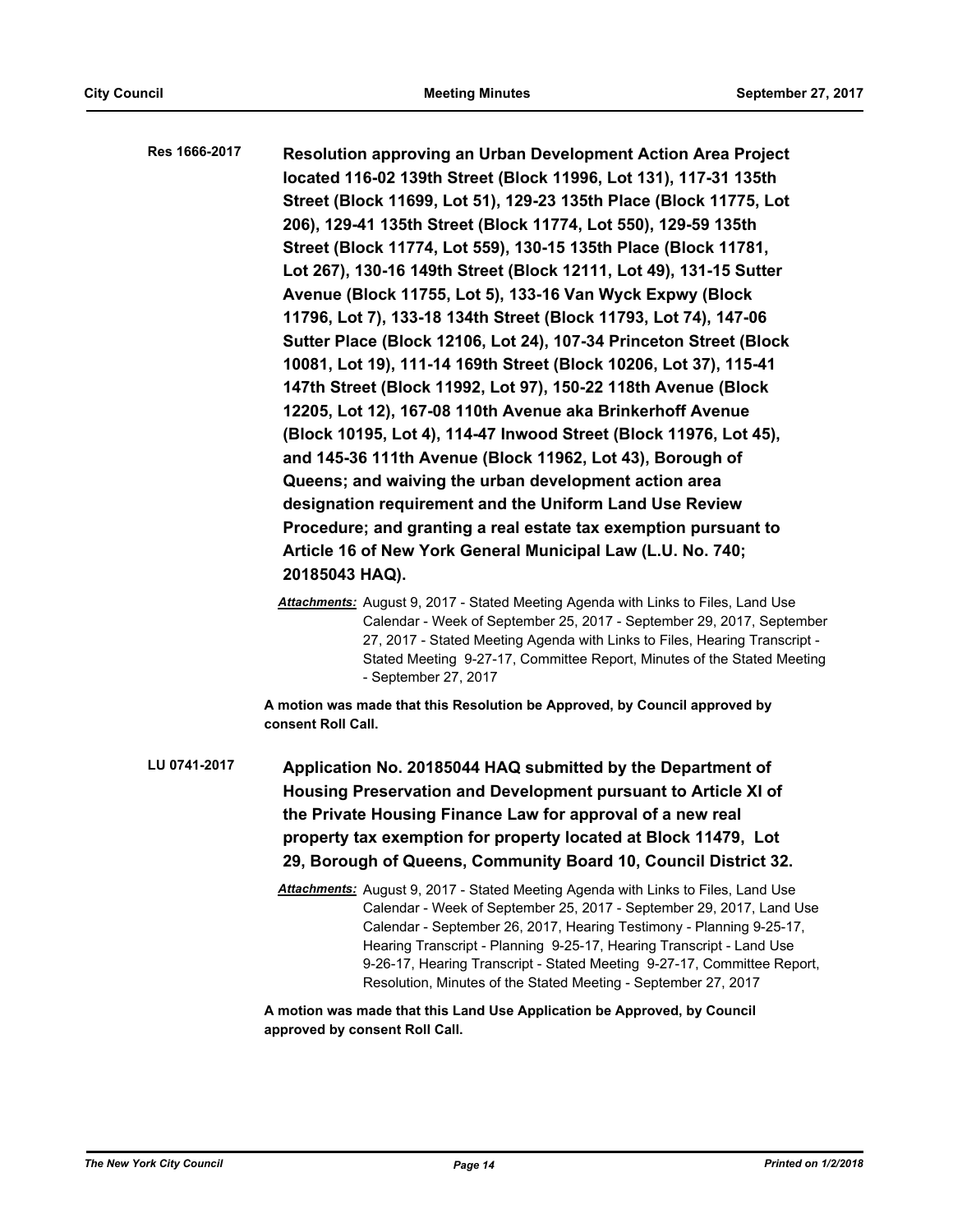**Resolution approving an Urban Development Action Area Project located at 103-16 Plattwood Avenue aka 103-16 109th Avenue (Block 11479, Lot 29), Borough of Queens; and waiving the urban development action area designation requirement and the Uniform Land Use Review Procedure; and granting a real estate tax exemption pursuant to Article 16 of New York General Municipal Law (L.U. No. 741; 20185044 HAQ). Res 1667-2017**

> *Attachments:* August 9, 2017 - Stated Meeting Agenda with Links to Files, Land Use Calendar - Week of September 25, 2017 - September 29, 2017, September 27, 2017 - Stated Meeting Agenda with Links to Files, Hearing Transcript - Stated Meeting 9-27-17, Committee Report, Minutes of the Stated Meeting - September 27, 2017

**A motion was made that this Resolution be Approved, by Council approved by consent Roll Call.**

**Application No. 20185048 HAK submitted by the Department of Housing Preservation and Development pursuant to Article XI of the Private Housing Finance Law for approval of a new real property tax exemption for property located at Block 1788, Lot 53, Borough of Brooklyn, Community Board 3, Council District 36. LU 0742-2017**

> *Attachments:* August 9, 2017 - Stated Meeting Agenda with Links to Files, Land Use Calendar - Week of August 21, 2017 - August 25, 2017, Hearing Transcript - Planning 8-21-17, Land Use Calendar - Week of September 4, 2017 - September 8, 2017, Hearing Transcript - Planning 9-5-17, Hearing Testimony - Planning 8-21-17, Land Use Calendar - Week of September 25, 2017 - September 29, 2017, Land Use Calendar - September 26, 2017, Hearing Testimony - Planning 9-25-17, Hearing Transcript - Planning 9-25-17, Hearing Transcript - Land Use 9-26-17, Hearing Transcript - Stated Meeting 9-27-17, Committee Report, Resolution, Minutes of the Stated Meeting - September 27, 2017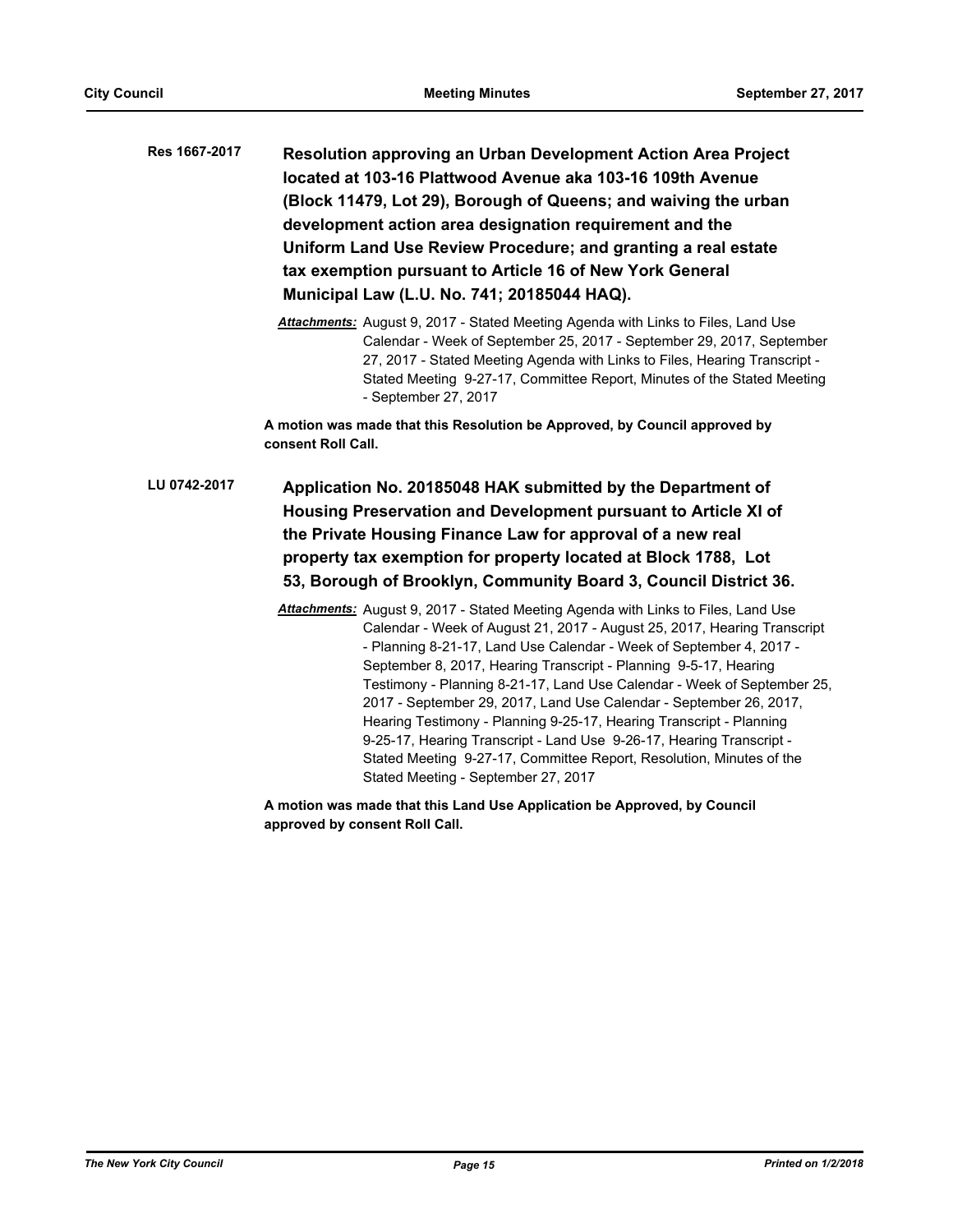# **Resolution approving an amendment to a previously approved Urban Development Action Area Project located at 580 Lafayette Avenue (Block 01788, Lot 53), Borough of Brooklyn, (L.U. No. 742; 20185048 HAK). Res 1668-2017**

*Attachments:* August 9, 2017 - Stated Meeting Agenda with Links to Files, Land Use Calendar - Week of August 21, 2017 - August 25, 2017, Hearing Transcript - Planning 8-21-17, Land Use Calendar - Week of September 4, 2017 - September 8, 2017, Hearing Transcript - Planning 9-5-17, Hearing Testimony - Planning 8-21-17, Land Use Calendar - Week of September 25, 2017 - September 29, 2017, September 27, 2017 - Stated Meeting Agenda with Links to Files, Hearing Transcript - Stated Meeting 9-27-17, Committee Report, Minutes of the Stated Meeting - September 27, 2017

**A motion was made that this Resolution be Approved, by Council approved by consent Roll Call.**

**Application No. C 170382 ZSM submitted by Broome Property Owner JV, LLC pursuant to Sections 197-c and 201 of the New York City Charter for the grant of a special permit pursuant to Section 13-45 and Section 13-451 of the Zoning Resolution to allow an automated accessory parking garage with a maximum capacity of 42 spaces in portions of a proposed mixed use building on property located at 100 Varick Street (Block 477, Lots 35, 42, 44, 46, 71-76 and 1001-1005), within the Special Hudson Square District, Borough of Manhattan, Community District 2, Council District 3. This application is subject to review and action by the Land Use Committee only if appealed to the Council pursuant to Charter Section 197-d(b)(2) or called up by vote of the Council pursuant to Charter Section 197-d(b)(3). LU 0751-2017**

> *Attachments:* September 7, 2017 - Stated Meeting Agenda with Links to Files, Land Use Calendar - Week of September 25, 2017 - September 29, 2017, Land Use Calendar - September 26, 2017, Hearing Testimony - Zoning 9-25-17, Hearing Testimony - Zoning 9-25-17 additional, Hearing Transcript - Zoning 9-25-17, Hearing Transcript - Land Use 9-26-17, Hearing Transcript - Stated Meeting 9-27-17, Committee Report, Resolution, Minutes of the Stated Meeting - September 27, 2017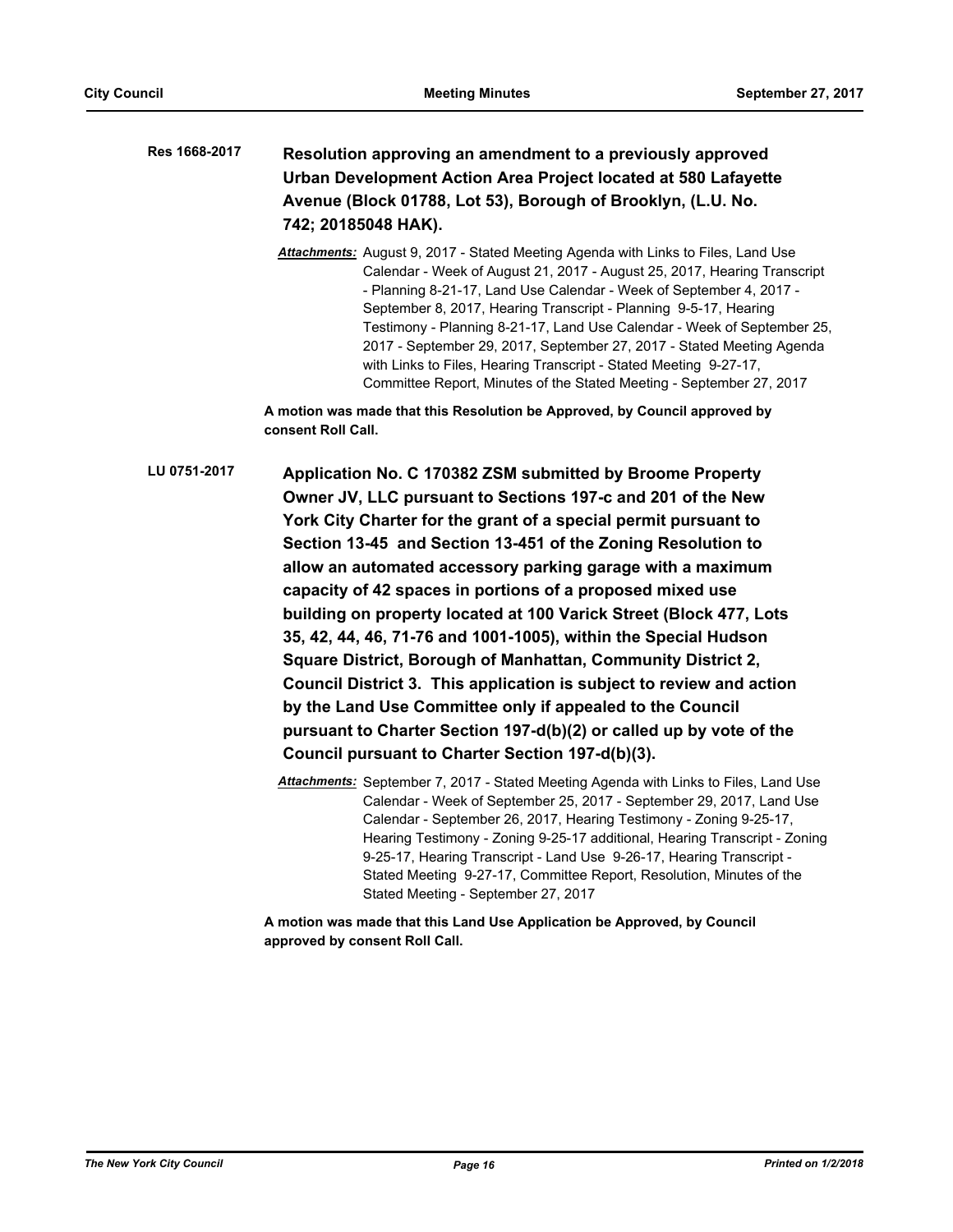- **Resolution approving the decision of the City Planning Commission on ULURP No. C 170382 ZSM (L.U. No. 751), for the grant of a special permit pursuant to Section 13-45 (Special Permits for additional parking spaces) and Section 13-451 (Additional parking spaces for residential growth) of the Zoning Resolution to allow an automated accessory parking garage with a maximum capacity of 42 spaces on portions of the ground floor, second floor, third floor and the fourth floor of a proposed mixed use building on property located at 100 Varick Street (Block 477, Lots 35, 42, 44, 46, 71-76 and 1001-1005), in an M1-6 District, within the Special Hudson Square District, Community District 2, Borough of Manhattan. Res 1669-2017**
	- *Attachments:* September 7, 2017 Stated Meeting Agenda with Links to Files, Land Use Calendar - Week of September 25, 2017 - September 29, 2017, September 27, 2017 - Stated Meeting Agenda with Links to Files, Hearing Transcript - Stated Meeting 9-27-17, Committee Report, Minutes of the Stated Meeting - September 27, 2017

**A motion was made that this Resolution be Approved, by Council approved by consent Roll Call.**

**Application No. 20185065 HAM submitted by the New York City Department of Housing Preservation and Development pursuant to Article 16 of the General Municipal Law for approval of an amendment to a previously approved real property tax exemption for property located at Block 1749, Lot 61, Block 1750, Lots 57 and 58, Block 1751, Lot 50, Block 1644, Lot 65, Block 1785, Lot 8, Block 1783, Lots 10 and 109, Block 1796, Lots 21 and 41, Block 1806, Lots 37 and 111, Block 1807, Lot 113, and Block 1796, Lot 4, in the Borough of Manhattan, Community Districts 8 and 9, Council District 11. LU 0756-2017**

> *Attachments:* Land Use Calendar - Week of September 25, 2017 - September 29, 2017, Land Use Calendar - September 26, 2017, Hearing Testimony - Planning 9-25-17, Hearing Transcript - Planning 9-25-17, Hearing Transcript - Land Use 9-26-17, Hearing Transcript - Stated Meeting 9-27-17, Committee Report, Resolution, Minutes of the Stated Meeting - September 27, 2017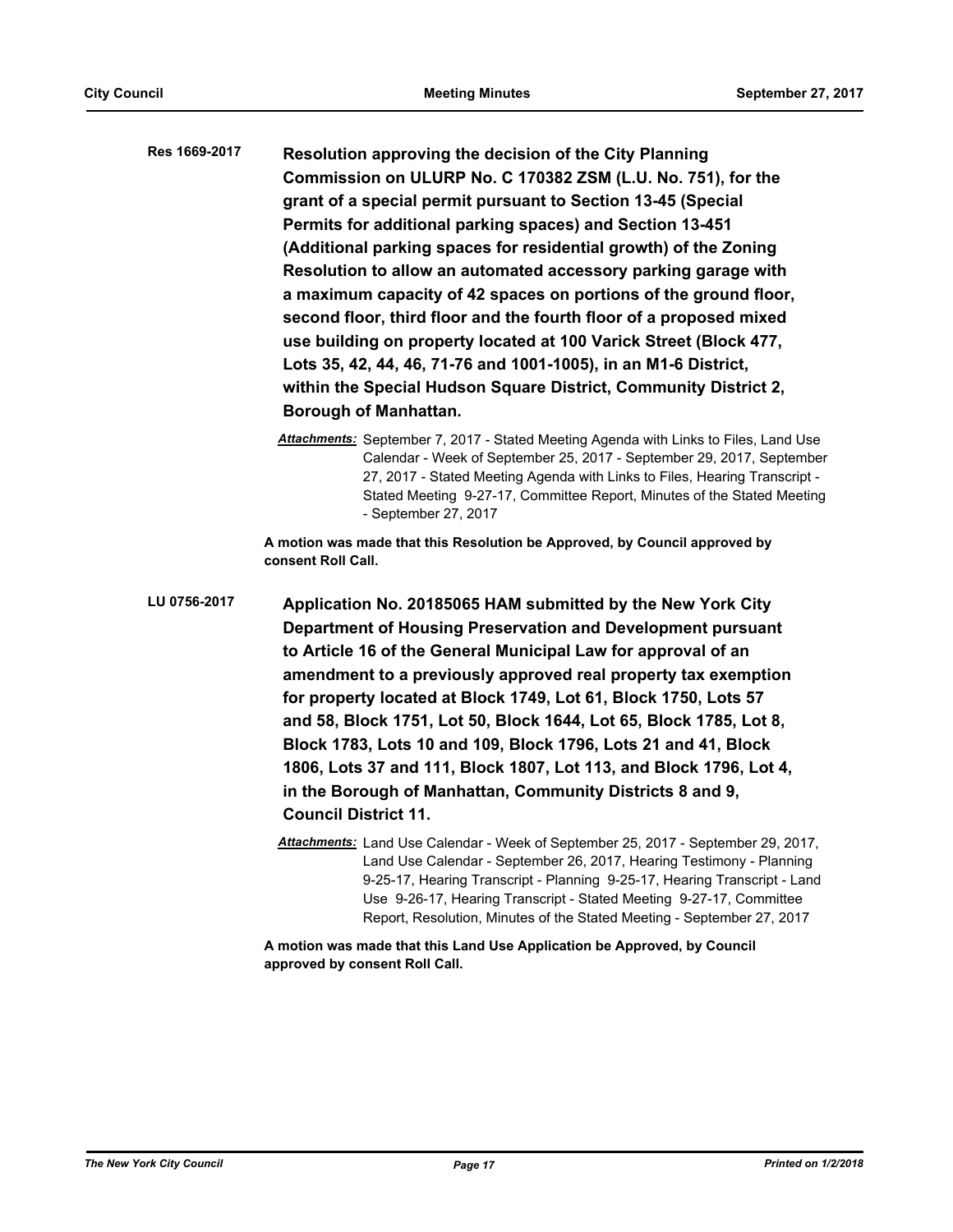**Resolution approving an amendment to a previously approved Urban Development Action Area Act tax exemption for properties located at 20 East 125th Street (Block 1749, Lot 61), 36 East 126th Street, (Block 1750, Lots 57 and 58), 50 East 127th Street aka 1991 Madison Avenue (Block 1751 Lot 50), 118 East 117th Street (Block 1644 Lot 65), 215 East 120th Street (Black 1785, Lot 8), 217 East 118th Street (Block 1783, Lot 109), 219 East 118th Street (Block 1783, Lot 10), 328 East 120th Street (Block 1796, Lot 41), 345 East 119th Street (Block 1796, Lot 21), 424 East 119th Street (Block 1806, Lot 37), 425 East 118th Street (Block 1806, Lot 111), 429 East 119th Street (Block 1807, Lot 113), and 2328 Second Avenue (Block 1796, Lot 4), in the Borough of Manhattan, Community District 11, Council Districts 8 and 9 (Preconsidered L.U. No. 756; 20185065 HAM). Res 1670-2017**

> *Attachments:* Land Use Calendar - Week of September 25, 2017 - September 29, 2017, September 27, 2017 - Stated Meeting Agenda with Links to Files, Hearing Transcript - Stated Meeting 9-27-17, Committee Report, Minutes of the Stated Meeting - September 27, 2017

**A motion was made that this Resolution be Approved, by Council approved by consent Roll Call.**

Report of the Committee on Transportation

# **A Local Law in relation to requiring the department of transportation to conduct a study of traffic congestion due to truck deliveries during daytime hours Int 1031-2015-A**

*Attachments:* Legislative History Report, Summary of Int. No. 1031-A, Summary of Int. No. 1031, Int. No. 1031, December 16, 2015 - Stated Meeting Agenda with Links to Files, Committee Report 6/5/17, Hearing Testimony 6/5/17, Hearing Transcript 6/5/17, Proposed Int. No. 1031-A - 9/25/17, Committee Report 9/25/17, Hearing Transcript 9/25/17, Fiscal Impact Statement, September 27, 2017 - Stated Meeting Agenda with Links to Files, Int. No. 1031-A (FINAL), Hearing Transcript - Stated Meeting 9-27-17, Mayor's Letter, Local Law 189, Minutes of the Stated Meeting - September 27, 2017

**A motion was made that this Introduction be Approved by Council approved by consent Roll Call.**

**Enactment No:** 2017/189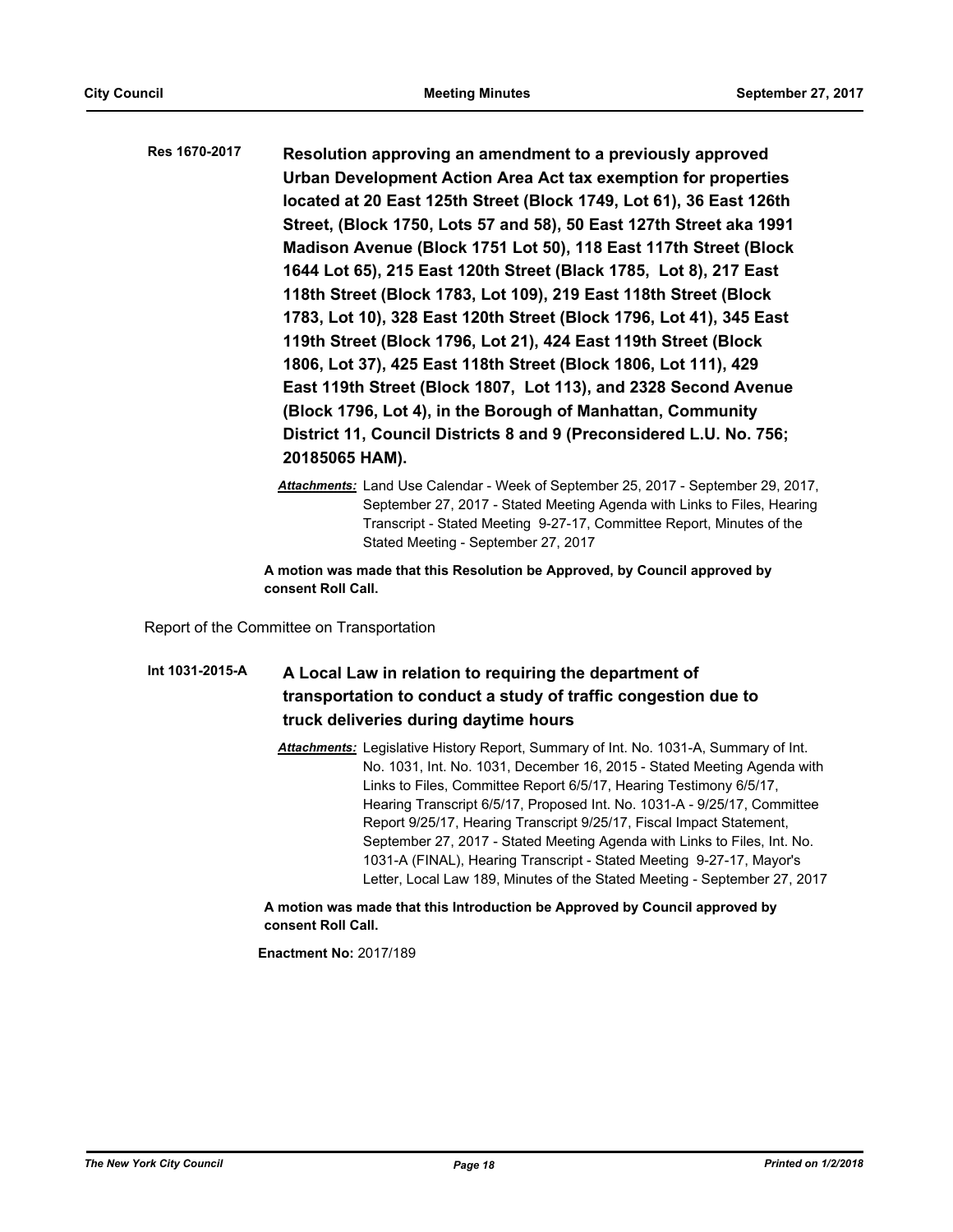# **A Local Law to amend the administrative code of the city of New York, in relation to requiring the department of transportation to provide notice of its approval of applications to open street segments or intersections that have been reconstructed or resurfaced within the previous five years Int 1375-2016-A**

*Attachments:* Legislative History Report, Summary of Int. No. 1375-A, Summary of Int. No. 1375, Int. No. 1375, November 29, 2016 - Stated Meeting Agenda with Links to Files, Committee Report 6/22/17, Hearing Testimony 6/22/17, Hearing Transcript 6/22/17, Proposed Int. No. 1375-A - 9/25/17, Committee Report 9/25/17, Hearing Transcript 9/25/17, Fiscal Impact Statement, September 27, 2017 - Stated Meeting Agenda with Links to Files, Int. No. 1375-A (FINAL), Hearing Transcript - Stated Meeting 9-27-17, Mayor's Letter, Local Law 195, Minutes of the Stated Meeting - September 27, 2017

**A motion was made that this Introduction be Approved by Council approved by consent Roll Call.**

**Enactment No:** 2017/195

- 12. General Orders Calendar
	- **Application No. C 170275 ZMM submitted by the New York City Economic Development Corporation pursuant to Sections 197-c and 201 of the New York City Charter for an amendment of the Zoning Map, Section No. 6b, changing from an M1-2 District to an C6-3 District property bounded by East 127th Street, First Avenue, East 126th Street, and Second Avenue, in the Borough of Manhattan, Community District 11, Council District 8. LU 0733-2017**
		- *Attachments:* August 9, 2017 Stated Meeting Agenda with Links to Files, Land Use Calendar - Week of August 21, 2017 - August 25, 2017, Hearing Transcript - Planning 8-21-17, Land Use Calendar - Week of September 4, 2017 - September 8, 2017, Land Use Calendar - September 6, 2017, September 7, 2017 - Stated Meeting Agenda with Links to Files, Hearing Transcript - Planning 9-5-17, Hearing Transcript - Land Use 9-6-17, Hearing Testimony - Planning 8-21-17, Hearing Transcript - Stated Meeting 9-7-17, City Planning Commission Approval Letter, Hearing Transcript - Stated Meeting 9-27-17, Committee Report, Resolution, Minutes of the Stated Meeting - September 7, 2017, Minutes of the Stated Meeting - September 27, 2017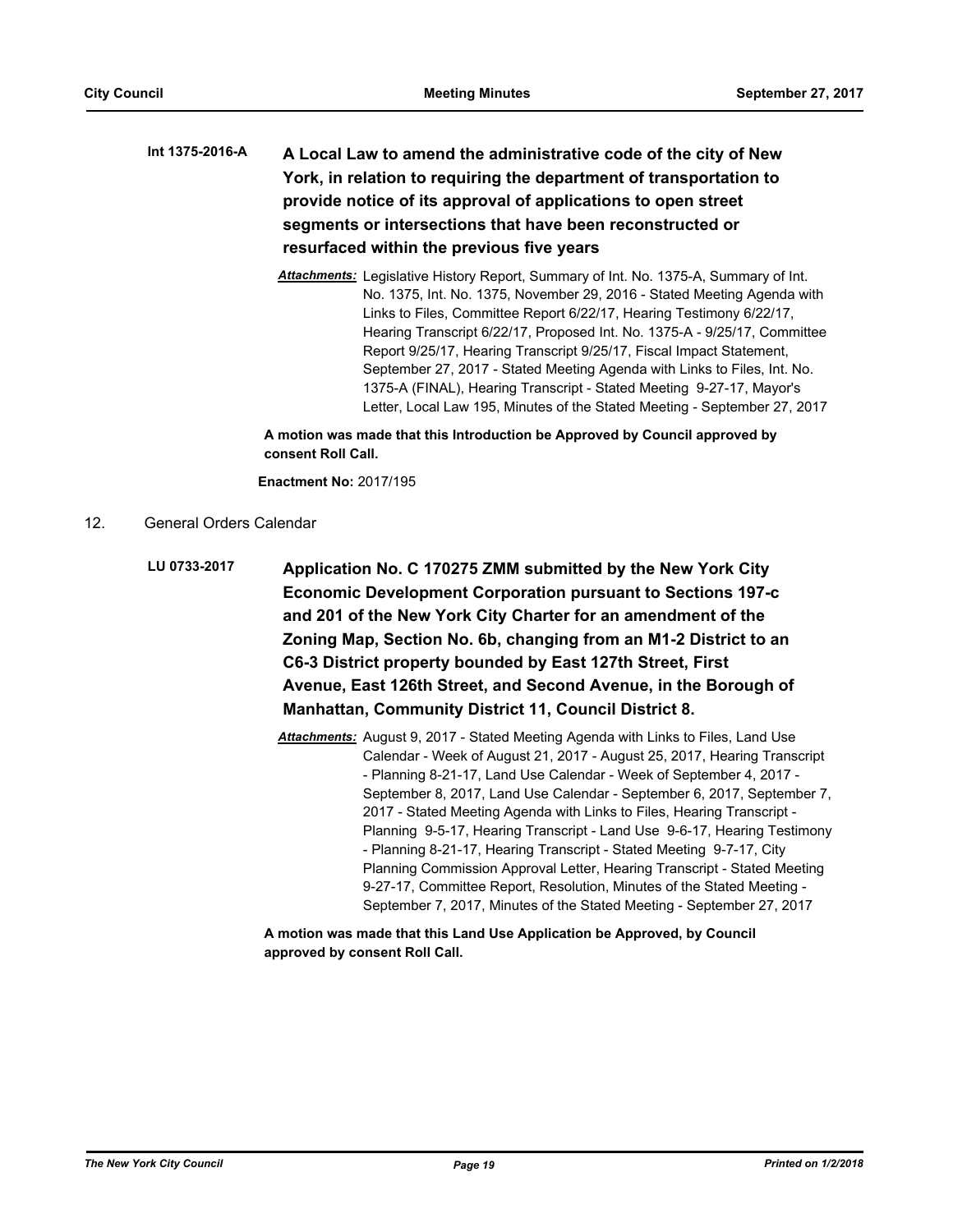| Res 1671-2017 | Resolution approving the decision of the City Planning |
|---------------|--------------------------------------------------------|
|               | Commission on ULURP No. C 170275 ZMM, a Zoning Map     |
|               | amendment (L.U. No. 733).                              |

*Attachments:* August 9, 2017 - Stated Meeting Agenda with Links to Files, Land Use Calendar - Week of August 21, 2017 - August 25, 2017, Hearing Transcript - Planning 8-21-17, Land Use Calendar - Week of September 4, 2017 - September 8, 2017, Land Use Calendar - September 6, 2017, City Planning Commission Approval Letter, September 27, 2017 - Stated Meeting Agenda with Links to Files, Hearing Transcript - Stated Meeting 9-27-17, Committee Report, Minutes of the Stated Meeting - September 27, 2017

**A motion was made that this Resolution be Approved, by Council approved by consent Roll Call.**

**Application No. N 170276 ZRM submitted by the New York City Economic Development Corporation, pursuant to Section 201 of the New York City Charter, for an amendment of the Zoning Resolution of the City of New York, modifying Appendix F, for the purpose of establishing a Mandatory Inclusionary Housing area, in the Borough of Manhattan, Community District 11, Council District 8. LU 0734-2017**

> *Attachments:* August 9, 2017 - Stated Meeting Agenda with Links to Files, Land Use Calendar - Week of August 21, 2017 - August 25, 2017, Hearing Transcript - Planning 8-21-17, Land Use Calendar - Week of September 4, 2017 - September 8, 2017, Land Use Calendar - September 6, 2017, September 7, 2017 - Stated Meeting Agenda with Links to Files, Hearing Transcript - Planning 9-5-17, Hearing Transcript - Land Use 9-6-17, Hearing Testimony - Planning 8-21-17, Hearing Transcript - Stated Meeting 9-7-17, City Planning Commission Approval Letter, Hearing Transcript - Stated Meeting 9-27-17, Committee Report, Resolution, Minutes of the Stated Meeting - September 7, 2017, Minutes of the Stated Meeting - September 27, 2017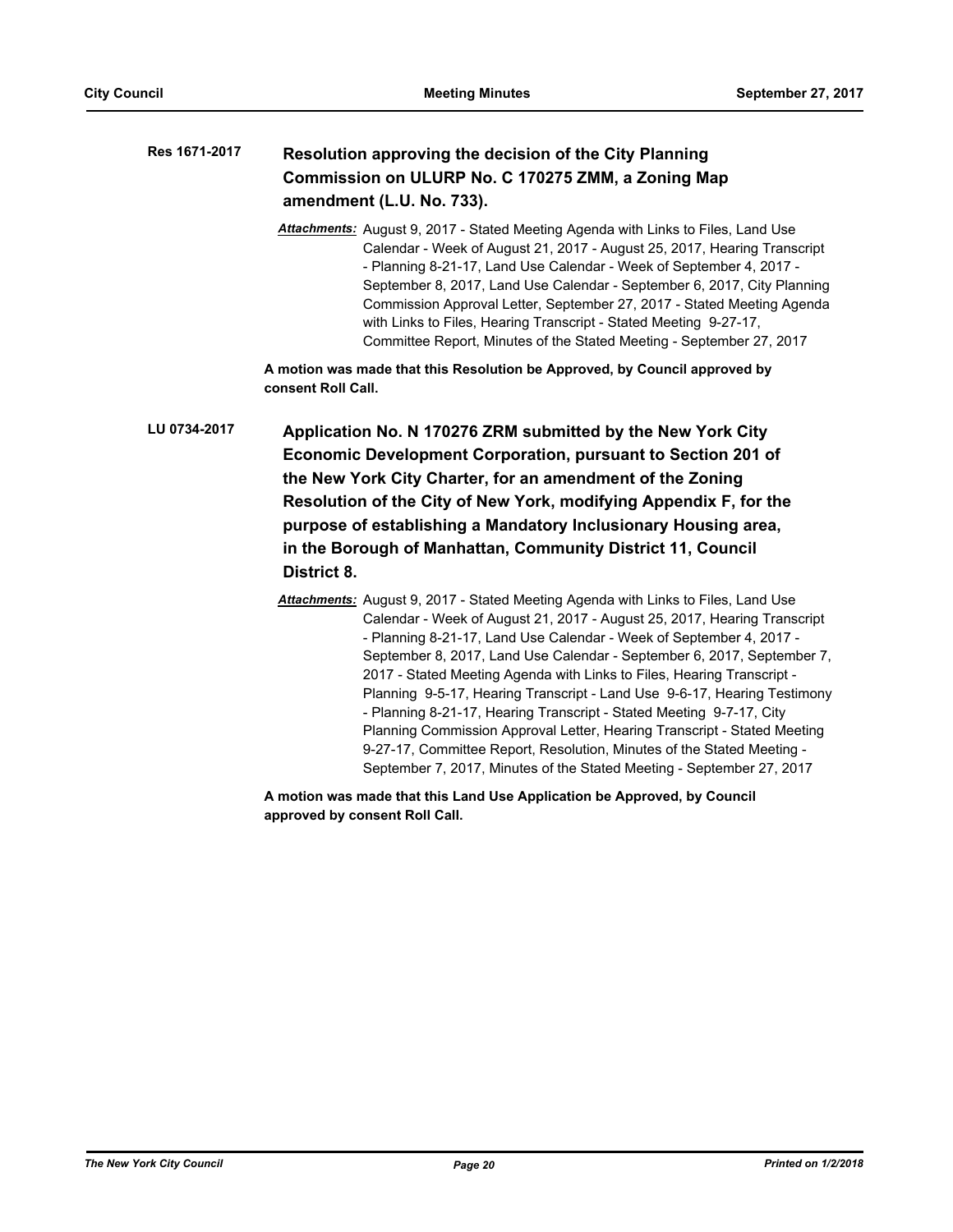**Resolution approving with modifications the decision of the City Planning Commission on Application No. N 170276 ZRM, for an amendment of the Zoning Resolution of the City of New York, modifying Appendix F for the purpose of establishing a Mandatory Inclusionary Housing area in Community District 11, Borough of Manhattan (L.U. No. 734). Res 1672-2017**

> *Attachments:* August 9, 2017 - Stated Meeting Agenda with Links to Files, Land Use Calendar - Week of August 21, 2017 - August 25, 2017, Hearing Transcript - Planning 8-21-17, Land Use Calendar - Week of September 4, 2017 - September 8, 2017, Land Use Calendar - September 6, 2017, City Planning Commission Approval Letter, September 27, 2017 - Stated Meeting Agenda with Links to Files, Hearing Transcript - Stated Meeting 9-27-17, Committee Report, Minutes of the Stated Meeting - September 27, 2017

**A motion was made that this Resolution be Approved, by Council approved by consent Roll Call.**

- **Application No. C 170093 MMM submitted by The New York City Economic Development Corporation pursuant to Sections 197-c and 199 of the New York City Charter and Section 5-430 et seq. of the New York City Administrative Code for an amendment to the City Map involving: the elimination, discontinuance and closing of a portion of Second Avenue between East 126th Street and East 127th Street and the delineation of a sidewalk easement in the Borough of Manhattan, Community District 11, Council District 8. LU 0735-2017**
	- *Attachments:* August 9, 2017 Stated Meeting Agenda with Links to Files, Land Use Calendar - Week of August 21, 2017 - August 25, 2017, Hearing Transcript - Planning 8-21-17, Land Use Calendar - Week of September 4, 2017 - September 8, 2017, Land Use Calendar - September 6, 2017, September 7, 2017 - Stated Meeting Agenda with Links to Files, Hearing Transcript - Planning 9-5-17, Hearing Transcript - Land Use 9-6-17, Hearing Testimony - Planning 8-21-17, Hearing Transcript - Stated Meeting 9-7-17, City Planning Commission Approval Letter, Hearing Transcript - Stated Meeting 9-27-17, Committee Report, Resolution, Minutes of the Stated Meeting - September 7, 2017, Minutes of the Stated Meeting - September 27, 2017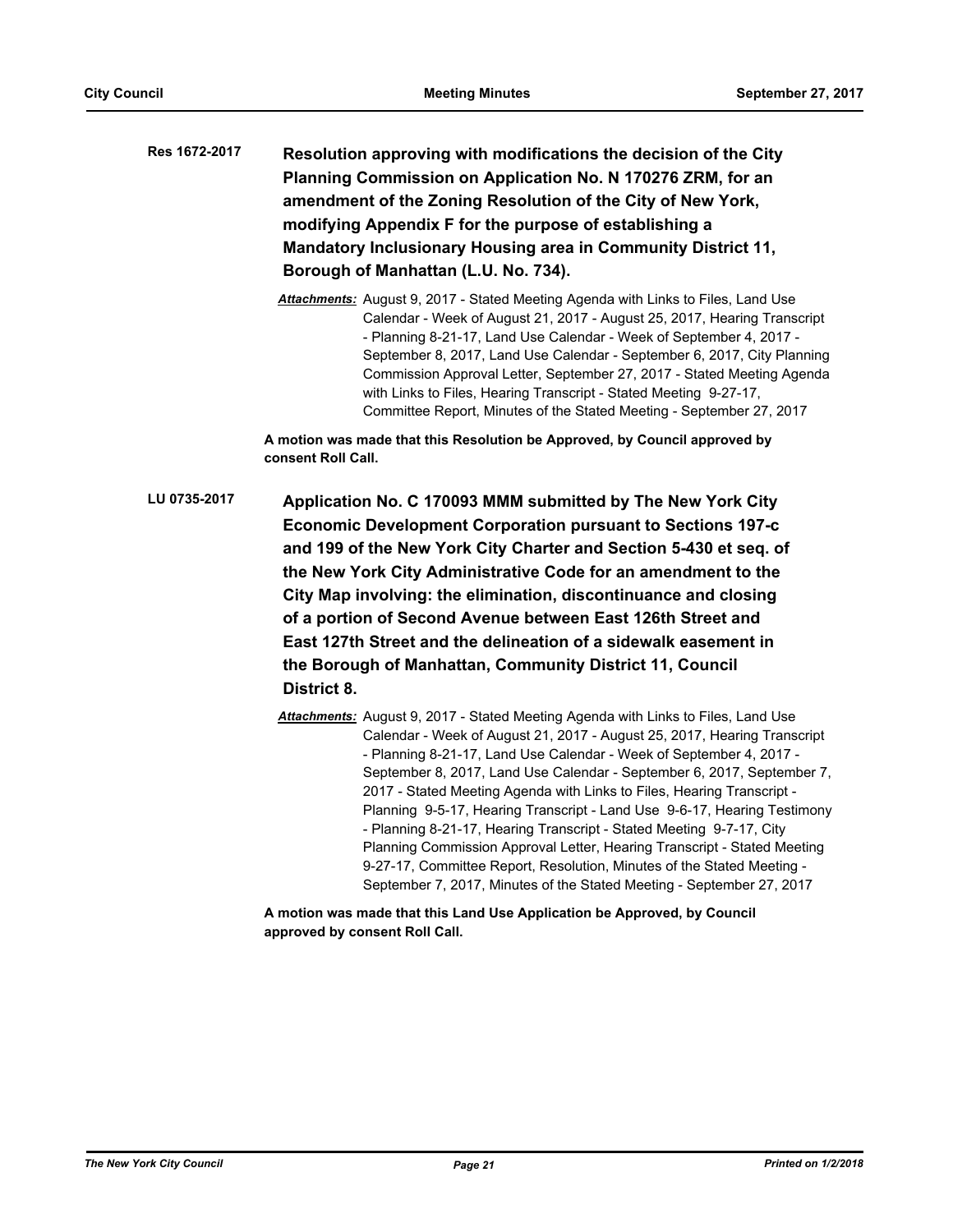| Res 1673-2017 | Resolution approving the decision of the City Planning<br>Commission on ULURP No. C 170093 MMM, an amendment to the<br>City Map (L.U. No. 735).                                                                                                                                                                                                                                                                                                                                                                                                                                                                                                                                                                                                                             |  |  |
|---------------|-----------------------------------------------------------------------------------------------------------------------------------------------------------------------------------------------------------------------------------------------------------------------------------------------------------------------------------------------------------------------------------------------------------------------------------------------------------------------------------------------------------------------------------------------------------------------------------------------------------------------------------------------------------------------------------------------------------------------------------------------------------------------------|--|--|
|               | Attachments: August 9, 2017 - Stated Meeting Agenda with Links to Files, Land Use<br>Calendar - Week of August 21, 2017 - August 25, 2017, Hearing Transcript<br>- Planning 8-21-17, Land Use Calendar - Week of September 4, 2017 -<br>September 8, 2017, Land Use Calendar - September 6, 2017, City Planning<br>Commission Approval Letter, September 27, 2017 - Stated Meeting Agenda<br>with Links to Files, Hearing Transcript - Stated Meeting 9-27-17,<br>Committee Report, Minutes of the Stated Meeting - September 27, 2017                                                                                                                                                                                                                                      |  |  |
|               | A motion was made that this Resolution be Approved, by Council approved by<br>consent Roll Call.                                                                                                                                                                                                                                                                                                                                                                                                                                                                                                                                                                                                                                                                            |  |  |
| LU 0736-2017  | Application No. C170278 PPM submitted by the Department of                                                                                                                                                                                                                                                                                                                                                                                                                                                                                                                                                                                                                                                                                                                  |  |  |
|               | <b>Citywide Administrative Services (DCAS) pursuant to Section</b>                                                                                                                                                                                                                                                                                                                                                                                                                                                                                                                                                                                                                                                                                                          |  |  |
|               | 197-c of the New York City Charter, for the disposition of one                                                                                                                                                                                                                                                                                                                                                                                                                                                                                                                                                                                                                                                                                                              |  |  |
|               | city-owned property located at 2460 Second Avenue (Block 1803,                                                                                                                                                                                                                                                                                                                                                                                                                                                                                                                                                                                                                                                                                                              |  |  |
|               | Lot 1), pursuant to zoning, Borough of Manhattan, Community                                                                                                                                                                                                                                                                                                                                                                                                                                                                                                                                                                                                                                                                                                                 |  |  |
|               | <b>District 11, Council District 8.</b>                                                                                                                                                                                                                                                                                                                                                                                                                                                                                                                                                                                                                                                                                                                                     |  |  |
|               | Attachments: August 9, 2017 - Stated Meeting Agenda with Links to Files, Land Use<br>Calendar - Week of August 21, 2017 - August 25, 2017, Hearing Transcript<br>- Planning 8-21-17, Land Use Calendar - Week of September 4, 2017 -<br>September 8, 2017, Land Use Calendar - September 6, 2017, September 7,<br>2017 - Stated Meeting Agenda with Links to Files, Hearing Transcript -<br>Planning 9-5-17, Hearing Transcript - Land Use 9-6-17, Hearing Testimony<br>- Planning 8-21-17, Hearing Transcript - Stated Meeting 9-7-17, City<br>Planning Commission Approval Letter, Hearing Transcript - Stated Meeting<br>9-27-17, Committee Report, Resolution, Minutes of the Stated Meeting -<br>September 7, 2017, Minutes of the Stated Meeting - September 27, 2017 |  |  |
|               | A motion was made that this Land Use Application be Approved, by Council<br>approved by consent Roll Call.                                                                                                                                                                                                                                                                                                                                                                                                                                                                                                                                                                                                                                                                  |  |  |
| Res 1674-2017 | Resolution approving with modifications the decision of the City<br>Planning Commission on Application No. C 170278 PPM, for the<br>disposition of one city-owned property located at 2460 Second<br>Avenue (Block 1803, Lot 1), pursuant to zoning, Community<br>District 11, Borough of Manhattan (L.U. No. 736).                                                                                                                                                                                                                                                                                                                                                                                                                                                         |  |  |
|               | Attachments: August 9, 2017 - Stated Meeting Agenda with Links to Files, Land Use<br>Calendar - Week of August 21, 2017 - August 25, 2017, Hearing Transcript<br>- Planning 8-21-17, Land Use Calendar - Week of September 4, 2017 -<br>September 8, 2017, Land Use Calendar - September 6, 2017, City Planning<br>Commission Approval Letter, September 27, 2017 - Stated Meeting Agenda<br>with Links to Files, Hearing Transcript - Stated Meeting 9-27-17,<br>Committee Report, Minutes of the Stated Meeting - September 27, 2017                                                                                                                                                                                                                                      |  |  |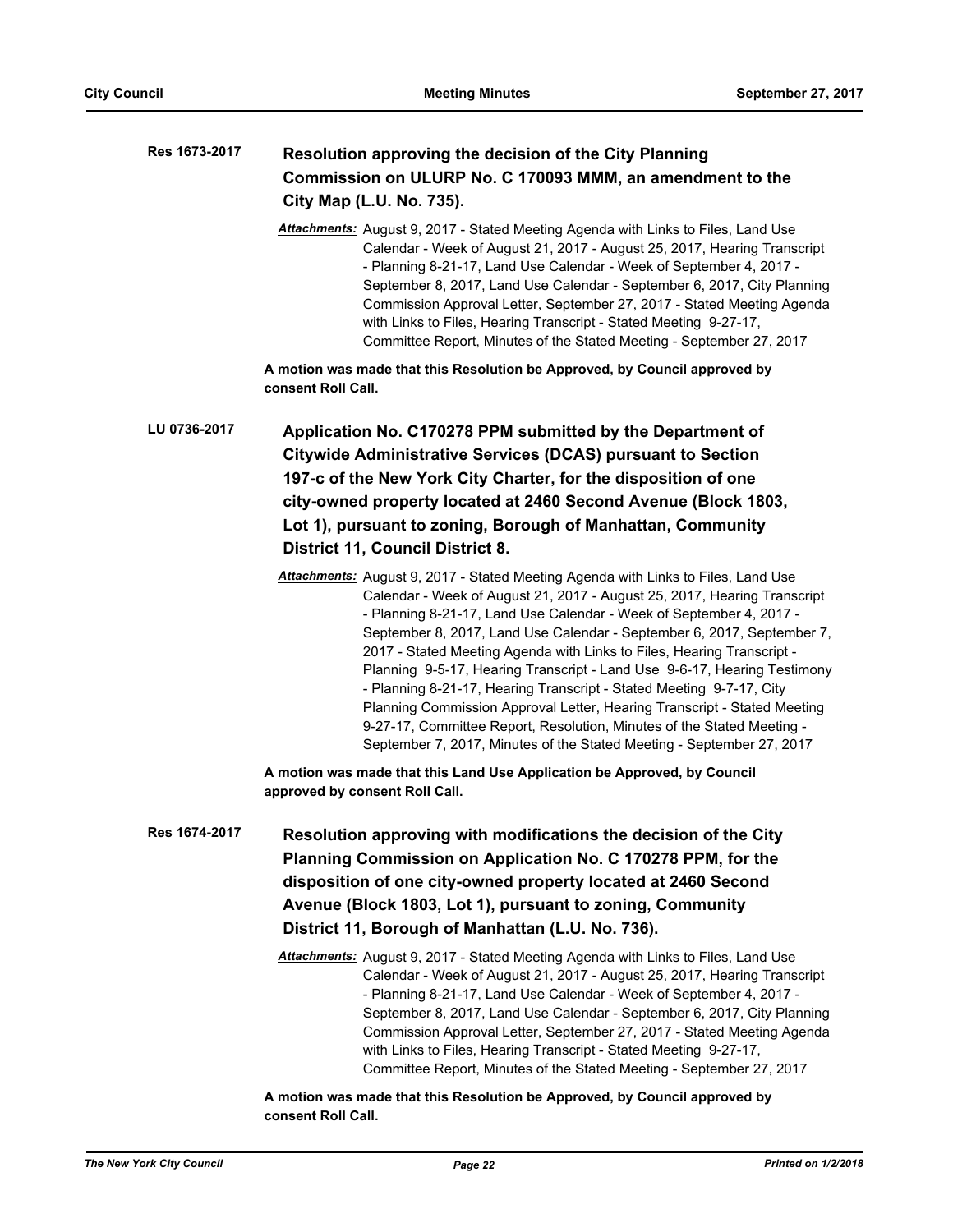# **T2014-0002 Commissioner of Deeds**

*Attachments:* Hearing Transcript - Charter Meeting 1/8/16, Hearing Transcript - Charter Meeting held on 1/8 and 1/22/16, Hearing Transcript - Stated Meeting 1/22/14, Hearing Transcript - Stated Meeting 2-4-14, Hearing Transcript - Stated Meeting 2-26-14, Hearing Transcript - Stated Meeting 3-12-14, Hearing Transcript - Stated Meeting 3-26-14, Hearing Transcript - Stated Meeting 4-10-14, Hearing Transcript - Stated Meeting 4-29-14, Hearing Transcript - Stated Meeting 5-14-14, Hearing Transcript - Stated Meeting 5-29-14, Hearing Transcript - Stated Meeting 6-11-14, Hearing Transcript - Stated Meeting 6-26-14, Hearing Transcript - Stated Meeting 7-24-14, Hearing Transcript - Stated Meeting 8-21-14, Hearing Transcript - Stated Meeting 9-10-14, Hearing Transcript - Stated Meeting 9-23-14, Hearing Transcript - Stated Meeting 10-7-14, Hearing Transcript - Stated Meeting 10-22-14, Hearing Transcript - Stated Meeting 11-13-14, Hearing Transcript - Stated Meeting 11-25-14, Hearing Transcript - Stated Meeting 12-8-14, Hearing Transcript - Stated Meeting 12-17-14, Hearing Transcript - Stated Meeting 1-7-15, Hearing Transcript - Stated Meeting 1-22-15, Hearing Transcript - Stated Meeting 2-12-15, February 26, 2015 - Stated Meeting Agenda with Links to Files, March 11, 2015 - Stated Meeting Agenda with Links to Files, Hearing Transcript - Stated Meeting 2-26-15, Hearing Transcript - Stated Meeting 3-11-15, March 31, 2015 - Stated Meeting Agenda with Links to Files, April 16, 2015 - Stated Meeting Agenda with Links to Files, Hearing Transcript - Stated Meeting 3-31-15, April 28, 2015 - Stated Meeting Agenda with Links to Files, Hearing Transcript - Stated Meeting 4-16-15, Hearing Transcript - Stated Meeting 4-28-15, Hearing Transcript - Stated Meeting 5-14-15, Minutes of the Stated Meeting - April 16, 2015, May 27, 2015 - Stated Meeting Agenda with Links to Files, Hearing Transcript - Stated Meeting 5-27-15, June 10, 2015 - Stated Meeting Agenda with Links to Files, Minutes of the Stated Meeting - April 28, 2015, Minutes of the Stated Meeting - January 22, 2014, Minutes of the Stated Meeting - February 4, 2014, Minutes of the Stated Meeting - February 26, 2014, Minutes of the Stated Meeting - March 12, 2014, Minutes of the Stated Meeting - March 26, 2014, Minutes of the Stated Meeting - April 10, 2014, Minutes of the Stated Meeting - April 29, 2014, Minutes of the Stated Meeting - May 14, 2014, Minutes of the Stated Meeting - May 29, 2014, Minutes of the Stated Meeting - June 11, 2014, Minutes of the Stated Meeting - June 26, 2014, Minutes of the Stated Meeting - July 24, 2014, Minutes of the Stated Meeting - September 23, 2014, Minutes of the Stated Meeting - October 7, 2014, Minutes of the Stated Meeting - October 22, 2014, Minutes of the Stated Meeting - November 13, 2014, Minutes of the Stated Meeting - November 25, 2014, Minutes of the Stated Meeting - December 8, 2014, Minutes of the Stated Meeting - December 17, 2014, Minutes of the Charter Meeting - January 7, 2015, Minutes of the Stated Meeting - January 22, 2015, Minutes of the Stated Meeting - February 12, 2015, Minutes of the Stated Meeting - February 26, 2015, Minutes of the Stated Meeting - March 11, 2015, Minutes of the Stated Meeting - March 31, 2015, Minutes of the Stated Meeting - May 14, 2015, June 26, 2015 - Stated Meeting Agenda with Links to Files, Minutes of the Stated Meeting - May 27, 2015, Hearing Transcript - Stated Meeting 6-10-15, July 23, 2015 - Stated Meeting Agenda with Links to Files, Minutes of the Stated Meeting - June 10, 2015, Minutes of the Stated Meeting - June 10, 2015, Minutes of the Stated Meeting -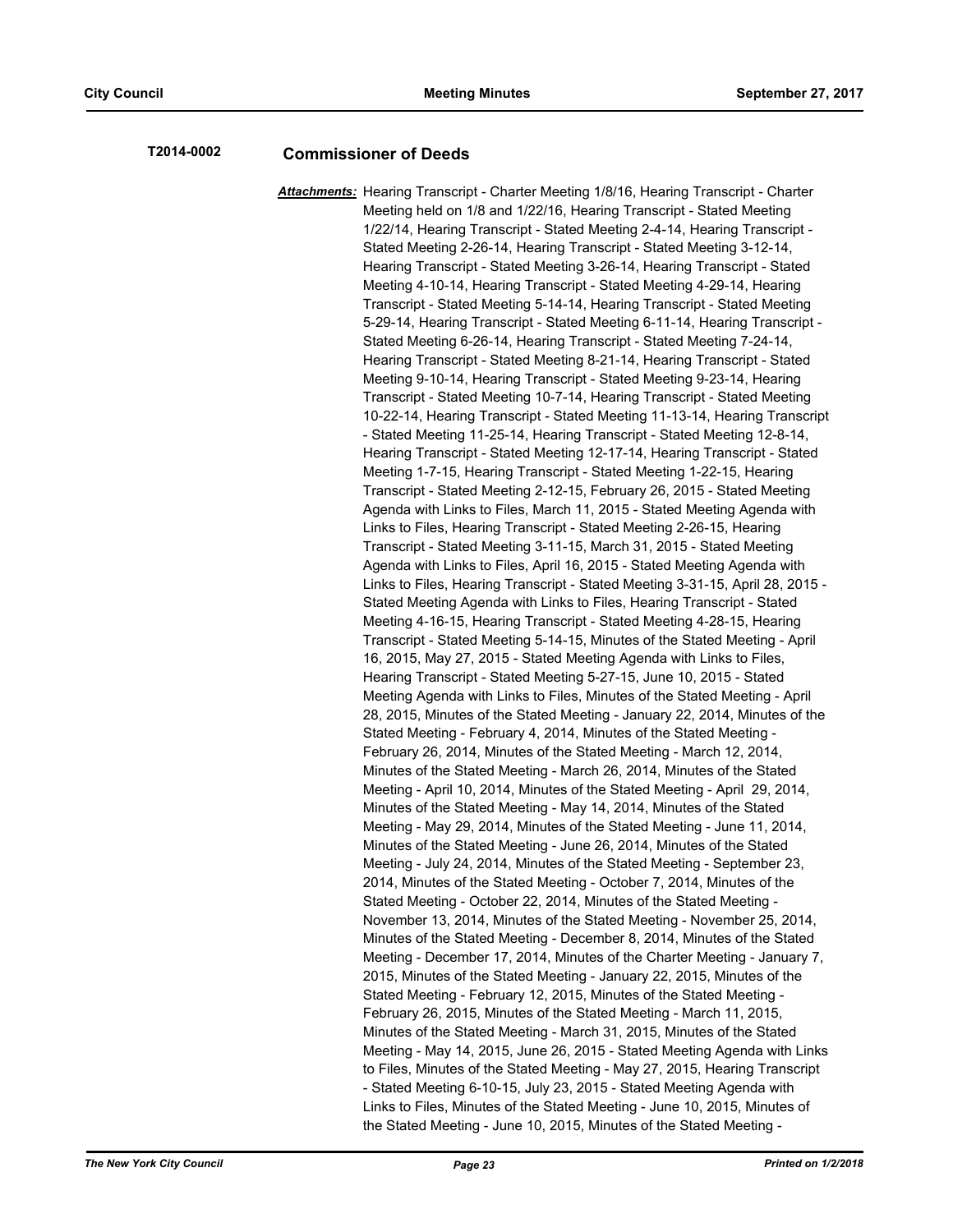Recessed Meeting of June 10, 2015 held on June 26, 2015, Hearing Transcript of the Stated Meeting - July 23, 2015, August 13, 2015 - Stated Meeting Agenda with Links to Files, Hearing Transcript of the Stated Meeting - August 13, 2015, Minutes of the Stated Meeting - June 26, 2015, September 17, 2015 - Stated Meeting Agenda with Links to Files, Hearing Transcript of the Stated Meeting - September 17, 2015, Minutes of the Stated Meeting - July 23, 2015, Minutes of the Stated Meeting - August 13, 2015, September 30, 2015 - Stated Meeting Agenda with Links to Files, Hearing Transcript of the Stated Meeting - September 30, 2015, Hearing Transcript of the Stated Meeting - October 15, 2015, Minutes of the Stated Meeting - September 17, 2015, October 29, 2015 - Stated Meeting Agenda with Links to Files, Hearing Transcript of the Stated Meeting - October 29, 2015, Minutes of the Stated Meeting - September 30, 2015, November 10, 2015 - Stated Meeting Agenda with Links to Files, Hearing Transcript of the Stated Meeting - November 10, 2015, Minutes of the Stated Meeting - October 15, 2015, November 24, 2015 - Stated Meeting Agenda with Links to Files, Minutes of the Stated Meeting - October 29, 2015, December 7, 2015 - Stated Meeting Agenda with Links to Files, Hearing Transcript of the Stated Meeting - November 24, 2015, Minutes of the Stated Meeting - November 10, 2015, December 16, 2015 - Stated Meeting Agenda with Links to Files, Hearing Transcript of the Stated Meeting - December 7, 2015, January 6, 2016 - Charter Meeting Agenda with Links to Files, Hearing Transcript of the Stated Meeting - December 16, 2015, Minutes of the Stated Meeting - November 24, 2015, Hearing Transcript - Charter Meeting 1-6-16, Minutes of the Stated Meeting - December 7, 2015, January 19, 2016 - Stated Meeting Agenda with Links to Files, Minutes of the Stated Meeting - December 16, 2015, Minutes of the Charter Meeting - January 6, 2016, Minutes of the Stated Meeting - January 19, 2016, Hearing Transcript - Stated Meeting 1-19-16, February 5, 2016 - Stated Meeting Agenda with Links to Files, Hearing Transcript - Stated Meeting 2-5-16, Minutes of the Stated Meeting - February 5, 2016, February 24, 2016 - Stated Meeting Agenda with Links to Files, Hearing Transcript - Stated Meeting 2-24-16, March 22, 2016 - Stated Meeting Agenda with Links to Files, Minutes of the Stated Meeting - February 24, 2016, Hearing Transcript - Stated Meeting 3-22-16, Hearing Transcript - Stated Meeting 3-9-16, April 7, 2016 - Stated Meeting Agenda with Links to Files, Hearing Transcript - Stated Meeting 4-7-16, Minutes of the Stated Meeting - March 9, 2016, April 20, 2016 - Stated Meeting Agenda with Links to Files, Minutes of the Stated Meeting - March 22, 2016, May 5, 2016 - Stated Meeting Agenda with Links to Files, Minutes of the Stated Meeting - April 7, 2016, Hearing Transcript - Stated Meeting 5-5-16, Hearing Transcript - Stated Meeting 4-20-16, May 25, 2016 - Stated Meeting Agenda with Links to Files, Hearing Transcript - Stated Meeting 5-25-16, Minutes of the Stated Meeting - April 20, 2016, June 14, 2016 - Stated Meeting Agenda with Links to Files, June 21, 2016 - Stated Meeting Agenda with Links to Files, Minutes of the Stated Meeting - May 5, 2016, Minutes of the Stated Meeting - May 25, 2016, Minutes of the Recessed Meeting of May 25, 2016 held on June 14, 2016, July 14, 2016 - Stated Meeting Agenda with Links to Files, Hearing Transcript - Stated Meeting 6-21-16, Hearing Transcript - Stated Meeting 7-14-16, August 16, 2016 - Stated Meeting Agenda with Links to Files, Minutes of the Stated Meeting - June 14, 2016, Minutes of the Recessed Meeting of June 14, 2016 held on June 21, 2016, Minutes of the Stated Meeting - June 21, 2016, Minutes of the Stated Meeting - July 14, 2016, Hearing Transcript - Stated Meeting 8-16-16, September 14, 2016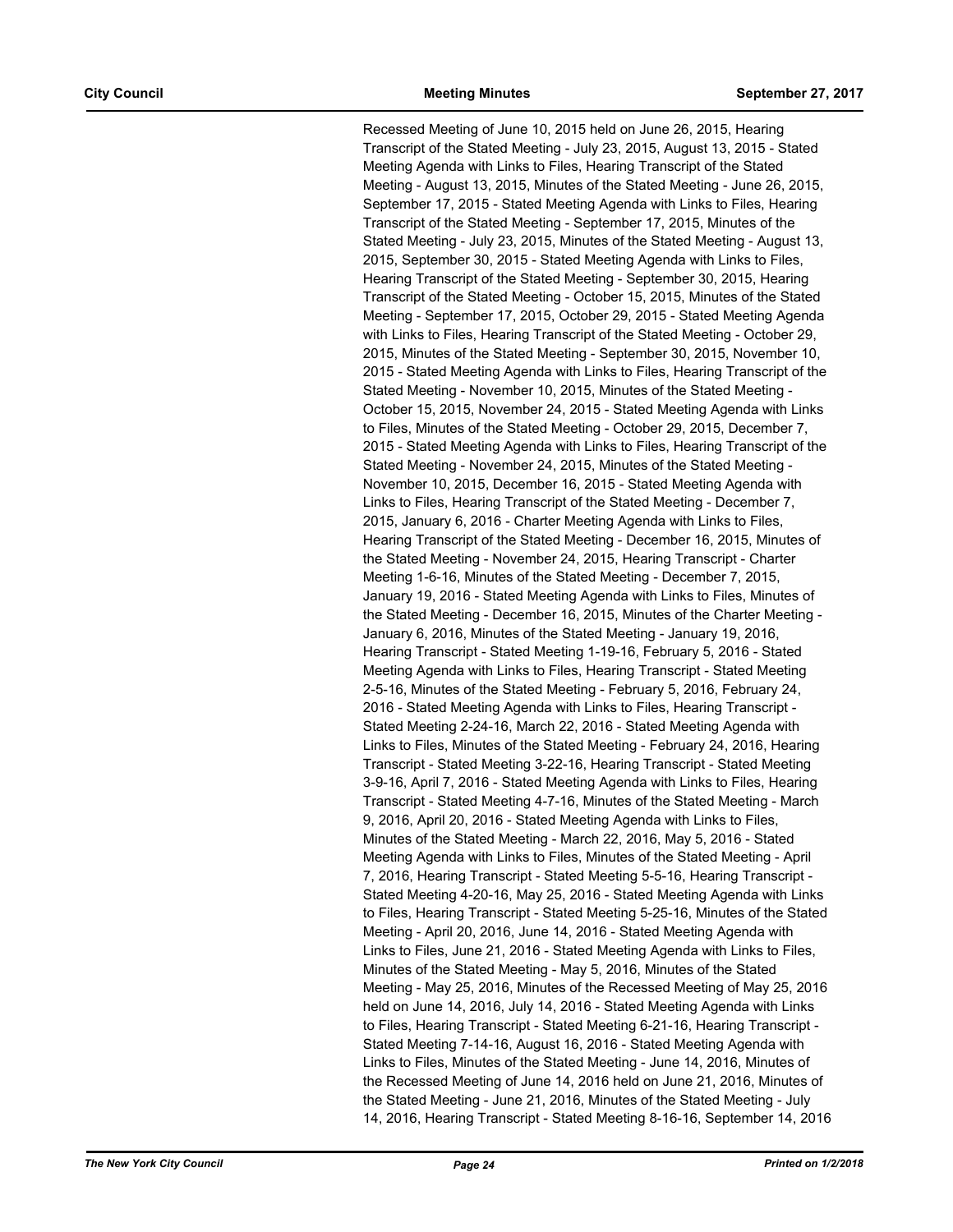- Stated Meeting Agenda with Links to Files, Minutes of the Stated Meeting - August 16, 2016, Hearing Transcript - Stated Meeting 9-14-16, September 28, 2016 - Stated Meeting Agenda with Links to Files, October 13, 2016 - Stated Meeting Agenda with Links to Files, Hearing Transcript - Stated Meeting 9-28-16, Minutes of the Stated Meeting - September 14, 2016, Hearing Transcript - Stated Meeting 10-13-16, Minutes of the Stated Meeting - September 28, 2016, November 16, 2016 - Stated Meeting Agenda with Links to Files, Minutes of the Stated Meeting - October 13, 2016, Hearing Transcript - Stated Meeting 10-27-16, November 29, 2016 - Stated Meeting Agenda with Links to Files, December 6, 2016 - Stated Meeting Agenda with Links to Files, Hearing Transcript - Stated Meeting 11-16-16, December 15, 2016 - Stated Meeting Agenda with Links to Files, Hearing Transcript - Stated Meeting 11-29-16, Hearing Transcript - Stated Meeting 12-6-16, Minutes of the Stated Meeting - November 16, 2016, Hearing Transcript - Charter Meeting 1/4/17, Hearing Transcript - Stated Meeting 12-15-16, January 18, 2017 - Stated Meeting Agenda with Links to Files, Minutes of the Stated Meeting - November 29, 2016, Hearing Transcript - Stated Meeting 1-18-17, Minutes of the Stated Meeting - December 6, 2016, February 1, 2017 - Stated Meeting Agenda with Links to Files, Hearing Transcript - Stated Meeting 2-1-17, Minutes of the Stated Meeting - December 15, 2016, February 15, 2017 - Stated Meeting Agenda with Links to Files, Minutes of the Charter Meeting - January 4, 2017, March 1, 2017 - Stated Meeting Agenda with Links to Files, Hearing Transcript - Stated Meeting 2-15-17, Minutes of the Stated Meeting - January 18, 2017, March 16, 2017 - Stated Meeting Agenda with Links to Files, Hearing Transcript - Stated Meeting 3-1-17, Minutes of the Stated Meeting - October 27, 2016, Minutes of the Stated Meeting - February 1, 2017, April 5, 2017 - Stated Meeting Agenda with Links to Files, Hearing Transcript - Stated Meeting 3-16-17, Minutes of the Stated Meeting - February 15, 2017, Minutes of the Stated Meeting - March 1, 2017, April 25, 2017 - Stated Meeting Agenda with Links to Files, Hearing Transcript - Stated Meeting 4-5-17, Minutes of the Stated Meeting - March 16, 2017, May 10, 2017 - Stated Meeting Agenda with Links to Files, Minutes of the Stated Meeting - April 5, 2017, May 24, 2017 - Stated Meeting Agenda with Links to Files, Hearing Transcript - Stated Meeting 4-25-17, June 6, 2017 - Stated Meeting Agenda with Links to Files, Hearing Transcript - Stated Meeting 5-24-17, Hearing Transcript - Stated Meeting 5-10-17, Minutes of the Stated Meeting - April 25, 2017, June 15, 2017 - Stated Meeting Agenda with Links to Files, June 21, 2017 - Stated Meeting Agenda with Links to Files, Hearing Transcript - Stated Meeting 6-6-17, Hearing Transcript - Stated Meeting 6-15-17, Minutes of the Stated Meeting - May 10, 2017, Minutes of the Recessed Stated Meeting of May 10, 2017 held on May 24, 2017, Minutes of the Recessed Stated Meeting of May 10, 2017 held on May 24, 2017, Hearing Transcript - Stated Meeting 6-21-17, July 20, 2017 - Stated Meeting Agenda with Links to Files, Hearing Transcript - Stated Meeting 7-20-17, Minutes of the Stated Meeting - May 24, 2017, Minutes of the Recessed Stated Meeting of May 24, 2017 held on June 6, 2017, August 9, 2017 - Stated Meeting Agenda with Links to Files, Hearing Transcript - Stated Meeting 8-9-17, August 24, 2017 - Stated Meeting Agenda with Links to Files, Hearing Transcript - Stated Meeting 8-24-17, September 7, 2017 - Stated Meeting Agenda with Links to Files, Hearing Transcript - Stated Meeting 9-7-17, Minutes of the Stated Meeting - June 6, 2017, September 27, 2017 - Stated Meeting Agenda with Links to Files, Minutes of the Recessed Stated Meeting of June 6, 2017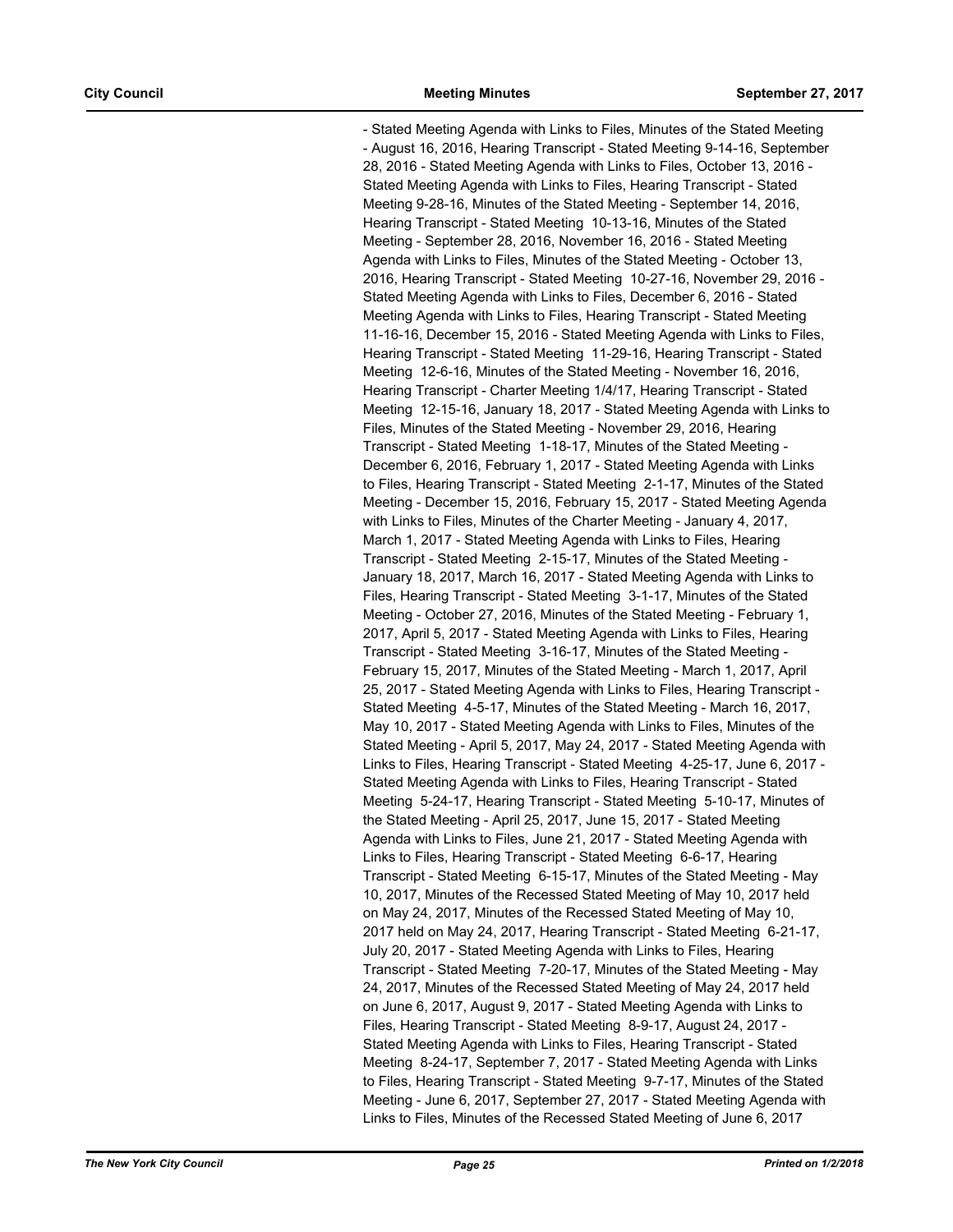held on June 21, 2017, Minutes of the Stated Meeting - June 21, 2017, Hearing Transcript - Stated Meeting 9-27-17, October 17, 2017 - Stated Meeting Agenda with Links to Files, Minutes of the Stated Meeting - July 20, 2017, October 31, 2017 - Stated Meeting Agenda with Links to Files, Minutes of the Stated Meeting - August 9, 2017, Minutes of the Stated Meeting - August 24, 2017, Hearing Transcript - Stated Meeting 10-17-17, November 16, 2017 - Stated Meeting Agenda with Links to Files, Hearing Transcript - Stated Meeting 10-31-17, Minutes of the Stated Meeting - September 7, 2017, November 30, 2017 - Stated Meeting Agenda with Links to Files, Hearing Transcript - Stated Meeting 11-16-17, December 11, 2017 - Stated Meeting Agenda with Links to Files, December 19, 2017 - Stated Meeting Agenda with Links to Files, Hearing Transcript - Stated Meeting 11-30-17, Hearing Transcript - Stated Meeting 12-11-17, Minutes of the Stated Meeting - September 27, 2017

**A motion was made that this Commissioner of Deeds be Approved, by Council approved by consent Roll Call.**

Coupled on General Order Calendar

Consumer Affairs

## **A Local Law to amend the administrative code of the city of New York, in relation to the sale and financing of used automobiles by second-hand automobile dealers Int 1539-2017-A**

*Attachments:* Legislative History Report, Summary of Int. No. 1539-A, Summary of Int. No. 1539, Int. No. 1539 - 4/5/17, April 5, 2017 - Stated Meeting Agenda with Links to Files, Committee Report 4/26/17, Hearing Testimony 4/26/17, Hearing Transcript 4/26/17, Proposed Int. No. 1539-A - 8/27/17, Committee Report 9/14/17, Hearing Transcript 9/14/17, Fiscal Impact Statement, September 27, 2017 - Stated Meeting Agenda with Links to Files, Committee Report - Stated Meeting, Int. No. 1539-A (FINAL), Hearing Transcript - Stated Meeting 9-27-17, Mayor's Letter, Local Law 197, Minutes of the Stated Meeting - September 27, 2017

**Enactment No:** 2017/197

## **A Local Law to amend the administrative code of the city of New York, in relation to requiring second-hand automobile dealers to post and distribute a bill of rights to consumers Int 1540-2017-A**

*Attachments:* Legislative History Report, Summary of Int. No. 1540-A, Summary of Int. No. 1540, April 5, 2017 - Stated Meeting Agenda with Links to Files, Int. No. 1540, Committee Report 4/26/17, Hearing Testimony 4/26/17, Hearing Transcript 4/26/17, Proposed Int. No. 1540-A - 8/27/17, Committee Report 9/14/17, Hearing Transcript 9/14/17, Fiscal Impact Statement, September 27, 2017 - Stated Meeting Agenda with Links to Files, Committee Report - Stated Meeting, Int. No. 1540-A (FINAL), Hearing Transcript - Stated Meeting 9-27-17, Mayor's Letter, Local Law 198, Minutes of the Stated Meeting - September 27, 2017

**Enactment No:** 2017/198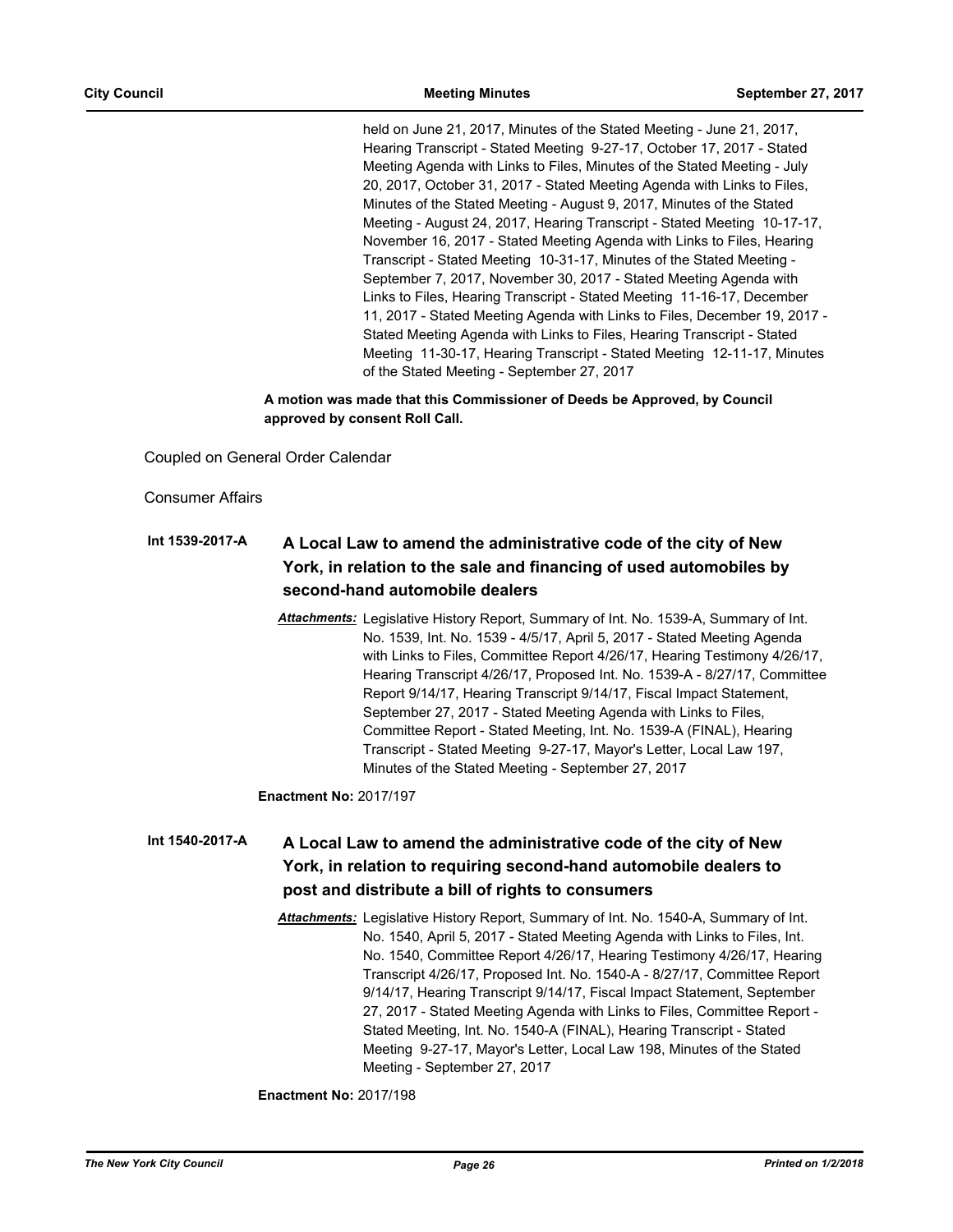**Contracts** 

#### **A Local Law to amend the New York city charter, in relation to the acceptance of electronic vouchers. Int 1292-2016-A**

*Attachments:* Legislative History Report, Summary of Int. No. 1292-A, Summary of Int. No. 1292, Int. No. 1292, October 13, 2016 - Stated Meeting Agenda with Links to Files, Committee Report 4/27/17, Hearing Testimony 4/27/17, Hearing Transcript 4/27/17, Proposed Int. No. 1292-A - 9/19/17, Committee Report 9/26/17, Hearing Transcript 9/26/17, Fiscal Impact Statement, September 27, 2017 - Stated Meeting Agenda with Links to Files, Committee Report - Stated Meeting, Int. No. 1292-A (FINAL), Hearing Transcript - Stated Meeting 9-27-17, Mayor's Letter, Local Law 192, Minutes of the Stated Meeting - September 27, 2017

**Enactment No:** 2017/192

Finance

| Res 1639-2017 | Resolution concerning the increase in the annual expenditure for<br>the Times Square, 34th Street, 82nd Street, Flatbush Avenue,<br>Downtown-Lower Manhattan, Kings Highway, Church Avenue,<br>East Mid-Manhattan, Fordham Road, DUMBO, and SoHo<br>Business Improvement Districts, and the setting of the date, time<br>and place for the hearing of the local law increasing the annual<br>expenditure for such districts. |  |
|---------------|------------------------------------------------------------------------------------------------------------------------------------------------------------------------------------------------------------------------------------------------------------------------------------------------------------------------------------------------------------------------------------------------------------------------------|--|
|               | <b>Attachments:</b> September 7, 2017 - Stated Meeting Agenda with Links to Files,<br>Committee Report 9/27/17, Hearing Transcript 9/27/17, September 27,<br>2017 - Stated Meeting Agenda with Links to Files, Hearing Transcript -<br>Stated Meeting 9-27-17, Minutes of the Stated Meeting - September 27,<br>2017                                                                                                         |  |
| Res 1658-2017 | Resolution approving the new designation and changes in the<br>designation of certain organizations to receive funding in the<br><b>Expense Budget</b>                                                                                                                                                                                                                                                                       |  |
|               | <b>Attachments:</b> Committee Report 9/27/17, Charts for Resolution, Hearing Transcript<br>9/27/17, September 27, 2017 - Stated Meeting Agenda with Links to Files,<br>Hearing Transcript - Stated Meeting 9-27-17, Minutes of the Stated<br>Meeting - September 27, 2017                                                                                                                                                    |  |
| Res 1659-2017 | Resolution approving the rescindment of a term and condition<br>included in the Fiscal 2018 Expense Budget                                                                                                                                                                                                                                                                                                                   |  |
|               | Attachments: September 27, 2017 - Stated Meeting Agenda with Links to Files, Hearing<br>Transcript 9/27/17, Hearing Transcript - Stated Meeting 9-27-17, Minutes of<br>the Stated Meeting - September 27, 2017                                                                                                                                                                                                               |  |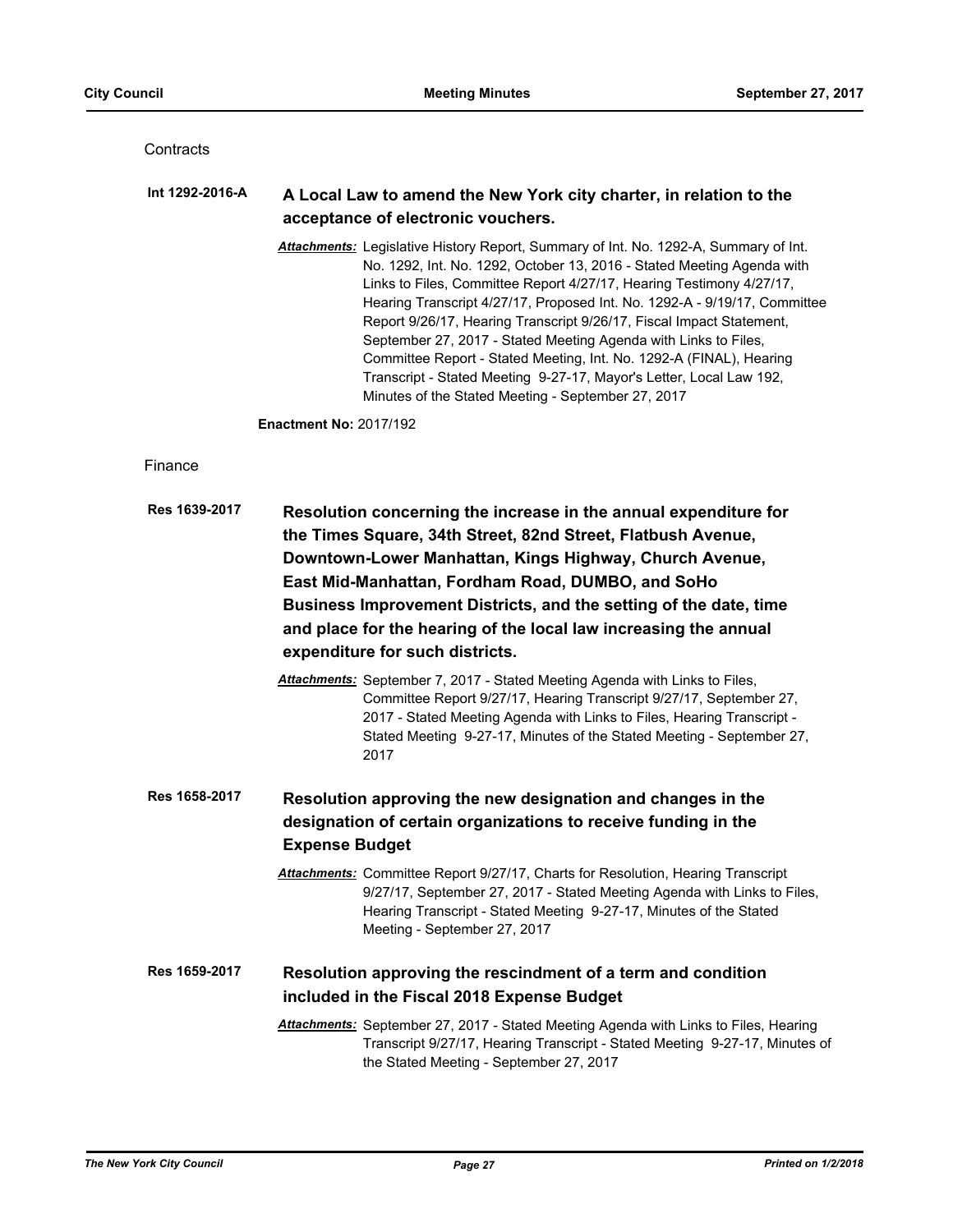# **RESOLUTION APPROVING THE MODIFICATION (MN-1) OF UNITS OF APPROPRIATION AND THE TRANSFER OF CITY FUNDS BETWEEN AGENCIES PROPOSED BY THE MAYOR PURSUANT TO SECTION 107(b) OF THE NEW YORK CITY CHARTER Res 1661-2017**

*Attachments:* Committee Report, Fiscal 2018 - Expense Mod, September 27, 2017 - Stated Meeting Agenda with Links to Files, Hearing Transcript - Stated Meeting 9-27-17, Minutes of the Stated Meeting - September 27, 2017

**RESOLUTION APPROVING THE MODIFICATION OF THE FISCAL 2018 CAPITAL BUDGET AND CAPITAL PROGRAM PROPOSED BY THE MAYOR PURSUANT TO SECTION 216 OF THE CHARTER OF THE CITY OF NEW YORK. Res 1662-2017**

**Resolution approving an exemption from real property taxes for property located at (Block 2518, Lot 1) Bronx, pursuant to Section 577 of the Private Housing Finance Law (Preconsidered L.U. No. 754). Res 1663-2017**

> *Attachments:* Housing Preservation and Development Letter, Memorandum, September 27, 2017 - Stated Meeting Agenda with Links to Files, Hearing Transcript - Stated Meeting 9-27-17, Minutes of the Stated Meeting - September 27, 2017

Health

**A Local Law to amend the administrative code of the city of New York, in relation to the regulation of non-tobacco smoking products, and to amend the fire code of the city of New York, and the New York city mechanical code, in relation to the operation of non-tobacco hookah establishments Int 0139-2014-C**

> *Attachments:* Legislative History Report, Summary of Int. No. 139-C, Summary of Int. No. 139-B, Summary of Int. No. 139-A, Int. No. 139 - 3/12/14, Committee Report 2/25/16, Hearing Testimony 2/25/16, Hearing Transcript 2/25/16, Proposed Int. No. 139-A - 1/3/17, Proposed Int. No. 139-B - 4/19/17, Committee Report 4/27/17, Hearing Testimony 4/27/17, Hearing Transcript 4/27/17, Proposed Int. No. 139-C - 9/25/17, Committee Report 9/26/17, Hearing Transcript 9/26/17, Fiscal Impact Statement, September 27, 2017 - Stated Meeting Agenda with Links to Files, Committee Report - Stated Meeting, Int. No. 139-C (FINAL), Hearing Transcript - Stated Meeting 9-27-17, Mayor's Letter, Local Law 187, Minutes of the Stated Meeting - September 27, 2017

**Enactment No:** 2017/187

*Attachments:* Committee Report, Resolution, Fiscal 2018 - Capital Budget Mod, September 27, 2017 - Stated Meeting Agenda with Links to Files, Hearing Transcript - Stated Meeting 9-27-17, Minutes of the Stated Meeting - September 27, 2017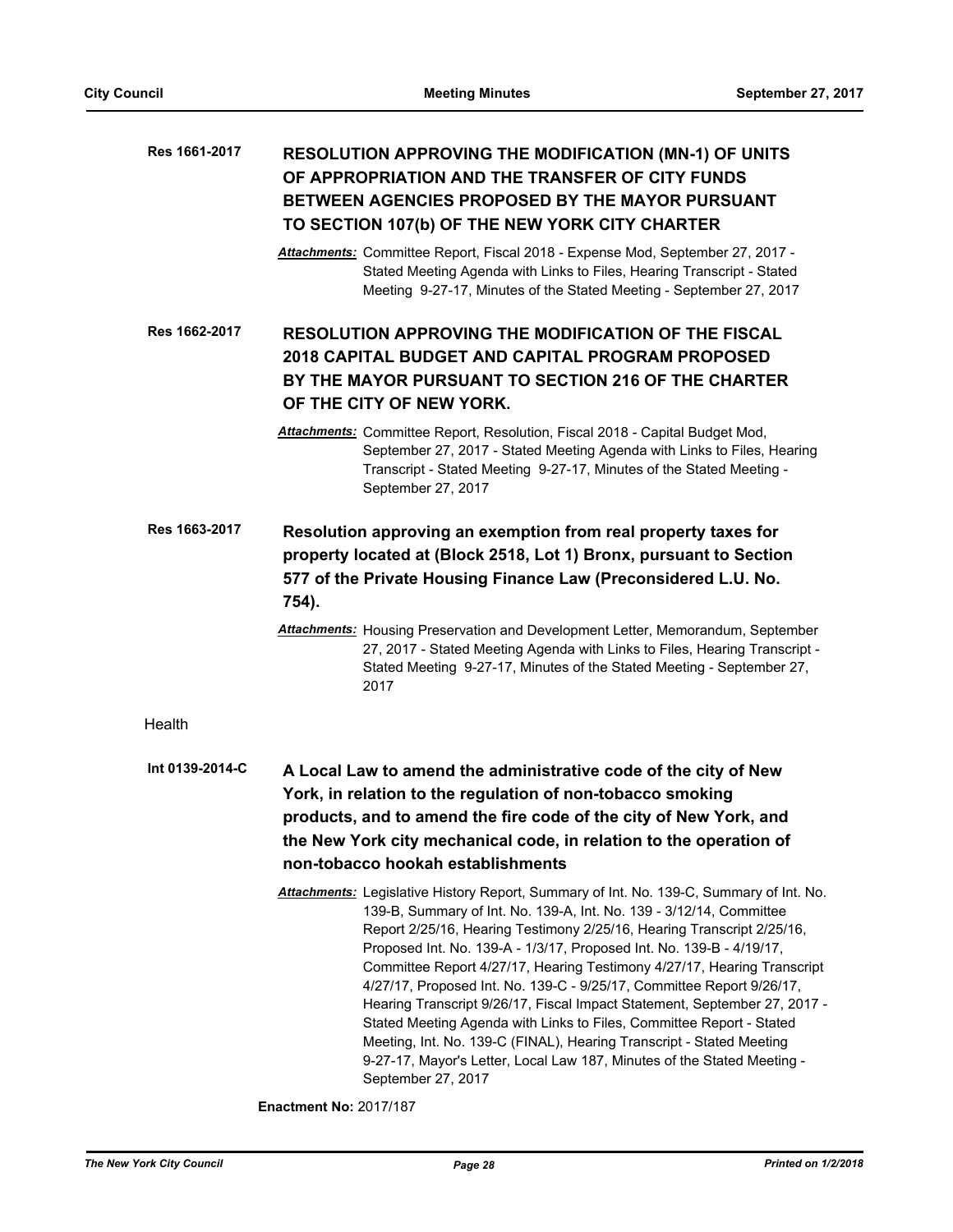# **A Local Law to amend the administrative code of the city of New York, in relation to requiring signage warning of the health risks associated with smoking shisha Int 1075-2016-A**

*Attachments:* Legislative History Report, Summary of Int. No. 1075-A, Summary of Int. No. 1075, Int. No. 1075, February 5, 2016 - Stated Meeting Agenda with Links to Files, Committee Report 2/25/16, Hearing Testimony 2/25/16, Hearing Transcript 2/25/16, Proposed Int. No. 1075-A - 9/25/17, Committee Report 9/26/17, Hearing Transcript 9/26/17, Fiscal Impact Statement, September 27, 2017 - Stated Meeting Agenda with Links to Files, Committee Report - Stated Meeting, Int. No. 1075-A (FINAL), Hearing Transcript - Stated Meeting 9-27-17, Mayor's Letter, Local Law 190, Minutes of the Stated Meeting - September 27, 2017

**Enactment No:** 2017/190

**A Local Law to amend the administrative code of the city of New York, in relation to prohibiting the sale of non-tobacco smoking products to minors and young adults, and to repeal subdivision f of section 17-713 and section 17-714 of the administrative code of the city of New York, relating to the sale of herbal cigarettes to individuals under eighteen years of age Int 1076-2016-A**

> *Attachments:* Legislative History Report, Summary of Int. No. 1076-A, Summary of Int. No. 1076, Int. No. 1076, February 5, 2016 - Stated Meeting Agenda with Links to Files, Committee Report 2/25/16, Hearing Testimony 2/25/16, Hearing Transcript 2/25/16, Proposed Int. No. 1076-A 9/25/17, Committee Report 9/26/17, Hearing Transcript 9/26/17, Fiscal Impact Statements, September 27, 2017 - Stated Meeting Agenda with Links to Files, Committee Report - Stated Meeting, Int. No. 1076-A (FINAL), Hearing Transcript - Stated Meeting 9-27-17, Mayor's Letter, Local Law 191, Minutes of the Stated Meeting - September 27, 2017

**Enactment No:** 2017/191

Housing and Buildings

## **A Local Law to amend the administrative code of the city of New York, in relation to the creation of a real time enforcement unit in the department of buildings Int 0934-2015-A**

*Attachments:* Legislative History Report, Summary of Int. No. 934-A, Summary of Int. No. 934, Int. No. 934, September 30, 2015 - Stated Meeting Agenda with Links to Files, Committee Report 4/18/16, Hearing Testimony 4/18/16, Hearing Transcript 4/18/16, Proposed Int. No. 934-A - 9/19/17, Committee Report 9/20/17, Hearing Transcript 9/20/17, Fiscal Impact Statement, September 27, 2017 - Stated Meeting Agenda with Links to Files, Int. No. 934-A (FINAL), Hearing Transcript - Stated Meeting 9-27-17, Mayor's Letter, Local Law 188, Minutes of the Stated Meeting - September 27, 2017

**Enactment No:** 2017/188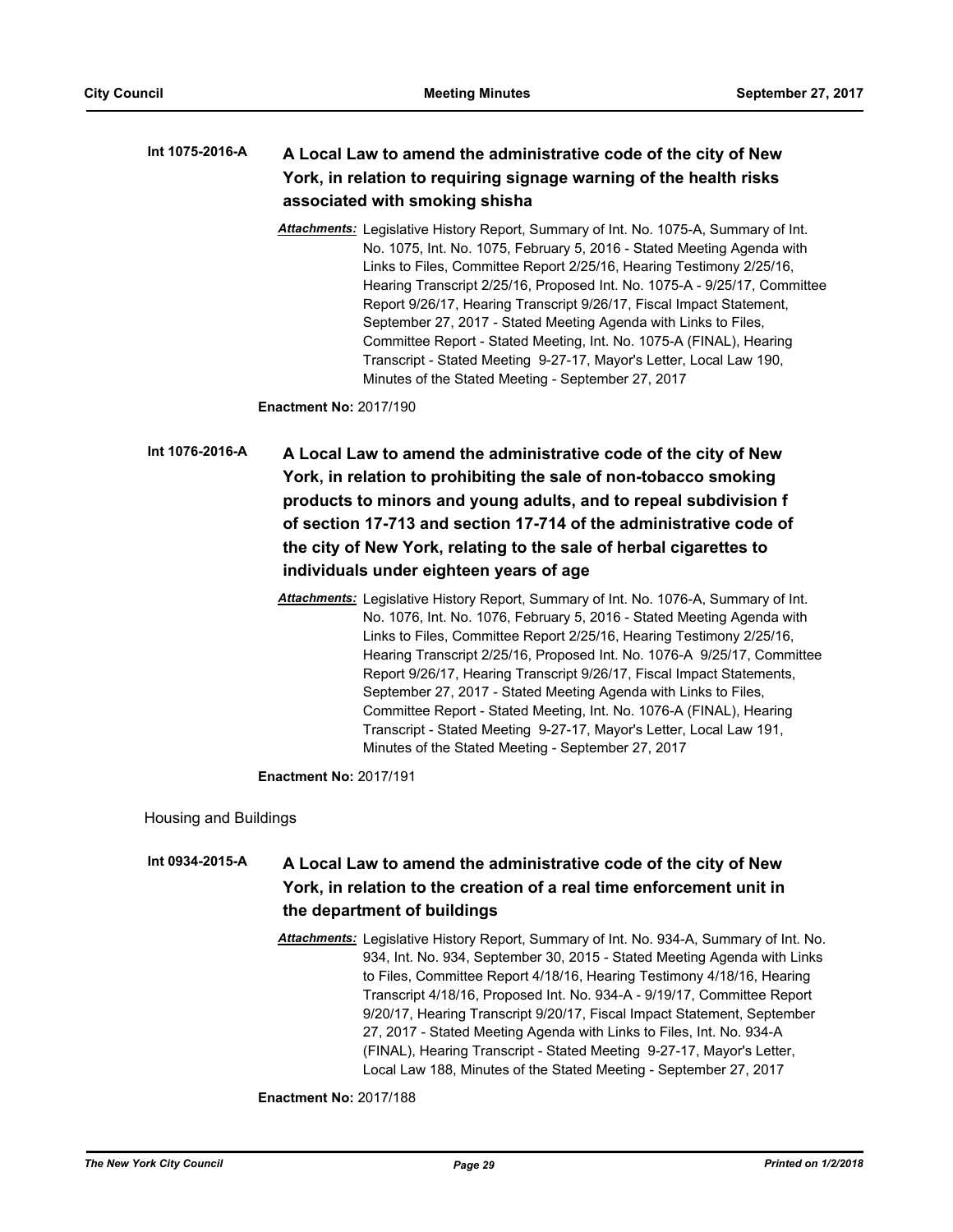# **A Local Law to amend the administrative code of the city of New York, in relation to auditing buildings for compliance with the affordability requirements of the 421-a tax exemption program Int 1359-2016-A**

*Attachments:* Legislative History Report, Summary of Int. No. 1359, Int. No. 1359, November 16, 2016 - Stated Meeting Agenda with Links to Files, Hearing Transcript - Stated Meeting 11-16-16, Committee Report 11/22/16, Hearing Testimony 11/22/16, Hearing Transcript 11/22/16, Proposed Int. No. 1359-A - 9/20/17, Committee Report 9/20/17, Hearing Transcript 9/20/17, Fiscal Impact Statement, September 27, 2017 - Stated Meeting Agenda with Links to Files, Hearing Transcript - Stated Meeting 9-27-17, Mayor's Letter, Local Law 193, Minutes of the Stated Meeting - September 27, 2017

**Enactment No:** 2017/193

# **A Local Law to amend the administrative code of the city of New York, in relation to auditing buildings for compliance with the rent registration requirements of the 421-a tax exemption program Int 1366-2016-A**

*Attachments:* Legislative History Report, Summary of Int. No. 1366, Int. No. 1366, November 16, 2016 - Stated Meeting Agenda with Links to Files, Hearing Transcript - Stated Meeting 11-16-16, Committee Report 11/22/16, Hearing Testimony 11/22/16, Hearing Transcript 11/22/16, Proposed Int. No. 1366-A - 9/20/17, Committee Report 9/20/17, Hearing Transcript 9/20/17, Fiscal Impact Statement, September 27, 2017 - Stated Meeting Agenda with Links to Files, Int. No. 1366-A (FINAL), Hearing Transcript - Stated Meeting 9-27-17, Mayor's Letter, Local Law 194, Minutes of the Stated Meeting - September 27, 2017

**Enactment No:** 2017/194

- **A Local Law to amend the administrative code of the city of New York and the New York city building code, in relation to construction site safety training and repealing section 3310.10.2 of the New York city building code Int 1447-2017-C**
	- *Attachments:* Legislative History Report, Summary of Int. No. 1447, January 18, 2017 Stated Meeting Agenda with Links to Files, Int. No. 1447, Committee Report 1/31/17, Hearing Testimony 1/31/17, Hearing Transcript 1/31/17, Proposed Int. No. 1447-A - 8/23/17, Proposed Int. No. 1447-B - 9/18/17, Proposed Int. No. 1447-C - 9/19/17, Committee Report 9/20/17, Hearing Transcript 9/20/17, Fiscal Impact Statement, September 27, 2017 - Stated Meeting Agenda with Links to Files, Int. No. 1447-C (FINAL), Hearing Transcript - Stated Meeting 9-27-17, Mayor's Letter, Local Law 196, Minutes of the Stated Meeting - September 27, 2017

# **Enactment No:** 2017/196

Land Use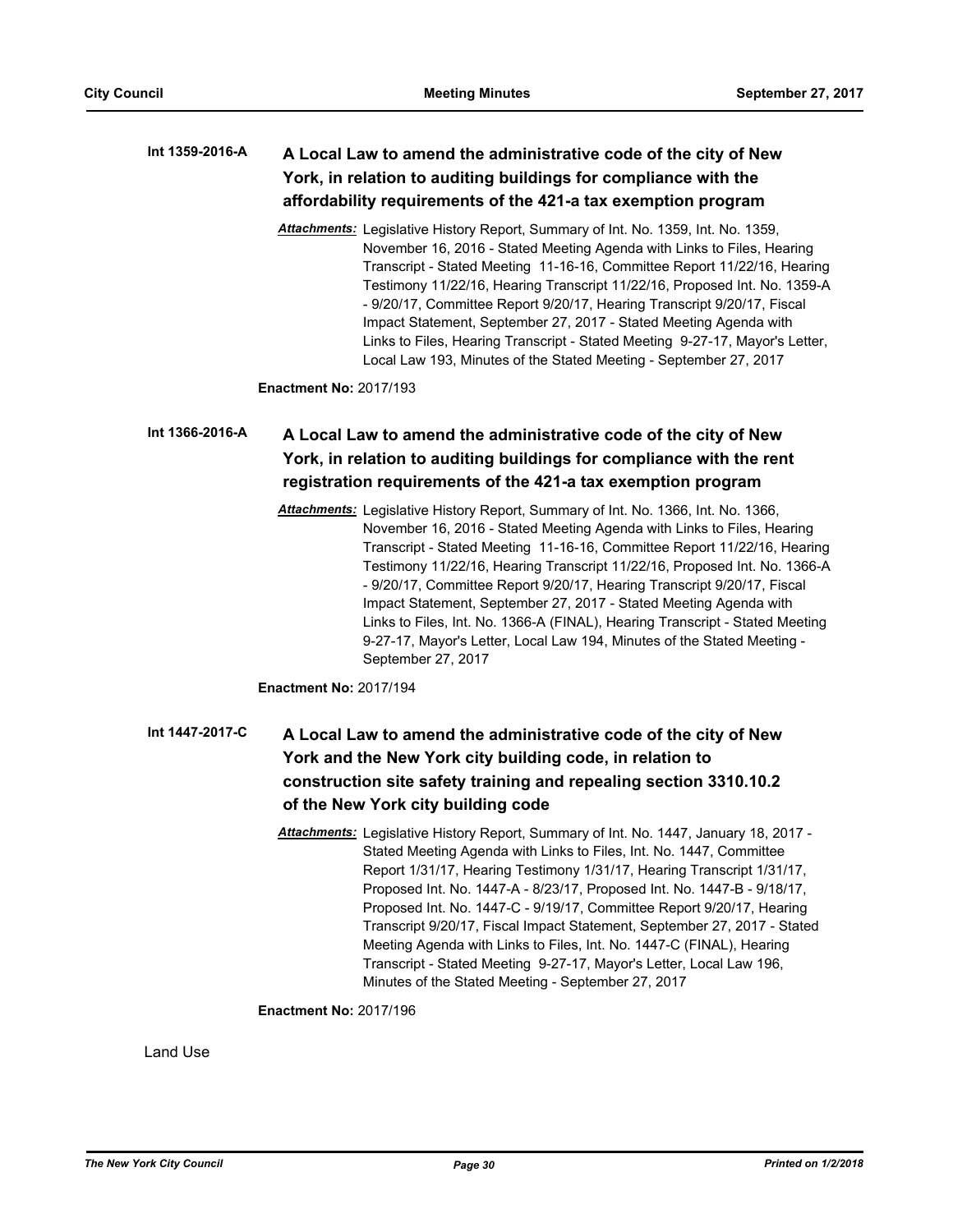| <b>Res 1664-2017</b> | Resolution approving a tax exemption pursuant to Article XI of  |
|----------------------|-----------------------------------------------------------------|
|                      | the Private Housing Finance Law for property located at Block   |
|                      | 5063, Lot 58, Borough of Brooklyn, (L.U. No. 738; Non-ULURP No. |
|                      | 20185040 HAK).                                                  |

- *Attachments:* August 9, 2017 Stated Meeting Agenda with Links to Files, Land Use Calendar - Week of August 21, 2017 - August 25, 2017, Hearing Testimony - Planning 8-21-17, Hearing Transcript - Planning 8-21-17, Land Use Calendar - Week of September 4, 2017 - September 8, 2017, Hearing Testimony - Planning 9-5-17, Hearing Transcript - Planning 9-5-17, Land Use Calendar - Week of September 25, 2017 - September 29, 2017, September 27, 2017 - Stated Meeting Agenda with Links to Files, Hearing Transcript - Stated Meeting 9-27-17, Committee Report, Minutes of the Stated Meeting - September 27, 2017
- **Resolution approving an Urban Development Action Area Project located at 89-24 168th Place (Block 09801, Lot 2), 210-33 113th Avenue (Block 11131, Lot 6), 102-47 187th Street (Block 10366, Lot 143), and 110-60 Wood Street (Block 10411, Lot 6), Borough of Queens; and waiving the urban development action area designation requirement and the Uniform Land Use Review Procedure; and granting a real estate tax exemption pursuant to Article 16 of New York General Municipal Law (L.U. No. 739; 20185042 HAQ). Res 1665-2017**
	- *Attachments:* August 9, 2017 Stated Meeting Agenda with Links to Files, Land Use Calendar - Week of September 25, 2017 - September 29, 2017, September 27, 2017 - Stated Meeting Agenda with Links to Files, Hearing Transcript - Stated Meeting 9-27-17, Committee Report, Minutes of the Stated Meeting - September 27, 2017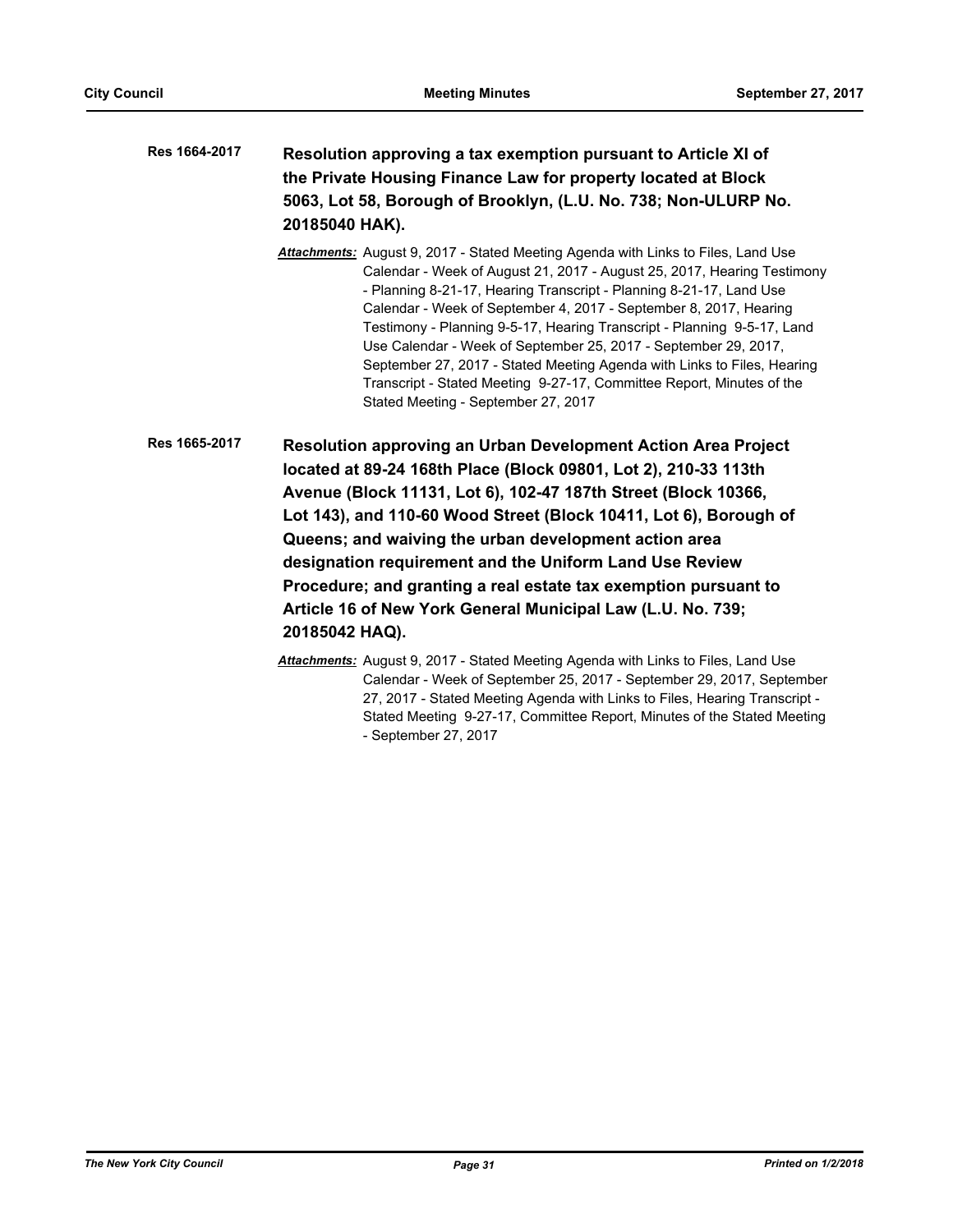**Resolution approving an Urban Development Action Area Project located 116-02 139th Street (Block 11996, Lot 131), 117-31 135th Street (Block 11699, Lot 51), 129-23 135th Place (Block 11775, Lot 206), 129-41 135th Street (Block 11774, Lot 550), 129-59 135th Street (Block 11774, Lot 559), 130-15 135th Place (Block 11781, Lot 267), 130-16 149th Street (Block 12111, Lot 49), 131-15 Sutter Avenue (Block 11755, Lot 5), 133-16 Van Wyck Expwy (Block 11796, Lot 7), 133-18 134th Street (Block 11793, Lot 74), 147-06 Sutter Place (Block 12106, Lot 24), 107-34 Princeton Street (Block 10081, Lot 19), 111-14 169th Street (Block 10206, Lot 37), 115-41 147th Street (Block 11992, Lot 97), 150-22 118th Avenue (Block 12205, Lot 12), 167-08 110th Avenue aka Brinkerhoff Avenue (Block 10195, Lot 4), 114-47 Inwood Street (Block 11976, Lot 45), and 145-36 111th Avenue (Block 11962, Lot 43), Borough of Queens; and waiving the urban development action area designation requirement and the Uniform Land Use Review Procedure; and granting a real estate tax exemption pursuant to Article 16 of New York General Municipal Law (L.U. No. 740; 20185043 HAQ). Res 1666-2017**

- *Attachments:* August 9, 2017 Stated Meeting Agenda with Links to Files, Land Use Calendar - Week of September 25, 2017 - September 29, 2017, September 27, 2017 - Stated Meeting Agenda with Links to Files, Hearing Transcript - Stated Meeting 9-27-17, Committee Report, Minutes of the Stated Meeting - September 27, 2017
- **Resolution approving an Urban Development Action Area Project located at 103-16 Plattwood Avenue aka 103-16 109th Avenue (Block 11479, Lot 29), Borough of Queens; and waiving the urban development action area designation requirement and the Uniform Land Use Review Procedure; and granting a real estate tax exemption pursuant to Article 16 of New York General Municipal Law (L.U. No. 741; 20185044 HAQ). Res 1667-2017**
	- *Attachments:* August 9, 2017 Stated Meeting Agenda with Links to Files, Land Use Calendar - Week of September 25, 2017 - September 29, 2017, September 27, 2017 - Stated Meeting Agenda with Links to Files, Hearing Transcript - Stated Meeting 9-27-17, Committee Report, Minutes of the Stated Meeting - September 27, 2017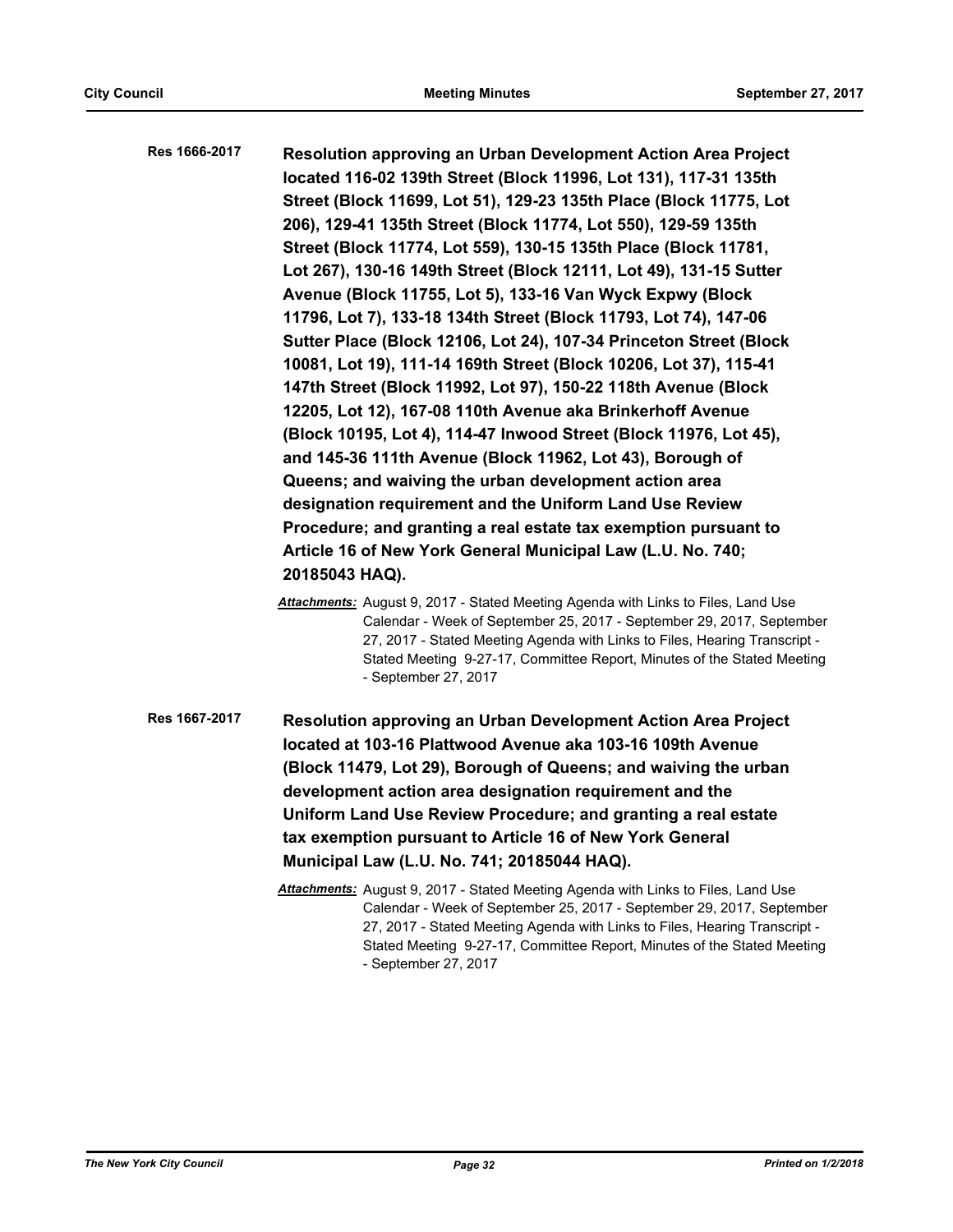# **Resolution approving an amendment to a previously approved Urban Development Action Area Project located at 580 Lafayette Avenue (Block 01788, Lot 53), Borough of Brooklyn, (L.U. No. 742; 20185048 HAK). Res 1668-2017**

*Attachments:* August 9, 2017 - Stated Meeting Agenda with Links to Files, Land Use Calendar - Week of August 21, 2017 - August 25, 2017, Hearing Transcript - Planning 8-21-17, Land Use Calendar - Week of September 4, 2017 - September 8, 2017, Hearing Transcript - Planning 9-5-17, Hearing Testimony - Planning 8-21-17, Land Use Calendar - Week of September 25, 2017 - September 29, 2017, September 27, 2017 - Stated Meeting Agenda with Links to Files, Hearing Transcript - Stated Meeting 9-27-17, Committee Report, Minutes of the Stated Meeting - September 27, 2017

**Resolution approving the decision of the City Planning Commission on ULURP No. C 170382 ZSM (L.U. No. 751), for the grant of a special permit pursuant to Section 13-45 (Special Permits for additional parking spaces) and Section 13-451 (Additional parking spaces for residential growth) of the Zoning Resolution to allow an automated accessory parking garage with a maximum capacity of 42 spaces on portions of the ground floor, second floor, third floor and the fourth floor of a proposed mixed use building on property located at 100 Varick Street (Block 477, Lots 35, 42, 44, 46, 71-76 and 1001-1005), in an M1-6 District, within the Special Hudson Square District, Community District 2, Borough of Manhattan. Res 1669-2017**

> *Attachments:* September 7, 2017 - Stated Meeting Agenda with Links to Files, Land Use Calendar - Week of September 25, 2017 - September 29, 2017, September 27, 2017 - Stated Meeting Agenda with Links to Files, Hearing Transcript - Stated Meeting 9-27-17, Committee Report, Minutes of the Stated Meeting - September 27, 2017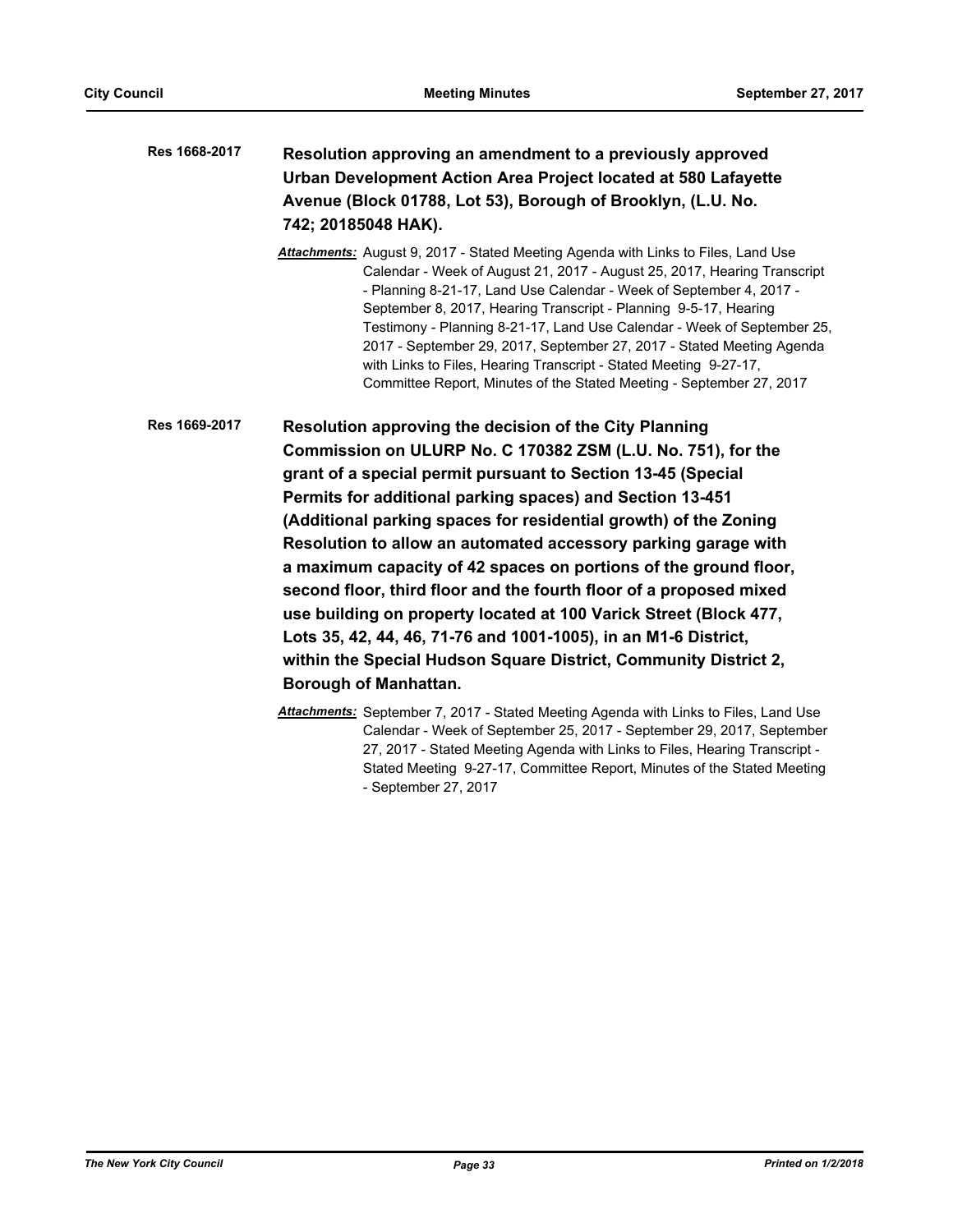| Res 1670-2017 | Resolution approving an amendment to a previously approved          |
|---------------|---------------------------------------------------------------------|
|               | Urban Development Action Area Act tax exemption for properties      |
|               | located at 20 East 125th Street (Block 1749, Lot 61), 36 East 126th |
|               | Street, (Block 1750, Lots 57 and 58), 50 East 127th Street aka 1991 |
|               | Madison Avenue (Block 1751 Lot 50), 118 East 117th Street (Block    |
|               | 1644 Lot 65), 215 East 120th Street (Black 1785, Lot 8), 217 East   |
|               | 118th Street (Block 1783, Lot 109), 219 East 118th Street (Block    |
|               | 1783, Lot 10), 328 East 120th Street (Block 1796, Lot 41), 345 East |
|               | 119th Street (Block 1796, Lot 21), 424 East 119th Street (Block     |
|               | 1806, Lot 37), 425 East 118th Street (Block 1806, Lot 111), 429     |
|               | East 119th Street (Block 1807, Lot 113), and 2328 Second Avenue     |
|               | (Block 1796, Lot 4), in the Borough of Manhattan, Community         |
|               | District 11, Council Districts 8 and 9 (Preconsidered L.U. No. 756; |
|               | 20185065 HAM).                                                      |

*Attachments:* Land Use Calendar - Week of September 25, 2017 - September 29, 2017, September 27, 2017 - Stated Meeting Agenda with Links to Files, Hearing Transcript - Stated Meeting 9-27-17, Committee Report, Minutes of the Stated Meeting - September 27, 2017

**Transportation** 

# **A Local Law in relation to requiring the department of transportation to conduct a study of traffic congestion due to truck deliveries during daytime hours Int 1031-2015-A**

*Attachments:* Legislative History Report, Summary of Int. No. 1031-A, Summary of Int. No. 1031, Int. No. 1031, December 16, 2015 - Stated Meeting Agenda with Links to Files, Committee Report 6/5/17, Hearing Testimony 6/5/17, Hearing Transcript 6/5/17, Proposed Int. No. 1031-A - 9/25/17, Committee Report 9/25/17, Hearing Transcript 9/25/17, Fiscal Impact Statement, September 27, 2017 - Stated Meeting Agenda with Links to Files, Int. No. 1031-A (FINAL), Hearing Transcript - Stated Meeting 9-27-17, Mayor's Letter, Local Law 189, Minutes of the Stated Meeting - September 27, 2017

**Enactment No:** 2017/189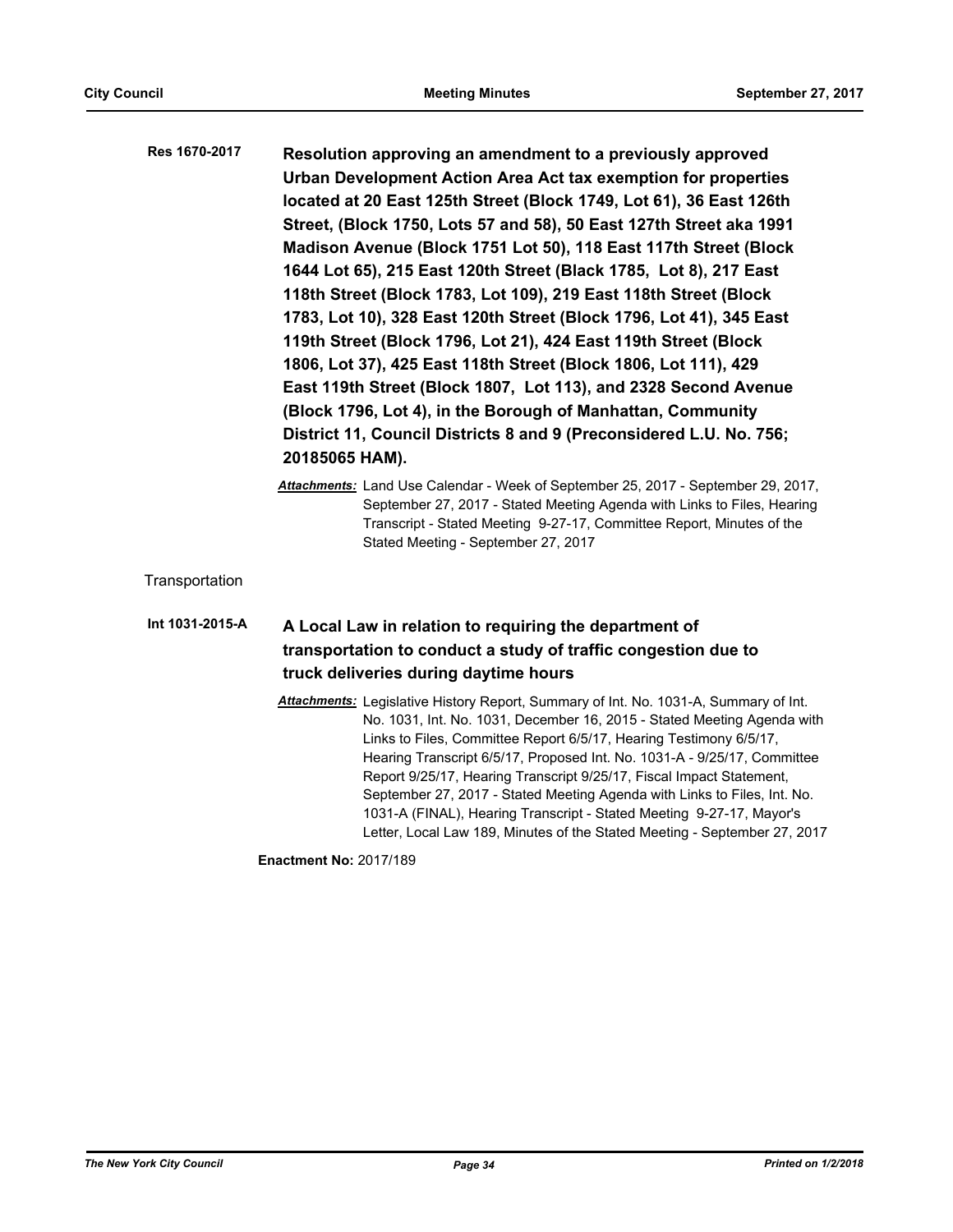# **A Local Law to amend the administrative code of the city of New York, in relation to requiring the department of transportation to provide notice of its approval of applications to open street segments or intersections that have been reconstructed or resurfaced within the previous five years Int 1375-2016-A**

*Attachments:* Legislative History Report, Summary of Int. No. 1375-A, Summary of Int. No. 1375, Int. No. 1375, November 29, 2016 - Stated Meeting Agenda with Links to Files, Committee Report 6/22/17, Hearing Testimony 6/22/17, Hearing Transcript 6/22/17, Proposed Int. No. 1375-A - 9/25/17, Committee Report 9/25/17, Hearing Transcript 9/25/17, Fiscal Impact Statement, September 27, 2017 - Stated Meeting Agenda with Links to Files, Int. No. 1375-A (FINAL), Hearing Transcript - Stated Meeting 9-27-17, Mayor's Letter, Local Law 195, Minutes of the Stated Meeting - September 27, 2017

**Enactment No:** 2017/195

# General Order Calendar

## **Resolution approving the decision of the City Planning Commission on ULURP No. C 170275 ZMM, a Zoning Map amendment (L.U. No. 733). Res 1671-2017**

*Attachments:* August 9, 2017 - Stated Meeting Agenda with Links to Files, Land Use Calendar - Week of August 21, 2017 - August 25, 2017, Hearing Transcript - Planning 8-21-17, Land Use Calendar - Week of September 4, 2017 - September 8, 2017, Land Use Calendar - September 6, 2017, City Planning Commission Approval Letter, September 27, 2017 - Stated Meeting Agenda with Links to Files, Hearing Transcript - Stated Meeting 9-27-17, Committee Report, Minutes of the Stated Meeting - September 27, 2017

**Resolution approving with modifications the decision of the City Planning Commission on Application No. N 170276 ZRM, for an amendment of the Zoning Resolution of the City of New York, modifying Appendix F for the purpose of establishing a Mandatory Inclusionary Housing area in Community District 11, Borough of Manhattan (L.U. No. 734). Res 1672-2017**

> *Attachments:* August 9, 2017 - Stated Meeting Agenda with Links to Files, Land Use Calendar - Week of August 21, 2017 - August 25, 2017, Hearing Transcript - Planning 8-21-17, Land Use Calendar - Week of September 4, 2017 - September 8, 2017, Land Use Calendar - September 6, 2017, City Planning Commission Approval Letter, September 27, 2017 - Stated Meeting Agenda with Links to Files, Hearing Transcript - Stated Meeting 9-27-17, Committee Report, Minutes of the Stated Meeting - September 27, 2017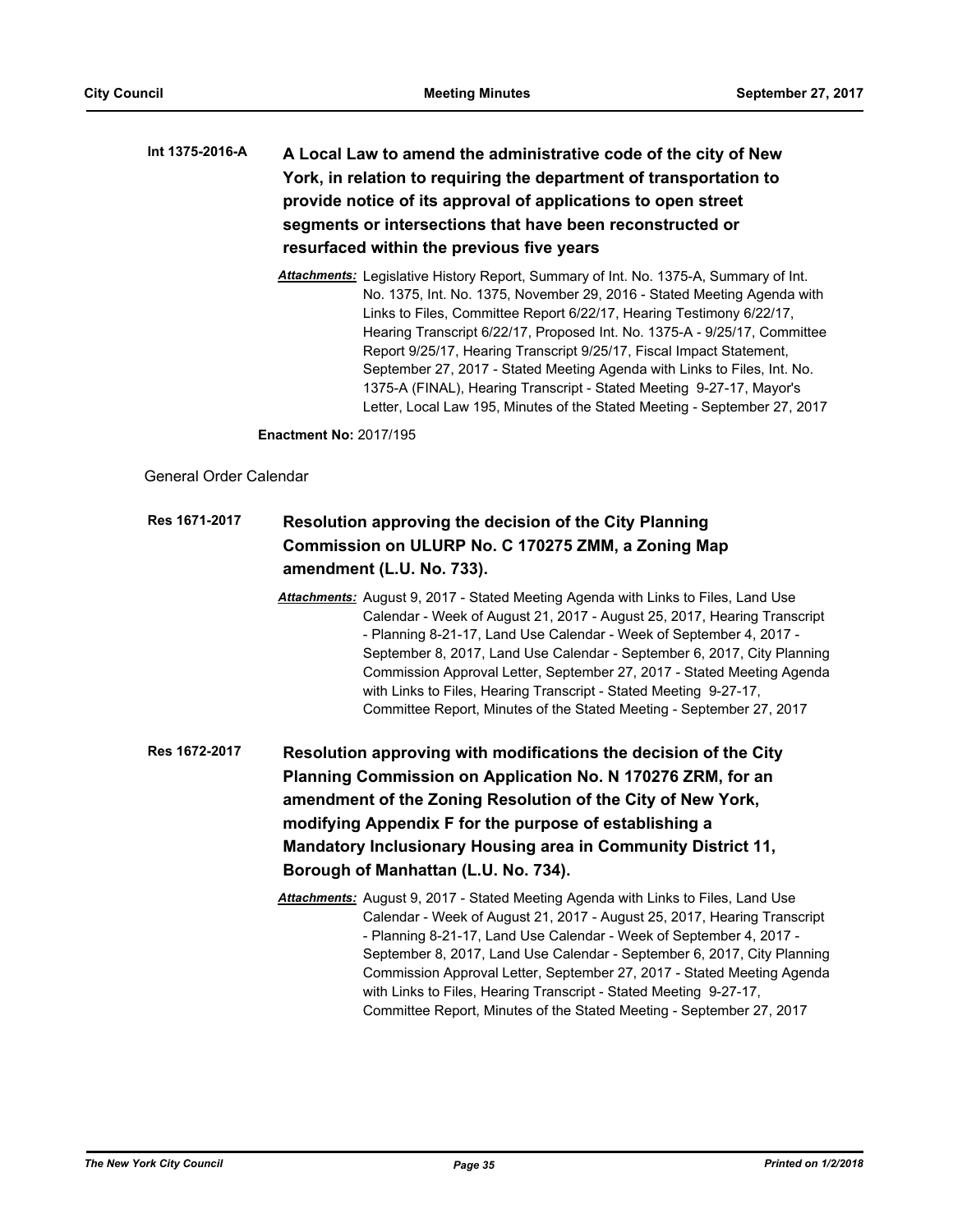| Res 1673-2017 | Resolution approving the decision of the City Planning<br>Commission on ULURP No. C 170093 MMM, an amendment to the<br>City Map (L.U. No. 735). |  |
|---------------|-------------------------------------------------------------------------------------------------------------------------------------------------|--|
|               | <b>Attachments:</b> August 9, 2017 - Stated Meeting Agenda with Links to Files, Land Use                                                        |  |
|               | Calendar - Week of August 21, 2017 - August 25, 2017, Hearing Transcript                                                                        |  |
|               | Dlanning 0.04.47 Land Llee Colondor, Maak of Contember 4, 2047                                                                                  |  |

- Planning 8-21-17, Land Use Calendar - Week of September 4, 2017 - September 8, 2017, Land Use Calendar - September 6, 2017, City Planning Commission Approval Letter, September 27, 2017 - Stated Meeting Agenda with Links to Files, Hearing Transcript - Stated Meeting 9-27-17, Committee Report, Minutes of the Stated Meeting - September 27, 2017

**Resolution approving with modifications the decision of the City Planning Commission on Application No. C 170278 PPM, for the disposition of one city-owned property located at 2460 Second Avenue (Block 1803, Lot 1), pursuant to zoning, Community District 11, Borough of Manhattan (L.U. No. 736). Res 1674-2017**

> *Attachments:* August 9, 2017 - Stated Meeting Agenda with Links to Files, Land Use Calendar - Week of August 21, 2017 - August 25, 2017, Hearing Transcript - Planning 8-21-17, Land Use Calendar - Week of September 4, 2017 - September 8, 2017, Land Use Calendar - September 6, 2017, City Planning Commission Approval Letter, September 27, 2017 - Stated Meeting Agenda with Links to Files, Hearing Transcript - Stated Meeting 9-27-17, Committee Report, Minutes of the Stated Meeting - September 27, 2017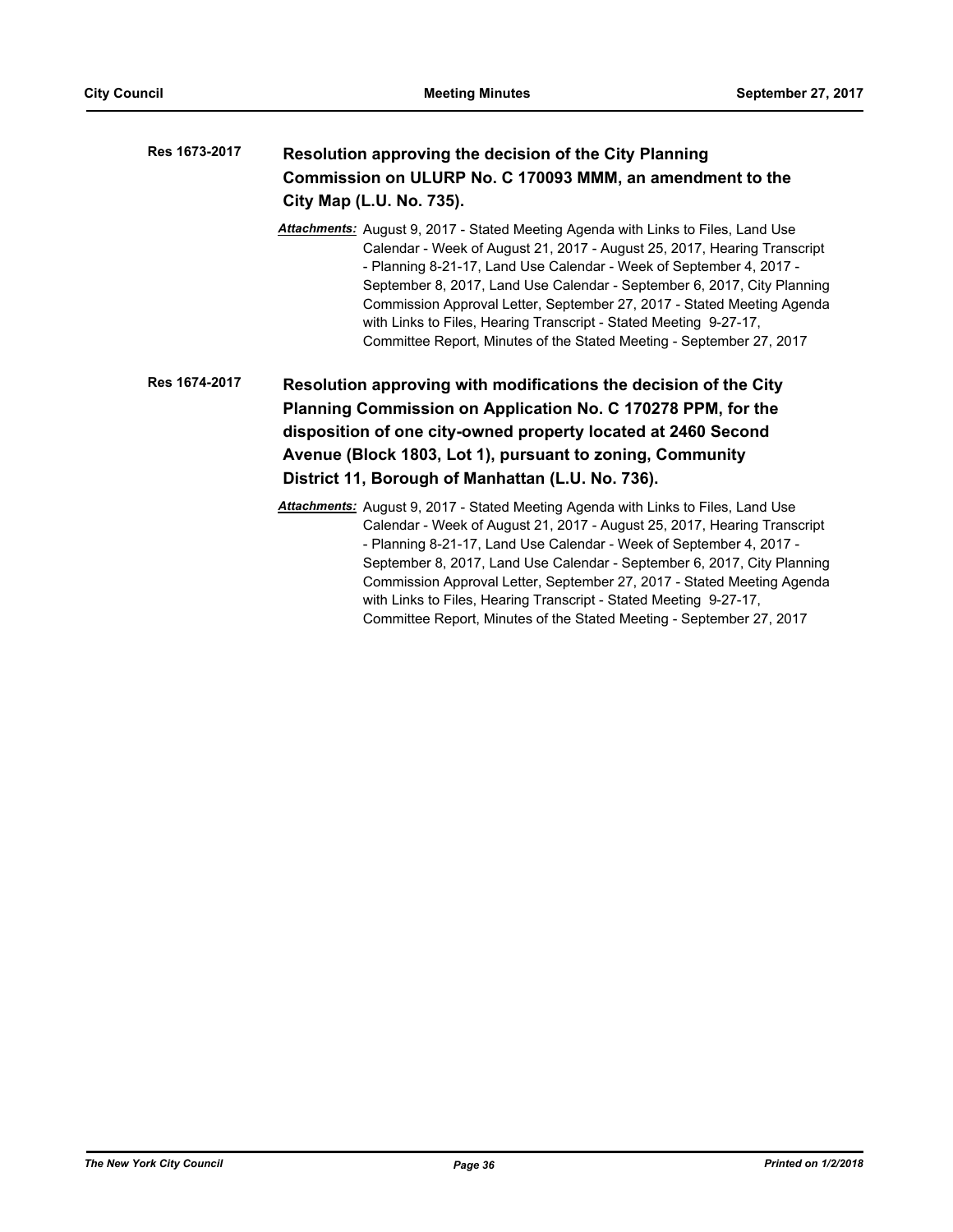# **T2014-0002 Commissioner of Deeds**

*Attachments:* Hearing Transcript - Charter Meeting 1/8/16, Hearing Transcript - Charter Meeting held on 1/8 and 1/22/16, Hearing Transcript - Stated Meeting 1/22/14, Hearing Transcript - Stated Meeting 2-4-14, Hearing Transcript - Stated Meeting 2-26-14, Hearing Transcript - Stated Meeting 3-12-14, Hearing Transcript - Stated Meeting 3-26-14, Hearing Transcript - Stated Meeting 4-10-14, Hearing Transcript - Stated Meeting 4-29-14, Hearing Transcript - Stated Meeting 5-14-14, Hearing Transcript - Stated Meeting 5-29-14, Hearing Transcript - Stated Meeting 6-11-14, Hearing Transcript - Stated Meeting 6-26-14, Hearing Transcript - Stated Meeting 7-24-14, Hearing Transcript - Stated Meeting 8-21-14, Hearing Transcript - Stated Meeting 9-10-14, Hearing Transcript - Stated Meeting 9-23-14, Hearing Transcript - Stated Meeting 10-7-14, Hearing Transcript - Stated Meeting 10-22-14, Hearing Transcript - Stated Meeting 11-13-14, Hearing Transcript - Stated Meeting 11-25-14, Hearing Transcript - Stated Meeting 12-8-14, Hearing Transcript - Stated Meeting 12-17-14, Hearing Transcript - Stated Meeting 1-7-15, Hearing Transcript - Stated Meeting 1-22-15, Hearing Transcript - Stated Meeting 2-12-15, February 26, 2015 - Stated Meeting Agenda with Links to Files, March 11, 2015 - Stated Meeting Agenda with Links to Files, Hearing Transcript - Stated Meeting 2-26-15, Hearing Transcript - Stated Meeting 3-11-15, March 31, 2015 - Stated Meeting Agenda with Links to Files, April 16, 2015 - Stated Meeting Agenda with Links to Files, Hearing Transcript - Stated Meeting 3-31-15, April 28, 2015 - Stated Meeting Agenda with Links to Files, Hearing Transcript - Stated Meeting 4-16-15, Hearing Transcript - Stated Meeting 4-28-15, Hearing Transcript - Stated Meeting 5-14-15, Minutes of the Stated Meeting - April 16, 2015, May 27, 2015 - Stated Meeting Agenda with Links to Files, Hearing Transcript - Stated Meeting 5-27-15, June 10, 2015 - Stated Meeting Agenda with Links to Files, Minutes of the Stated Meeting - April 28, 2015, Minutes of the Stated Meeting - January 22, 2014, Minutes of the Stated Meeting - February 4, 2014, Minutes of the Stated Meeting - February 26, 2014, Minutes of the Stated Meeting - March 12, 2014, Minutes of the Stated Meeting - March 26, 2014, Minutes of the Stated Meeting - April 10, 2014, Minutes of the Stated Meeting - April 29, 2014, Minutes of the Stated Meeting - May 14, 2014, Minutes of the Stated Meeting - May 29, 2014, Minutes of the Stated Meeting - June 11, 2014, Minutes of the Stated Meeting - June 26, 2014, Minutes of the Stated Meeting - July 24, 2014, Minutes of the Stated Meeting - September 23, 2014, Minutes of the Stated Meeting - October 7, 2014, Minutes of the Stated Meeting - October 22, 2014, Minutes of the Stated Meeting - November 13, 2014, Minutes of the Stated Meeting - November 25, 2014, Minutes of the Stated Meeting - December 8, 2014, Minutes of the Stated Meeting - December 17, 2014, Minutes of the Charter Meeting - January 7, 2015, Minutes of the Stated Meeting - January 22, 2015, Minutes of the Stated Meeting - February 12, 2015, Minutes of the Stated Meeting - February 26, 2015, Minutes of the Stated Meeting - March 11, 2015, Minutes of the Stated Meeting - March 31, 2015, Minutes of the Stated Meeting - May 14, 2015, June 26, 2015 - Stated Meeting Agenda with Links to Files, Minutes of the Stated Meeting - May 27, 2015, Hearing Transcript - Stated Meeting 6-10-15, July 23, 2015 - Stated Meeting Agenda with Links to Files, Minutes of the Stated Meeting - June 10, 2015, Minutes of the Stated Meeting - June 10, 2015, Minutes of the Stated Meeting -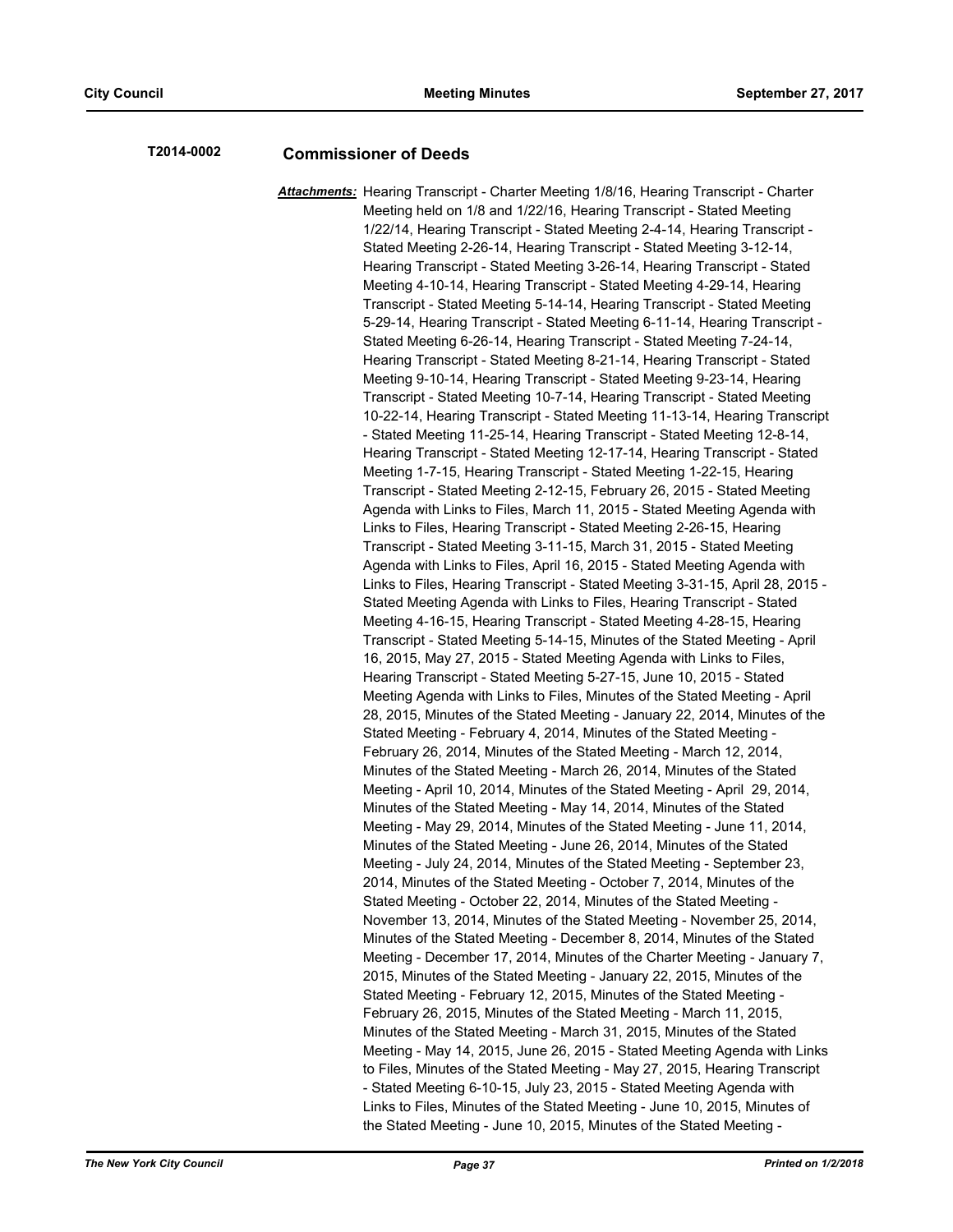Recessed Meeting of June 10, 2015 held on June 26, 2015, Hearing Transcript of the Stated Meeting - July 23, 2015, August 13, 2015 - Stated Meeting Agenda with Links to Files, Hearing Transcript of the Stated Meeting - August 13, 2015, Minutes of the Stated Meeting - June 26, 2015, September 17, 2015 - Stated Meeting Agenda with Links to Files, Hearing Transcript of the Stated Meeting - September 17, 2015, Minutes of the Stated Meeting - July 23, 2015, Minutes of the Stated Meeting - August 13, 2015, September 30, 2015 - Stated Meeting Agenda with Links to Files, Hearing Transcript of the Stated Meeting - September 30, 2015, Hearing Transcript of the Stated Meeting - October 15, 2015, Minutes of the Stated Meeting - September 17, 2015, October 29, 2015 - Stated Meeting Agenda with Links to Files, Hearing Transcript of the Stated Meeting - October 29, 2015, Minutes of the Stated Meeting - September 30, 2015, November 10, 2015 - Stated Meeting Agenda with Links to Files, Hearing Transcript of the Stated Meeting - November 10, 2015, Minutes of the Stated Meeting - October 15, 2015, November 24, 2015 - Stated Meeting Agenda with Links to Files, Minutes of the Stated Meeting - October 29, 2015, December 7, 2015 - Stated Meeting Agenda with Links to Files, Hearing Transcript of the Stated Meeting - November 24, 2015, Minutes of the Stated Meeting - November 10, 2015, December 16, 2015 - Stated Meeting Agenda with Links to Files, Hearing Transcript of the Stated Meeting - December 7, 2015, January 6, 2016 - Charter Meeting Agenda with Links to Files, Hearing Transcript of the Stated Meeting - December 16, 2015, Minutes of the Stated Meeting - November 24, 2015, Hearing Transcript - Charter Meeting 1-6-16, Minutes of the Stated Meeting - December 7, 2015, January 19, 2016 - Stated Meeting Agenda with Links to Files, Minutes of the Stated Meeting - December 16, 2015, Minutes of the Charter Meeting - January 6, 2016, Minutes of the Stated Meeting - January 19, 2016, Hearing Transcript - Stated Meeting 1-19-16, February 5, 2016 - Stated Meeting Agenda with Links to Files, Hearing Transcript - Stated Meeting 2-5-16, Minutes of the Stated Meeting - February 5, 2016, February 24, 2016 - Stated Meeting Agenda with Links to Files, Hearing Transcript - Stated Meeting 2-24-16, March 22, 2016 - Stated Meeting Agenda with Links to Files, Minutes of the Stated Meeting - February 24, 2016, Hearing Transcript - Stated Meeting 3-22-16, Hearing Transcript - Stated Meeting 3-9-16, April 7, 2016 - Stated Meeting Agenda with Links to Files, Hearing Transcript - Stated Meeting 4-7-16, Minutes of the Stated Meeting - March 9, 2016, April 20, 2016 - Stated Meeting Agenda with Links to Files, Minutes of the Stated Meeting - March 22, 2016, May 5, 2016 - Stated Meeting Agenda with Links to Files, Minutes of the Stated Meeting - April 7, 2016, Hearing Transcript - Stated Meeting 5-5-16, Hearing Transcript - Stated Meeting 4-20-16, May 25, 2016 - Stated Meeting Agenda with Links to Files, Hearing Transcript - Stated Meeting 5-25-16, Minutes of the Stated Meeting - April 20, 2016, June 14, 2016 - Stated Meeting Agenda with Links to Files, June 21, 2016 - Stated Meeting Agenda with Links to Files, Minutes of the Stated Meeting - May 5, 2016, Minutes of the Stated Meeting - May 25, 2016, Minutes of the Recessed Meeting of May 25, 2016 held on June 14, 2016, July 14, 2016 - Stated Meeting Agenda with Links to Files, Hearing Transcript - Stated Meeting 6-21-16, Hearing Transcript - Stated Meeting 7-14-16, August 16, 2016 - Stated Meeting Agenda with Links to Files, Minutes of the Stated Meeting - June 14, 2016, Minutes of the Recessed Meeting of June 14, 2016 held on June 21, 2016, Minutes of the Stated Meeting - June 21, 2016, Minutes of the Stated Meeting - July 14, 2016, Hearing Transcript - Stated Meeting 8-16-16, September 14, 2016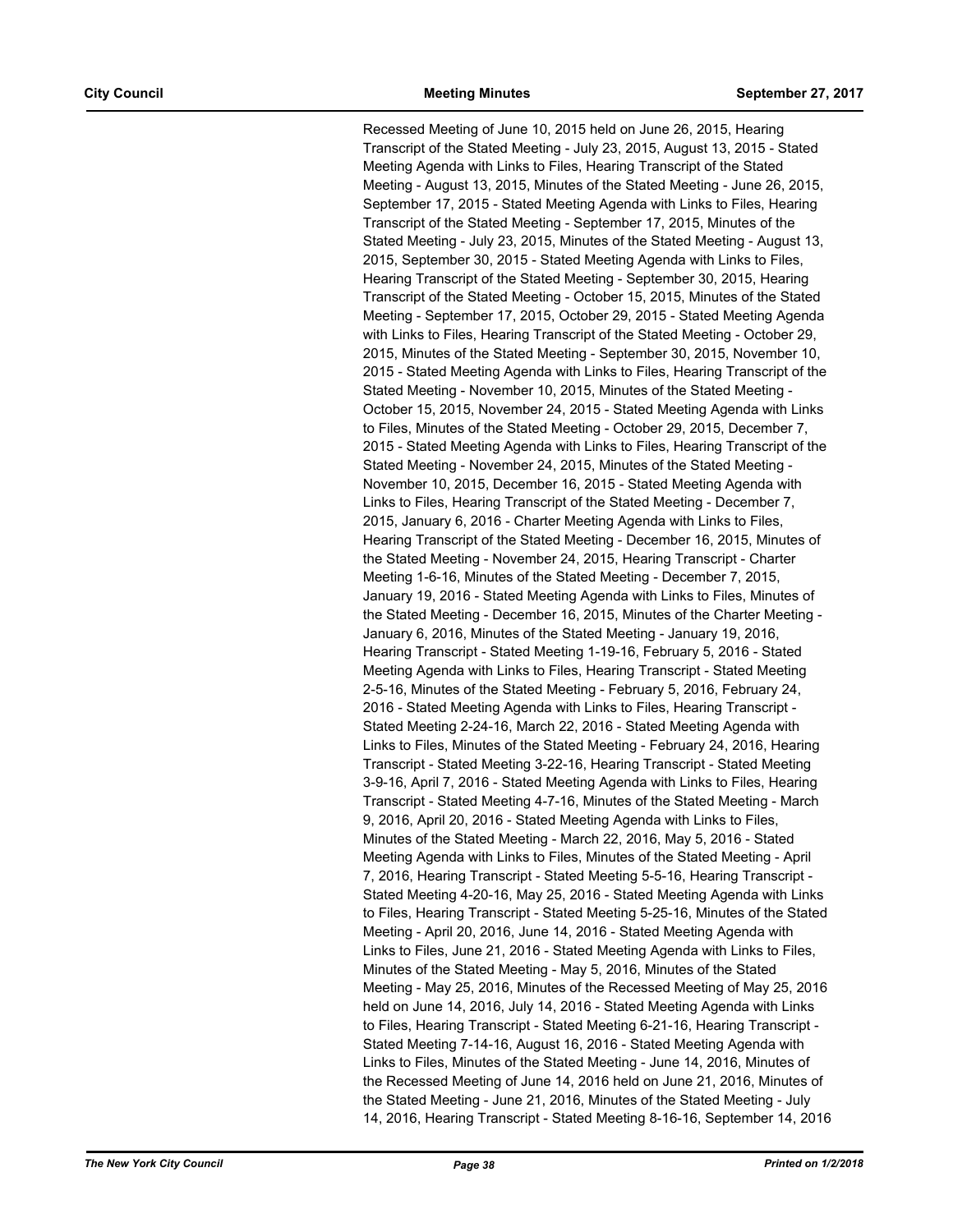- Stated Meeting Agenda with Links to Files, Minutes of the Stated Meeting - August 16, 2016, Hearing Transcript - Stated Meeting 9-14-16, September 28, 2016 - Stated Meeting Agenda with Links to Files, October 13, 2016 - Stated Meeting Agenda with Links to Files, Hearing Transcript - Stated Meeting 9-28-16, Minutes of the Stated Meeting - September 14, 2016, Hearing Transcript - Stated Meeting 10-13-16, Minutes of the Stated Meeting - September 28, 2016, November 16, 2016 - Stated Meeting Agenda with Links to Files, Minutes of the Stated Meeting - October 13, 2016, Hearing Transcript - Stated Meeting 10-27-16, November 29, 2016 - Stated Meeting Agenda with Links to Files, December 6, 2016 - Stated Meeting Agenda with Links to Files, Hearing Transcript - Stated Meeting 11-16-16, December 15, 2016 - Stated Meeting Agenda with Links to Files, Hearing Transcript - Stated Meeting 11-29-16, Hearing Transcript - Stated Meeting 12-6-16, Minutes of the Stated Meeting - November 16, 2016, Hearing Transcript - Charter Meeting 1/4/17, Hearing Transcript - Stated Meeting 12-15-16, January 18, 2017 - Stated Meeting Agenda with Links to Files, Minutes of the Stated Meeting - November 29, 2016, Hearing Transcript - Stated Meeting 1-18-17, Minutes of the Stated Meeting - December 6, 2016, February 1, 2017 - Stated Meeting Agenda with Links to Files, Hearing Transcript - Stated Meeting 2-1-17, Minutes of the Stated Meeting - December 15, 2016, February 15, 2017 - Stated Meeting Agenda with Links to Files, Minutes of the Charter Meeting - January 4, 2017, March 1, 2017 - Stated Meeting Agenda with Links to Files, Hearing Transcript - Stated Meeting 2-15-17, Minutes of the Stated Meeting - January 18, 2017, March 16, 2017 - Stated Meeting Agenda with Links to Files, Hearing Transcript - Stated Meeting 3-1-17, Minutes of the Stated Meeting - October 27, 2016, Minutes of the Stated Meeting - February 1, 2017, April 5, 2017 - Stated Meeting Agenda with Links to Files, Hearing Transcript - Stated Meeting 3-16-17, Minutes of the Stated Meeting - February 15, 2017, Minutes of the Stated Meeting - March 1, 2017, April 25, 2017 - Stated Meeting Agenda with Links to Files, Hearing Transcript - Stated Meeting 4-5-17, Minutes of the Stated Meeting - March 16, 2017, May 10, 2017 - Stated Meeting Agenda with Links to Files, Minutes of the Stated Meeting - April 5, 2017, May 24, 2017 - Stated Meeting Agenda with Links to Files, Hearing Transcript - Stated Meeting 4-25-17, June 6, 2017 - Stated Meeting Agenda with Links to Files, Hearing Transcript - Stated Meeting 5-24-17, Hearing Transcript - Stated Meeting 5-10-17, Minutes of the Stated Meeting - April 25, 2017, June 15, 2017 - Stated Meeting Agenda with Links to Files, June 21, 2017 - Stated Meeting Agenda with Links to Files, Hearing Transcript - Stated Meeting 6-6-17, Hearing Transcript - Stated Meeting 6-15-17, Minutes of the Stated Meeting - May 10, 2017, Minutes of the Recessed Stated Meeting of May 10, 2017 held on May 24, 2017, Minutes of the Recessed Stated Meeting of May 10, 2017 held on May 24, 2017, Hearing Transcript - Stated Meeting 6-21-17, July 20, 2017 - Stated Meeting Agenda with Links to Files, Hearing Transcript - Stated Meeting 7-20-17, Minutes of the Stated Meeting - May 24, 2017, Minutes of the Recessed Stated Meeting of May 24, 2017 held on June 6, 2017, August 9, 2017 - Stated Meeting Agenda with Links to Files, Hearing Transcript - Stated Meeting 8-9-17, August 24, 2017 - Stated Meeting Agenda with Links to Files, Hearing Transcript - Stated Meeting 8-24-17, September 7, 2017 - Stated Meeting Agenda with Links to Files, Hearing Transcript - Stated Meeting 9-7-17, Minutes of the Stated Meeting - June 6, 2017, September 27, 2017 - Stated Meeting Agenda with Links to Files, Minutes of the Recessed Stated Meeting of June 6, 2017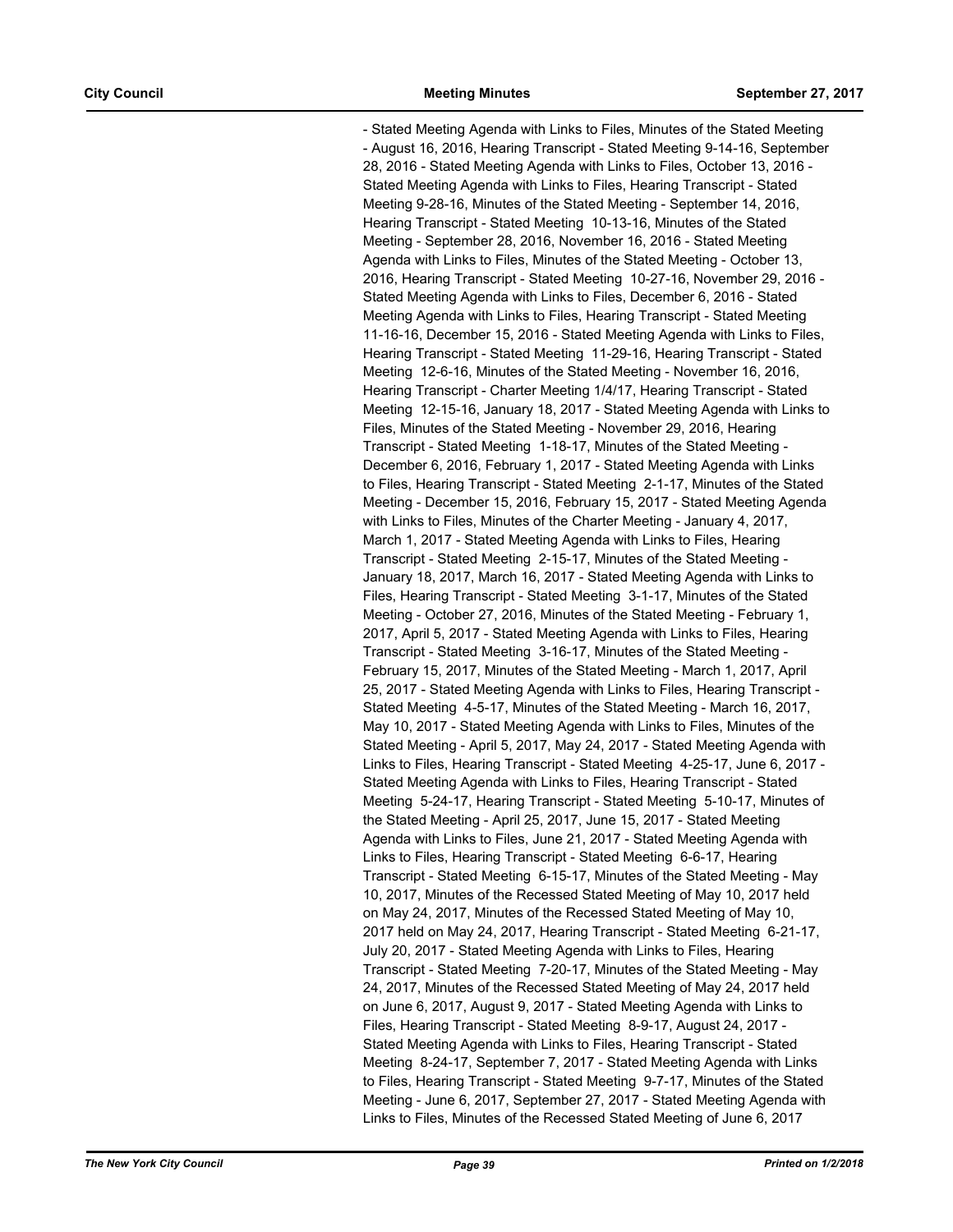held on June 21, 2017, Minutes of the Stated Meeting - June 21, 2017, Hearing Transcript - Stated Meeting 9-27-17, October 17, 2017 - Stated Meeting Agenda with Links to Files, Minutes of the Stated Meeting - July 20, 2017, October 31, 2017 - Stated Meeting Agenda with Links to Files, Minutes of the Stated Meeting - August 9, 2017, Minutes of the Stated Meeting - August 24, 2017, Hearing Transcript - Stated Meeting 10-17-17, November 16, 2017 - Stated Meeting Agenda with Links to Files, Hearing Transcript - Stated Meeting 10-31-17, Minutes of the Stated Meeting - September 7, 2017, November 30, 2017 - Stated Meeting Agenda with Links to Files, Hearing Transcript - Stated Meeting 11-16-17, December 11, 2017 - Stated Meeting Agenda with Links to Files, December 19, 2017 - Stated Meeting Agenda with Links to Files, Hearing Transcript - Stated Meeting 11-30-17, Hearing Transcript - Stated Meeting 12-11-17, Minutes of the Stated Meeting - September 27, 2017

*The Public Advocate (Ms. James) put the question whether the Council would agree with and adopt such reports, which were decided in the affirmative by the following vote:*

# Passed The Consent Agenda

## **A motion was made that these files be approved by consent vote.**

- Affirmative: 42 Speaker Mark-Viverito, Barron, Borelli, Chin, Cohen, Constantinides, Crowley, Deutsch, Dromm, Eugene, Ferreras-Copeland, Garodnick, Gentile, Greenfield, Grodenchik, Johnson, Kallos, King, Koo, Koslowitz, Lancman, Lander, Levin, Levine, Maisel, Matteo, Menchaca, Mendez, Miller, Palma, Perkins, Reynoso, Richards, Rodriguez, Rose, Rosenthal, Treyger, Ulrich, Vacca, Vallone, Van Bramer and Williams
	- **Absent:** 7 Cabrera, Cornegy Jr., Espinal Jr., Gibson, Mealy, Salamanca Jr. and Torres
	- Maternity: 1 Cumbo

*The following files were removed from the General Order Calendar and voted separately:*

*Int. No. 139-C, 37-5-0, (Negative: CMs Borelli, Constantinides, Levine, Reynoso, and Matteo) Int. No. 1075-A, 40-2-0 (Negative: CMs Borelli and Matteo); Int. No. 1076-A, 40-2-0 (Negative: CMs Borelli and Matteo); Int. No. 1539-A, 39-3-0 (Negative: CMs Borelli, King, and Matteo); Int. No. 1540-A, 40-2-0 (Negative: CMs Borelli and Matteo); LU No. 738 & Res. No. 1664, 40-1-1 (Negative: CM Barron; Abstention: CM Williams).*

*See files for individual votes.*

- Introduction & Reading of Bills See Attached 13.
- 14. Discussion of Resolutions
- 15. Resolutions

*None*

16. General Discussion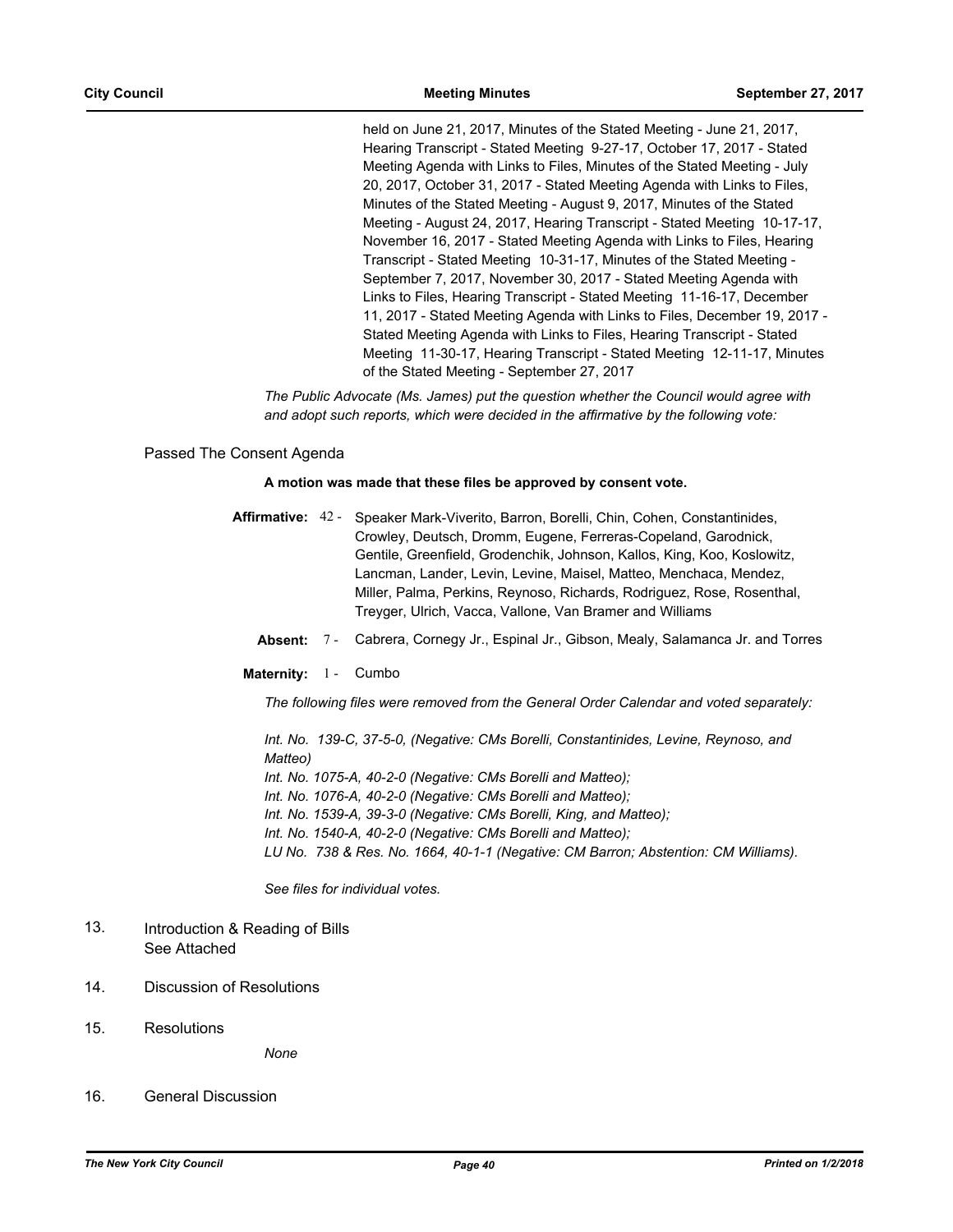# 17. Extension of Remarks

# INTRODUCTION AND READING OF BILLS

| Int 1708-2017 |                       | A Local Law to amend the administrative code of the city of New<br>York, in relation to the provision of nebulizers in schools                                                                                                                                            |
|---------------|-----------------------|---------------------------------------------------------------------------------------------------------------------------------------------------------------------------------------------------------------------------------------------------------------------------|
|               | <b>Sponsors:</b>      | By Council Members Constantinides, Johnson, Rosenthal, Miller, Cohen,<br>Crowley, Koslowitz, Lancman, Maisel, Vallone, Gentile, Cornegy Jr.,<br>Kallos, Koo and Van Bramer                                                                                                |
|               |                       | Attachments: Summary of Int. No. 1708, Int. No. 1708, September 27, 2017 - Stated<br>Meeting Agenda with Links to Files                                                                                                                                                   |
|               |                       | This Introduction was Referred to Comm by Council to the Committee on Health                                                                                                                                                                                              |
| Int 1709-2017 |                       | A Local Law to amend the administrative code of the city of New<br>York, in relation to reporting on the prevalence of asthma and<br>associated hospitalizations in the city                                                                                              |
|               | Sponsors:             | By Council Members Constantinides, Johnson, Rosenthal, Miller, Cohen,<br>Crowley, Koslowitz, Lancman, Maisel, Vallone, Cornegy Jr., Kallos, Koo<br>and Van Bramer                                                                                                         |
|               |                       | Attachments: Summary of Int. No. 1709, Int. No. 1709, September 27, 2017 - Stated<br>Meeting Agenda with Links to Files                                                                                                                                                   |
|               |                       | This Introduction was Referred to Comm by Council to the Committee on Health                                                                                                                                                                                              |
| Int 1710-2017 | agencies              | A Local Law to amend the administrative code of the city of New<br>York, in relation to backup of electronic information stored by city                                                                                                                                   |
|               | Sponsors:             | By Council Member Dromm                                                                                                                                                                                                                                                   |
|               |                       | Attachments: Summary of Int. No. 1710, Int. No. 1710, September 27, 2017 - Stated<br>Meeting Agenda with Links to Files                                                                                                                                                   |
|               | <b>Technology</b>     | This Introduction was Referred to Comm by Council to the Committee on                                                                                                                                                                                                     |
| Res 1658-2017 | <b>Expense Budget</b> | Resolution approving the new designation and changes in the<br>designation of certain organizations to receive funding in the                                                                                                                                             |
|               | <b>Sponsors:</b>      | By Council Member Ferreras-Copeland                                                                                                                                                                                                                                       |
|               |                       | <b>Attachments:</b> Committee Report 9/27/17, Charts for Resolution, Hearing Transcript<br>9/27/17, September 27, 2017 - Stated Meeting Agenda with Links to Files,<br>Hearing Transcript - Stated Meeting 9-27-17, Minutes of the Stated<br>Meeting - September 27, 2017 |
|               |                       | This Resolution was Referred to Comm by Council to the Committee on Finance                                                                                                                                                                                               |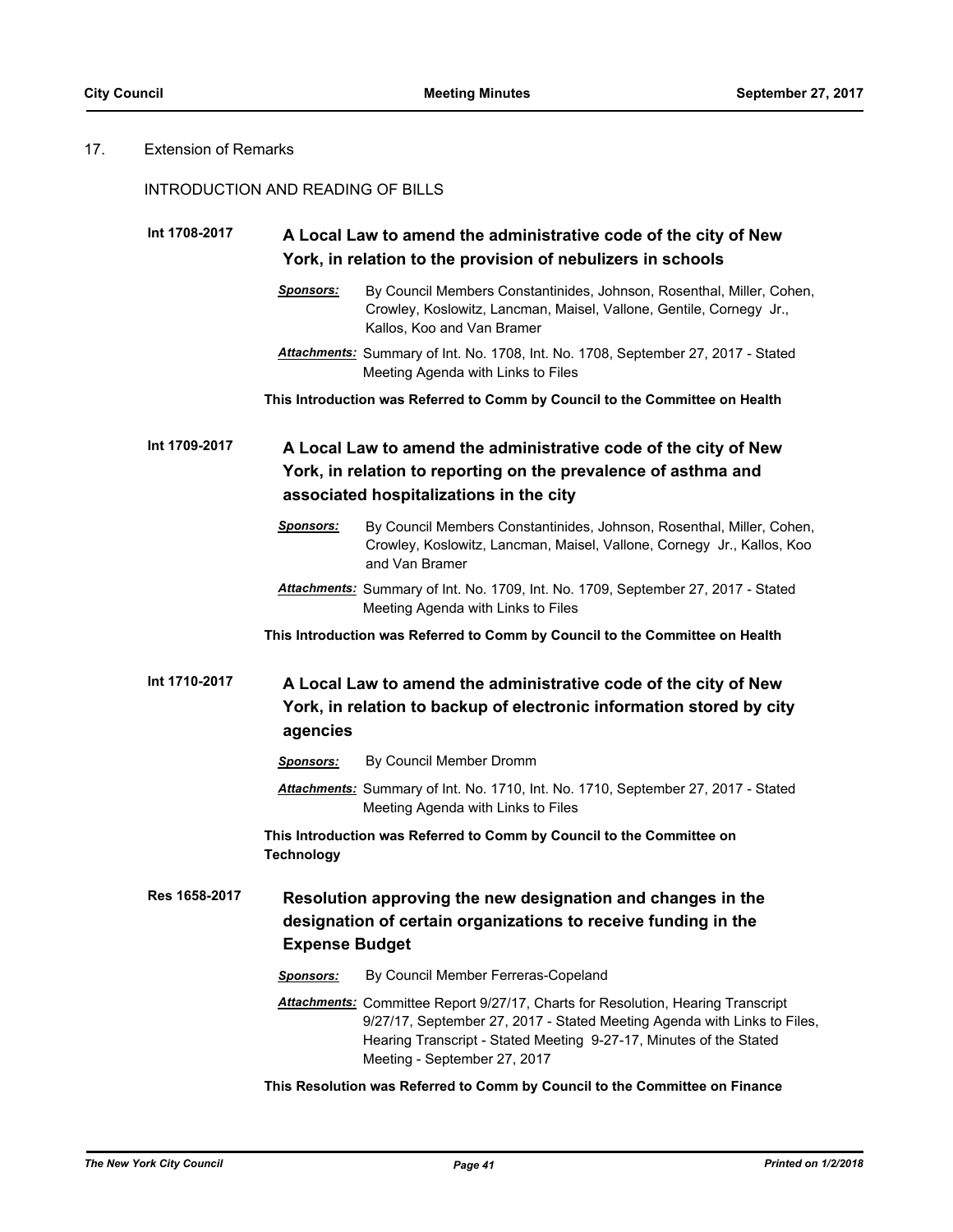| Res 1659-2017 | Resolution approving the rescindment of a term and condition<br>included in the Fiscal 2018 Expense Budget                                                                                                                                                                                                                                                                                                                                                                                                         |  |
|---------------|--------------------------------------------------------------------------------------------------------------------------------------------------------------------------------------------------------------------------------------------------------------------------------------------------------------------------------------------------------------------------------------------------------------------------------------------------------------------------------------------------------------------|--|
|               | By Council Member Ferreras-Copeland<br><b>Sponsors:</b>                                                                                                                                                                                                                                                                                                                                                                                                                                                            |  |
|               | Attachments: September 27, 2017 - Stated Meeting Agenda with Links to Files, Hearing<br>Transcript 9/27/17, Hearing Transcript - Stated Meeting 9-27-17, Minutes of<br>the Stated Meeting - September 27, 2017                                                                                                                                                                                                                                                                                                     |  |
|               | This Resolution was Referred to Comm by Council to the Committee on Finance                                                                                                                                                                                                                                                                                                                                                                                                                                        |  |
| Res 1660-2017 | Resolution urging the Governor to sign into law A5667A/S4769A,<br>in relation to gravity knives.                                                                                                                                                                                                                                                                                                                                                                                                                   |  |
|               | By Council Member Gibson<br><b>Sponsors:</b>                                                                                                                                                                                                                                                                                                                                                                                                                                                                       |  |
|               | Attachments: Assembly Bill, Senate Bill, September 27, 2017 - Stated Meeting Agenda<br>with Links to Files, Committee Report 10/16/17, Hearing Testimony<br>10/16/17, Hearing Transcript 10/16/17                                                                                                                                                                                                                                                                                                                  |  |
|               | This Resolution was Referred to Comm by Council to the Committee on State and<br><b>Federal Legislation</b>                                                                                                                                                                                                                                                                                                                                                                                                        |  |
| Int 1711-2017 | A Local Law to amend the New York city charter, in relation to<br>childcare services at public meetings                                                                                                                                                                                                                                                                                                                                                                                                            |  |
|               | By Council Member Kallos<br><b>Sponsors:</b>                                                                                                                                                                                                                                                                                                                                                                                                                                                                       |  |
|               | Attachments: Summary of Int. No. 1711, Int. No. 1711, September 27, 2017 - Stated<br>Meeting Agenda with Links to Files                                                                                                                                                                                                                                                                                                                                                                                            |  |
|               | This Introduction was Referred to Comm by Council to the Committee on General<br>Welfare                                                                                                                                                                                                                                                                                                                                                                                                                           |  |
| Int 1712-2017 | A Local Law to amend the administrative code of the city of New<br>York, in relation to requiring the mayor's office of criminal justice<br>to report on city agencies' usage of criminal summonses                                                                                                                                                                                                                                                                                                                |  |
|               | By Council Member Lancman<br><u> Sponsors:</u>                                                                                                                                                                                                                                                                                                                                                                                                                                                                     |  |
|               | Attachments: Summary of Int. No. 1712-A, Summary of Int. No. 1712, Int. No. 1712,<br>September 27, 2017 - Stated Meeting Agenda with Links to Files,<br>Committee Report 10/16/17, Hearing Testimony 10/16/17, Hearing<br>Transcript 10/16/17, Proposed Int. No. 1712-A - 11/27/17, Committee<br>Report 11/29/17, Hearing Transcript 11/29/17, Fiscal Impact Statement,<br>November 30, 2017 - Stated Meeting Agenda with Links to Files, Int. No.<br>1712-A (FINAL), Hearing Transcript - Stated Meeting 11-30-17 |  |
|               | This Introduction was Referred to Comm by Council to the Committee on Public<br><b>Safety</b>                                                                                                                                                                                                                                                                                                                                                                                                                      |  |
|               | $E$ nootmant Nai $201002$                                                                                                                                                                                                                                                                                                                                                                                                                                                                                          |  |

**Enactment No:** 2018/023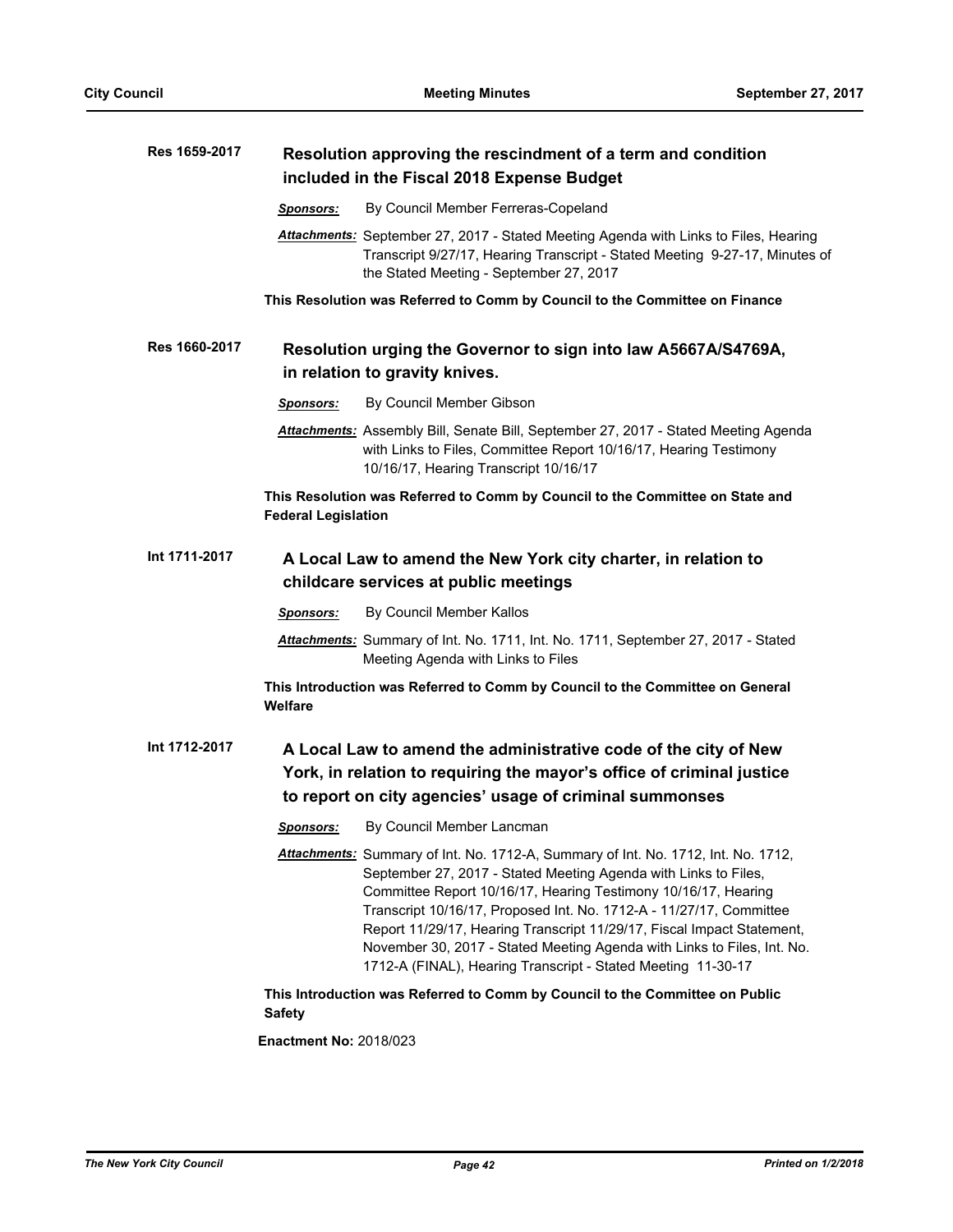| Int 1713-2017 | A Local Law to amend the New York city charter, in relation to<br>establishing the office of civic engagement                                                                                                                                                                                                                                                                                               |
|---------------|-------------------------------------------------------------------------------------------------------------------------------------------------------------------------------------------------------------------------------------------------------------------------------------------------------------------------------------------------------------------------------------------------------------|
|               | By Council Member Lander<br>Sponsors:                                                                                                                                                                                                                                                                                                                                                                       |
|               | Attachments: Summary of Int. No. 1713, Int. No. 1713, September 27, 2017 - Stated<br>Meeting Agenda with Links to Files                                                                                                                                                                                                                                                                                     |
|               | This Introduction was Referred to Comm by Council to the Committee on<br><b>Governmental Operations</b>                                                                                                                                                                                                                                                                                                     |
| Int 1714-2017 | A Local Law to amend the administrative code of the city of New<br>York, in relation to educational continuity                                                                                                                                                                                                                                                                                              |
|               | By Council Members Levin and Gibson<br><b>Sponsors:</b>                                                                                                                                                                                                                                                                                                                                                     |
|               | Attachments: Summary of Int. No. 1714-A, Summary of Int. No. 1714, Int. No. 1714,<br>September 27, 2017 - Stated Meeting Agenda with Links to Files,<br>Committee Report 10/11/17, Hearing Testimony 10/11/17, Hearing<br>Transcript 10/11/17, Proposed Int. No. 1714-A - 12/12/17, Committee<br>Report 12/18/17, Fiscal Impact Statement, December 19, 2017 - Stated<br>Meeting Agenda with Links to Files |
|               | This Introduction was Referred to Comm by Council to the Committee on General<br>Welfare                                                                                                                                                                                                                                                                                                                    |
| Int 1715-2017 | A Local Law to amend the administrative code of the city of New                                                                                                                                                                                                                                                                                                                                             |
|               | York, in relation to a solar power pilot program                                                                                                                                                                                                                                                                                                                                                            |
|               | By Council Members Richards and Gentile<br>Sponsors:                                                                                                                                                                                                                                                                                                                                                        |
|               | Attachments: Summary of Int. No. 1715, Int. No. 1715, September 27, 2017 - Stated<br>Meeting Agenda with Links to Files                                                                                                                                                                                                                                                                                     |
|               | This Introduction was Referred to Comm by Council to the Committee on<br><b>Environmental Protection</b>                                                                                                                                                                                                                                                                                                    |
| Int 1716-2017 | A Local Law to amend the New York city building code, in relation<br>to requiring that the roofs of certain new buildings be partially<br>covered in plants or solar panels                                                                                                                                                                                                                                 |
|               | By Council Members Richards, Espinal Jr. and Gentile<br><b>Sponsors:</b>                                                                                                                                                                                                                                                                                                                                    |
|               | Attachments: Summary of Int. No. 1716, Int. No. 1716, September 27, 2017 - Stated<br>Meeting Agenda with Links to Files                                                                                                                                                                                                                                                                                     |
|               | This Introduction was Referred to Comm by Council to the Committee on Housing<br>and Buildings                                                                                                                                                                                                                                                                                                              |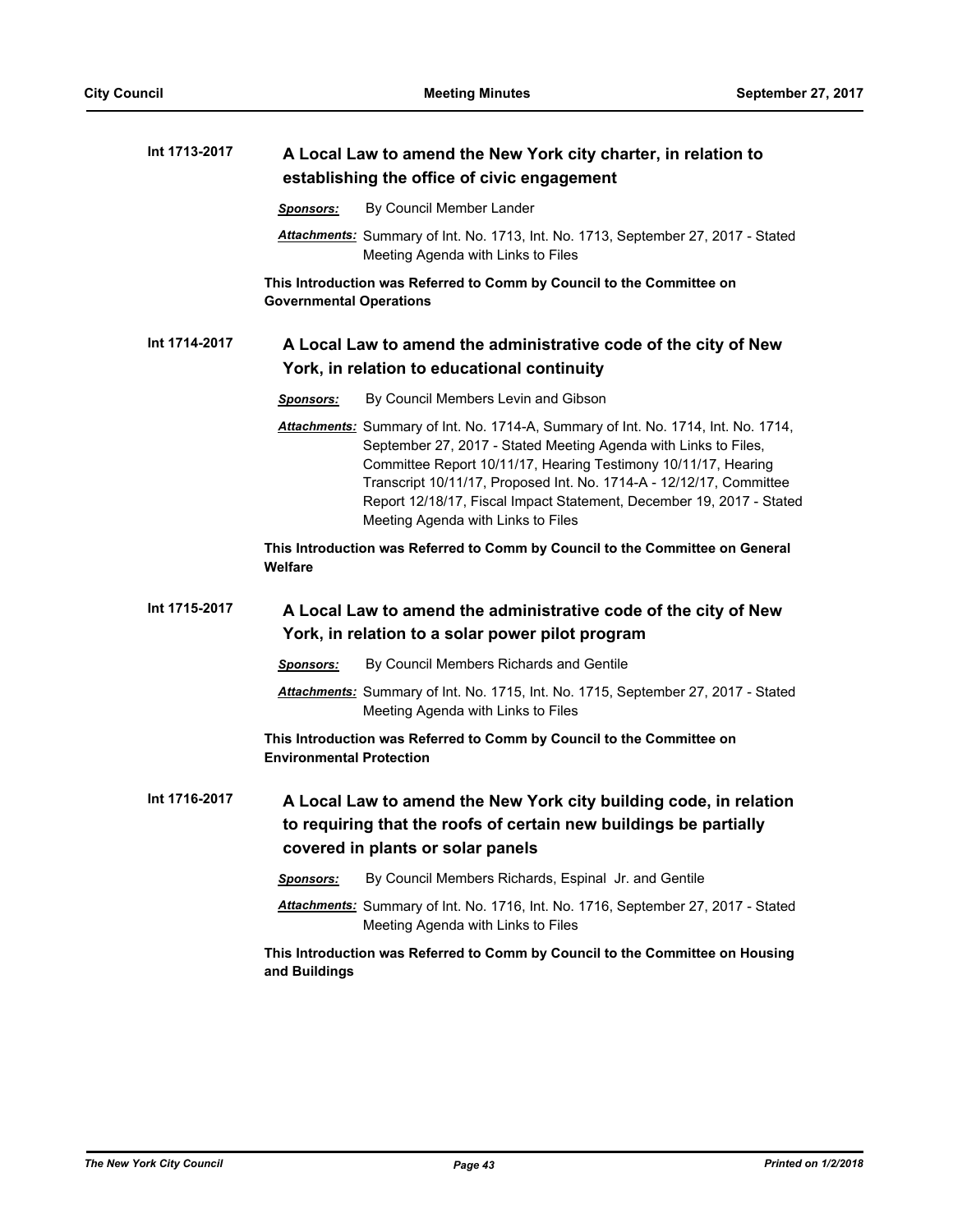| Int 1717-2017 | A Local Law to amend the New York city charter, in relation to<br>requiring attendance records of city agencies be kept at borough<br>board meetings and community board meetings                                                                                                                                                                                                                                                                                                                                                                                                                            |
|---------------|--------------------------------------------------------------------------------------------------------------------------------------------------------------------------------------------------------------------------------------------------------------------------------------------------------------------------------------------------------------------------------------------------------------------------------------------------------------------------------------------------------------------------------------------------------------------------------------------------------------|
|               | By Council Members Salamanca Jr., Gentile, Menchaca and Palma<br>Sponsors:                                                                                                                                                                                                                                                                                                                                                                                                                                                                                                                                   |
|               | Attachments: Summary of Int. No. 1717, Int. No. 1717, September 27, 2017 - Stated<br>Meeting Agenda with Links to Files                                                                                                                                                                                                                                                                                                                                                                                                                                                                                      |
|               | This Introduction was Referred to Comm by Council to the Committee on<br><b>Governmental Operations</b>                                                                                                                                                                                                                                                                                                                                                                                                                                                                                                      |
| Int 1718-2017 | A Local Law to amend the administrative code of the city of New<br>York, in relation to authorizing the landmarks preservation<br>commission to administer a historic preservation grant program                                                                                                                                                                                                                                                                                                                                                                                                             |
|               | By Council Members Salamanca Jr. and Maisel<br><b>Sponsors:</b>                                                                                                                                                                                                                                                                                                                                                                                                                                                                                                                                              |
|               | Attachments: Summary of Int. No. 1718, Int. No. 1718, September 27, 2017 - Stated<br>Meeting Agenda with Links to Files                                                                                                                                                                                                                                                                                                                                                                                                                                                                                      |
|               | This Introduction was Referred to Comm by Council to the Committee on Land<br>Use                                                                                                                                                                                                                                                                                                                                                                                                                                                                                                                            |
| Int 1719-2017 | A Local Law to amend the administrative code of the city of New<br>York, in relation to parking signs near stadiums and arenas                                                                                                                                                                                                                                                                                                                                                                                                                                                                               |
|               | By Council Member Salamanca Jr.<br><b>Sponsors:</b>                                                                                                                                                                                                                                                                                                                                                                                                                                                                                                                                                          |
|               | Attachments: Summary of Int. No. 1719, Int. No. 1719, September 27, 2017 - Stated<br>Meeting Agenda with Links to Files                                                                                                                                                                                                                                                                                                                                                                                                                                                                                      |
|               | This Introduction was Referred to Comm by Council to the Committee on<br><b>Transportation</b>                                                                                                                                                                                                                                                                                                                                                                                                                                                                                                               |
| Int 1720-2017 | A Local Law in relation to the creation of a Hurricane Sandy<br>recovery task force                                                                                                                                                                                                                                                                                                                                                                                                                                                                                                                          |
|               | By Council Members Treyger, Menchaca and Ulrich<br><u>Sponsors:</u>                                                                                                                                                                                                                                                                                                                                                                                                                                                                                                                                          |
|               | Attachments: Legislative History Report, Summary of Int. No. 1720-A, Summary of Int.<br>No. 1720, Int. No. 1720, September 27, 2017 - Stated Meeting Agenda with<br>Links to Files, Proposed Int. No. 1720-A - 10/11/17, Committee Report<br>10/11/17, Hearing Testimony 10/11/17, Hearing Transcript 10/11/17,<br>Committee Report 10/16/17, Hearing Transcript 10/16/17, Fiscal Impact<br>Statement, October 17, 2017 - Stated Meeting Agenda with Links to Files,<br>Int. No. 1720-A (FINAL), Hearing Transcript - Stated Meeting 10-17-17,<br>Legislative Documents - Letter to the Mayor, Local Law 213 |
|               | This Introduction was Referred to Comm by Council to the Committee on<br><b>Recovery and Resiliency</b>                                                                                                                                                                                                                                                                                                                                                                                                                                                                                                      |
|               | <b>Enactment No: 2017/213</b>                                                                                                                                                                                                                                                                                                                                                                                                                                                                                                                                                                                |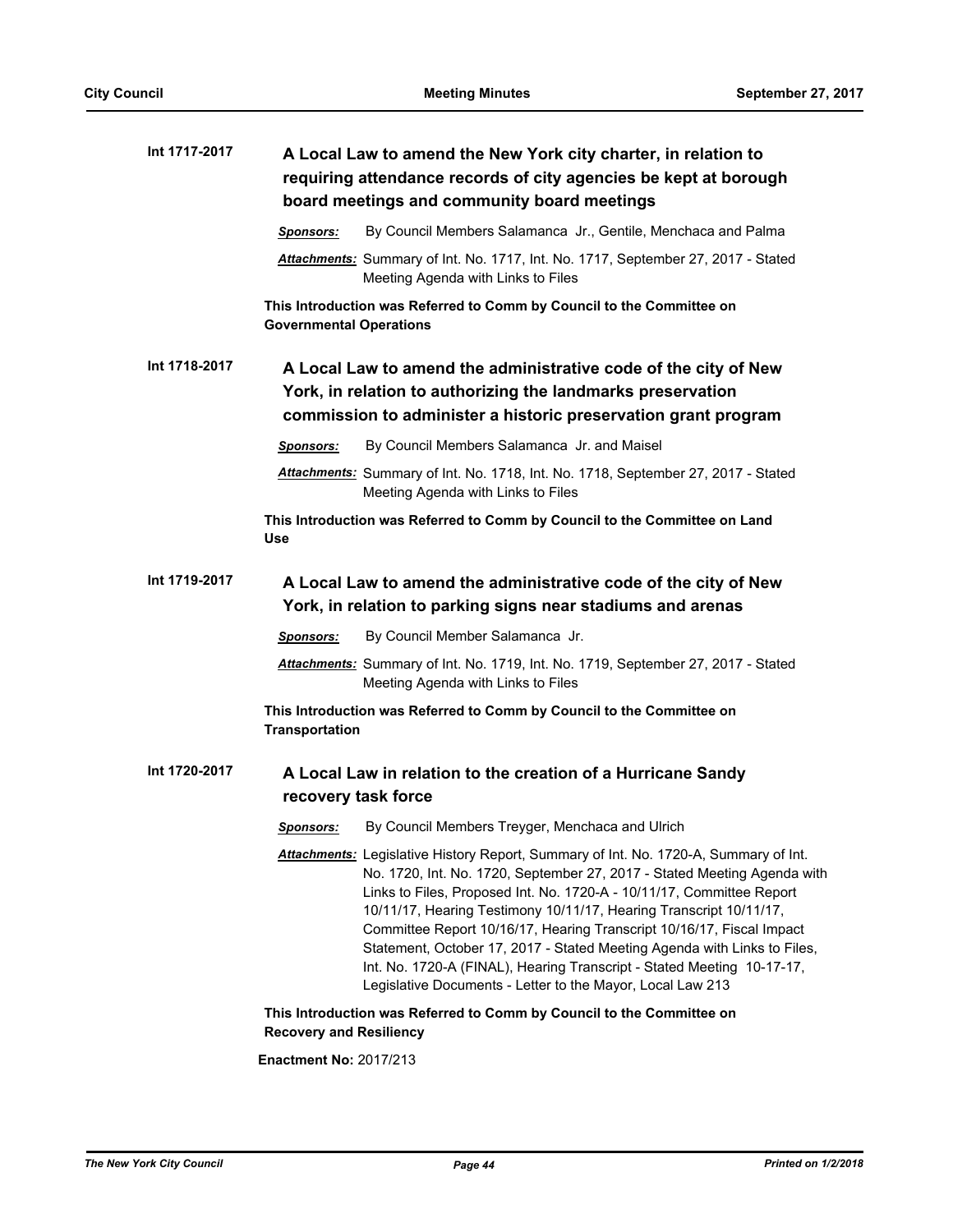| Int 1721-2017 | A Local Law to amend the administrative code of the city of New |
|---------------|-----------------------------------------------------------------|
|               | York, in relation to amending the definition of harassment      |

- *Sponsors:* By Council Members Williams, Lander, Menchaca, Rosenthal, Levine and Kallos
- *Attachments:* Summary of Int. No. 1721-A, Summary of Int. No. 1721, Int. No. 1721, September 27, 2017 - Stated Meeting Agenda with Links to Files, Committee Report 10/19/17, Hearing Testimony 10/19/17, Hearing Transcript 10/19/17, Proposed Int. No. 1721-A - 11/28/17, Committee Report 11/29/17, Hearing Transcript 11/29/17, Fiscal Impact Statement, November 30, 2017 - Stated Meeting Agenda with Links to Files, Int. No. 1721-A (FINAL), Hearing Transcript - Stated Meeting 11-30-17

**This Introduction was Referred to Comm by Council to the Committee on Housing and Buildings**

**Enactment No:** 2018/024

#### **Noonan Plaza, Block 2518, Lot 1; Bronx, Community Board No. 4, Council District No. 16. LU 0754-2017**

*Sponsors:* By Council Member Ferreras-Copeland

*Attachments:* Housing Preservation and Development Letter, Memorandum, Resolution, Hearing Transcript, Hearing Transcript - Stated Meeting 9-27-17, Minutes of the Stated Meeting - September 27, 2017

**This Land Use Application was Referred to Comm by Council to the Committee on Finance**

#### **Seagirt Apartments, Block 15610, Lot 1; Queens, Community District No. 14, Council District No. 31. LU 0755-2017**

*Sponsors:* By Council Member Ferreras-Copeland

*Attachments:* Housing Preservation and Development Letter, September 27, 2017 - Stated Meeting Agenda with Links to Files, Memorandum, Resolution, Hearing Transcript, Hearing Transcript - Stated Meeting 10-17-17

**This Land Use Application was Referred to Comm by Council to the Committee on Finance**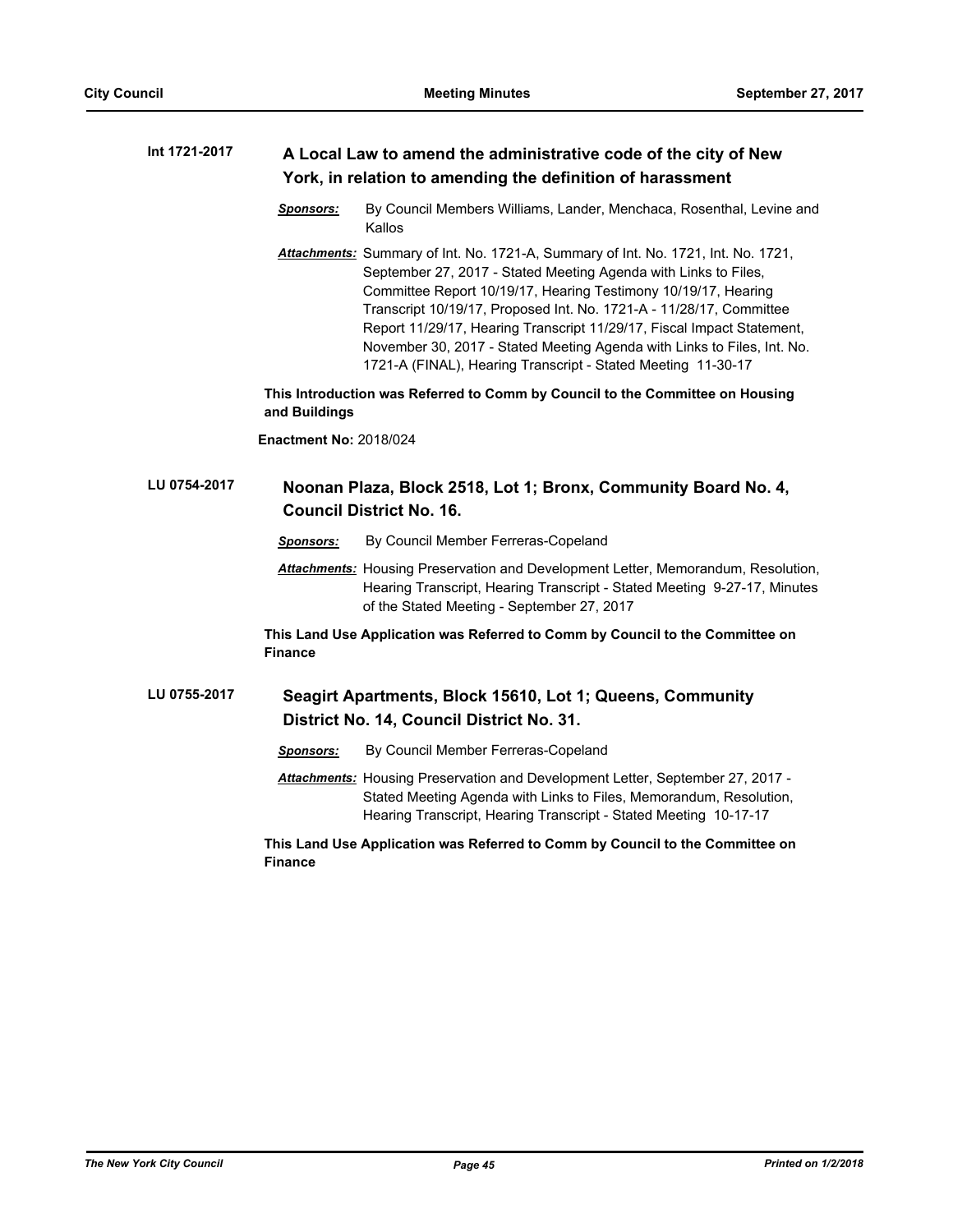- **Application No. 20185065 HAM submitted by the New York City Department of Housing Preservation and Development pursuant to Article 16 of the General Municipal Law for approval of an amendment to a previously approved real property tax exemption for property located at Block 1749, Lot 61, Block 1750, Lots 57 and 58, Block 1751, Lot 50, Block 1644, Lot 65, Block 1785, Lot 8, Block 1783, Lots 10 and 109, Block 1796, Lots 21 and 41, Block 1806, Lots 37 and 111, Block 1807, Lot 113, and Block 1796, Lot 4, in the Borough of Manhattan, Community Districts 8 and 9, Council District 11. LU 0756-2017**
	- *Attachments:* Land Use Calendar Week of September 25, 2017 September 29, 2017, Land Use Calendar - September 26, 2017, Hearing Testimony - Planning 9-25-17, Hearing Transcript - Planning 9-25-17, Hearing Transcript - Land Use 9-26-17, Hearing Transcript - Stated Meeting 9-27-17, Committee Report, Resolution, Minutes of the Stated Meeting - September 27, 2017

- *Sponsors:* By Council Member Greenfield
- *Attachments:* Land Use Calendar Week of September 25, 2017 September 29, 2017, Land Use Calendar - September 26, 2017, Hearing Testimony - Planning 9-25-17, Hearing Transcript - Planning 9-25-17, Hearing Transcript - Land Use 9-26-17, Hearing Transcript - Stated Meeting 9-27-17, Committee Report, Resolution, Minutes of the Stated Meeting - September 27, 2017

**This Land Use Application was Referred to Comm by Council to the Subcommittee on Planning, Dispositions and Concessions**

- **Application No. C 170180(A) ZMQ submitted by Stemmax Realty Inc. pursuant to Sections 197-c and 201 of the New York City Charter for an amendment of the Zoning Map, Section No. 10a, changing from an M1-1 District to an R7A District property bounded by a line 125 feet northerly of 35th Avenue, Linden Place, 35th Avenue, and Farrington Street, Borough of Queens, Community District 7, Council District 20. LU 0757-2017**
	- *Attachments:* Land Use Calendar Week of September 25, 2017 September 29, 2017, September 27, 2017 - Stated Meeting Agenda with Links to Files, Hearing Testimony - Zoning 9-25-17, Hearing Testimony - Zoning 9-25-17 additional, Land Use Calendar - Week of October 9, 2017 - October 13, 2017, REVISED - Land Use Calendar - Week of October 9, 2017 - October 13, 2017, Hearing Transcript - Zoning 9-25-17, Land Use Calendar - October 11, 2017, Hearing Transcript - Zoning 10-10-17, Hearing Transcript - Land Use 10-11-17, Hearing Testimony - Zoning 10-10-17, Hearing Testimony - Land Use 10/11/17, Committee Report, Resolution, Hearing Transcript - Stated Meeting 10-17-17

**This Land Use Application was Referred to Comm by Council to the Committee on Land Use**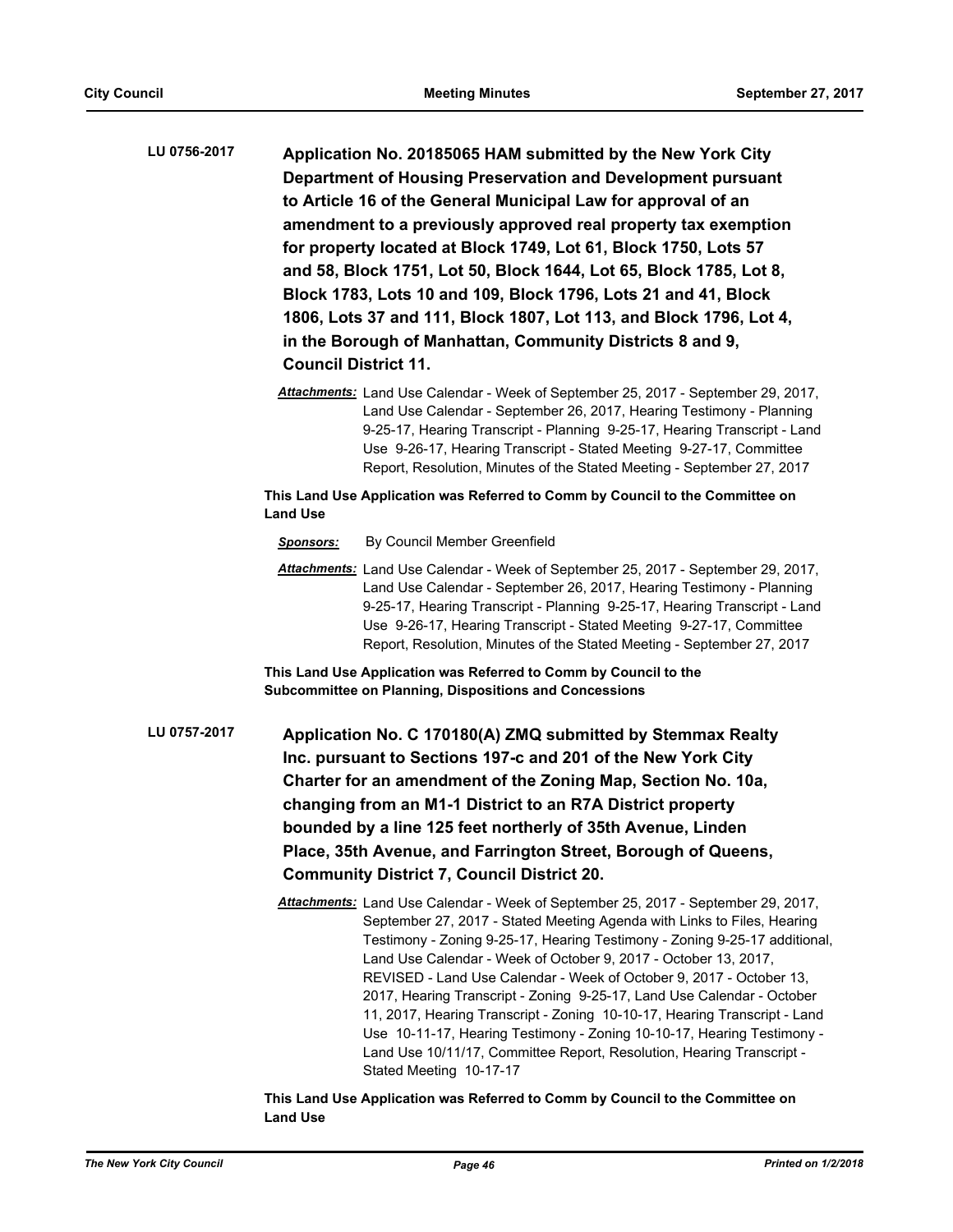*Sponsors:* By Council Member Greenfield

*Attachments:* Land Use Calendar - Week of September 25, 2017 - September 29, 2017, September 27, 2017 - Stated Meeting Agenda with Links to Files, Hearing Testimony - Zoning 9-25-17, Hearing Testimony - Zoning 9-25-17 additional, Land Use Calendar - Week of October 9, 2017 - October 13, 2017, REVISED - Land Use Calendar - Week of October 9, 2017 - October 13, 2017, Hearing Transcript - Zoning 9-25-17, Land Use Calendar - October 11, 2017, Hearing Transcript - Zoning 10-10-17, Hearing Transcript - Land Use 10-11-17, Hearing Testimony - Zoning 10-10-17, Hearing Testimony - Land Use 10/11/17, Committee Report, Resolution, Hearing Transcript - Stated Meeting 10-17-17

**This Land Use Application was Referred to Comm by Council to the Subcommittee on Zoning and Franchises**

**Application No. N 170181 ZRQ submitted by Stemmax Realty Inc. pursuant to Section 201 of the New York City Charter, for an amendment of the Zoning Resolution of the City of New York, modifying Appendix F for the purpose of establishing a Mandatory Inclusionary Housing area, Borough of Queens, Community District 7, Council District 20. LU 0758-2017**

> *Attachments:* Land Use Calendar - Week of September 25, 2017 - September 29, 2017, September 27, 2017 - Stated Meeting Agenda with Links to Files, Hearing Testimony - Zoning 9-25-17, Hearing Testimony - Zoning 9-25-17 additional, Land Use Calendar - Week of October 9, 2017 - October 13, 2017, REVISED - Land Use Calendar - Week of October 9, 2017 - October 13, 2017, Hearing Transcript - Zoning 9-25-17, Land Use Calendar - October 11, 2017, Hearing Transcript - Zoning 10-10-17, Hearing Transcript - Land Use 10-11-17, Hearing Testimony - Zoning 10-10-17, Hearing Testimony - Land Use 10/11/17, Committee Report, Resolution, Hearing Transcript - Stated Meeting 10-17-17

# **This Land Use Application was Referred to Comm by Council to the Committee on Land Use**

- *Sponsors:* By Council Member Greenfield
- *Attachments:* Land Use Calendar Week of September 25, 2017 September 29, 2017, September 27, 2017 - Stated Meeting Agenda with Links to Files, Hearing Testimony - Zoning 9-25-17, Hearing Testimony - Zoning 9-25-17 additional, Land Use Calendar - Week of October 9, 2017 - October 13, 2017, REVISED - Land Use Calendar - Week of October 9, 2017 - October 13, 2017, Hearing Transcript - Zoning 9-25-17, Land Use Calendar - October 11, 2017, Hearing Transcript - Zoning 10-10-17, Hearing Transcript - Land Use 10-11-17, Hearing Testimony - Zoning 10-10-17, Hearing Testimony - Land Use 10/11/17, Committee Report, Resolution, Hearing Transcript - Stated Meeting 10-17-17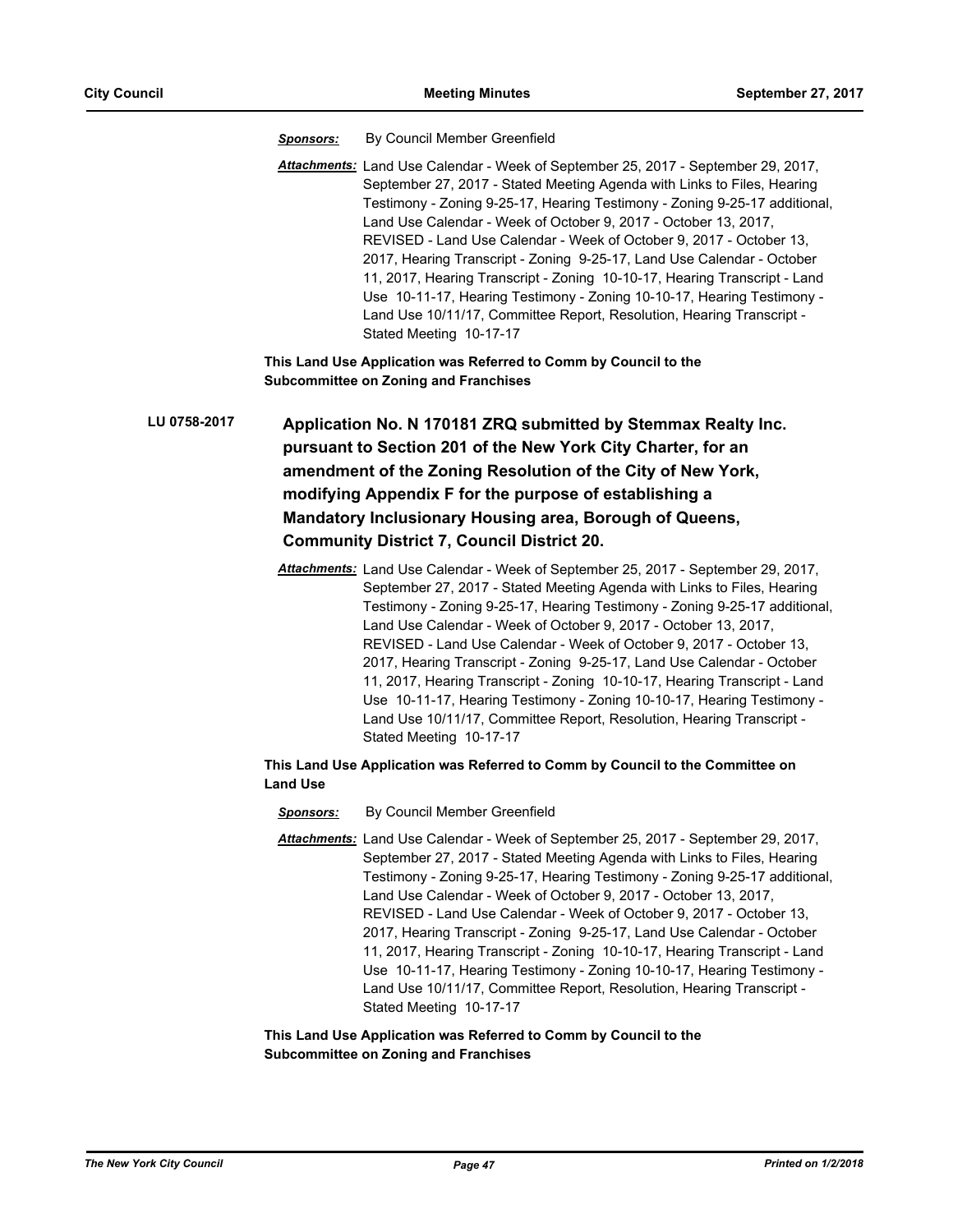**Application No. C 160174 ZSR submitted by Josif A LLC pursuant to Sections 197-c and 201 of the New York City Charter for the grant of a special permit pursuant to Section 74-922 of the Zoning Resolution to allow large retail establishments (Use Group 6 and/or 10A uses) greater than 10,000 square feet within a proposed multi-building commercial development on property located at 534 South Avenue (Block 1707, Lots 1 and 5), in an M1-1 District, Borough of Staten Island, Community District 1.Council District 49. This application is subject to review and action by the Land Use Committee only if appealed to the Council pursuant to Charter Section 197-d(b)(2) or called up by vote of the Council pursuant to Charter Section 197-d(b)(3). LU 0759-2017**

> *Attachments:* September 27, 2017 - Stated Meeting Agenda with Links to Files, Land Use Calendar - Week of October 9, 2017 - October 13, 2017, REVISED - Land Use Calendar - Week of October 9, 2017 - October 13, 2017, Hearing Transcript - Zoning 10-10-17, Hearing Testimony - Zoning 10-10-17, Land Use Calendar - Week of October 23, 2017 - October 27, 2017, REVISED - Land Use Calendar - Week of October 23, 2017 - October 27, 2017, Hearing Transcript - Zoning 10-24-17, Land Use Calendar - October 26, 2017, Additional Meetings of the Land Use Committee and the Subcommittee on Zoning & Franchises, Hearing Transcript - Land Use 10-31-17, Committee Report, Resolution, Hearing Transcript - Zoning 10-31-17, Hearing Transcript - Stated Meeting 10-31-17

# **This Land Use Application was Referred to Comm by Council to the Committee on Land Use**

# *Sponsors:* By Council Member Greenfield

*Attachments:* September 27, 2017 - Stated Meeting Agenda with Links to Files, Land Use Calendar - Week of October 9, 2017 - October 13, 2017, REVISED - Land Use Calendar - Week of October 9, 2017 - October 13, 2017, Hearing Transcript - Zoning 10-10-17, Hearing Testimony - Zoning 10-10-17, Land Use Calendar - Week of October 23, 2017 - October 27, 2017, REVISED - Land Use Calendar - Week of October 23, 2017 - October 27, 2017, Hearing Transcript - Zoning 10-24-17, Land Use Calendar - October 26, 2017, Additional Meetings of the Land Use Committee and the Subcommittee on Zoning & Franchises, Hearing Transcript - Land Use 10-31-17, Committee Report, Resolution, Hearing Transcript - Zoning 10-31-17, Hearing Transcript - Stated Meeting 10-31-17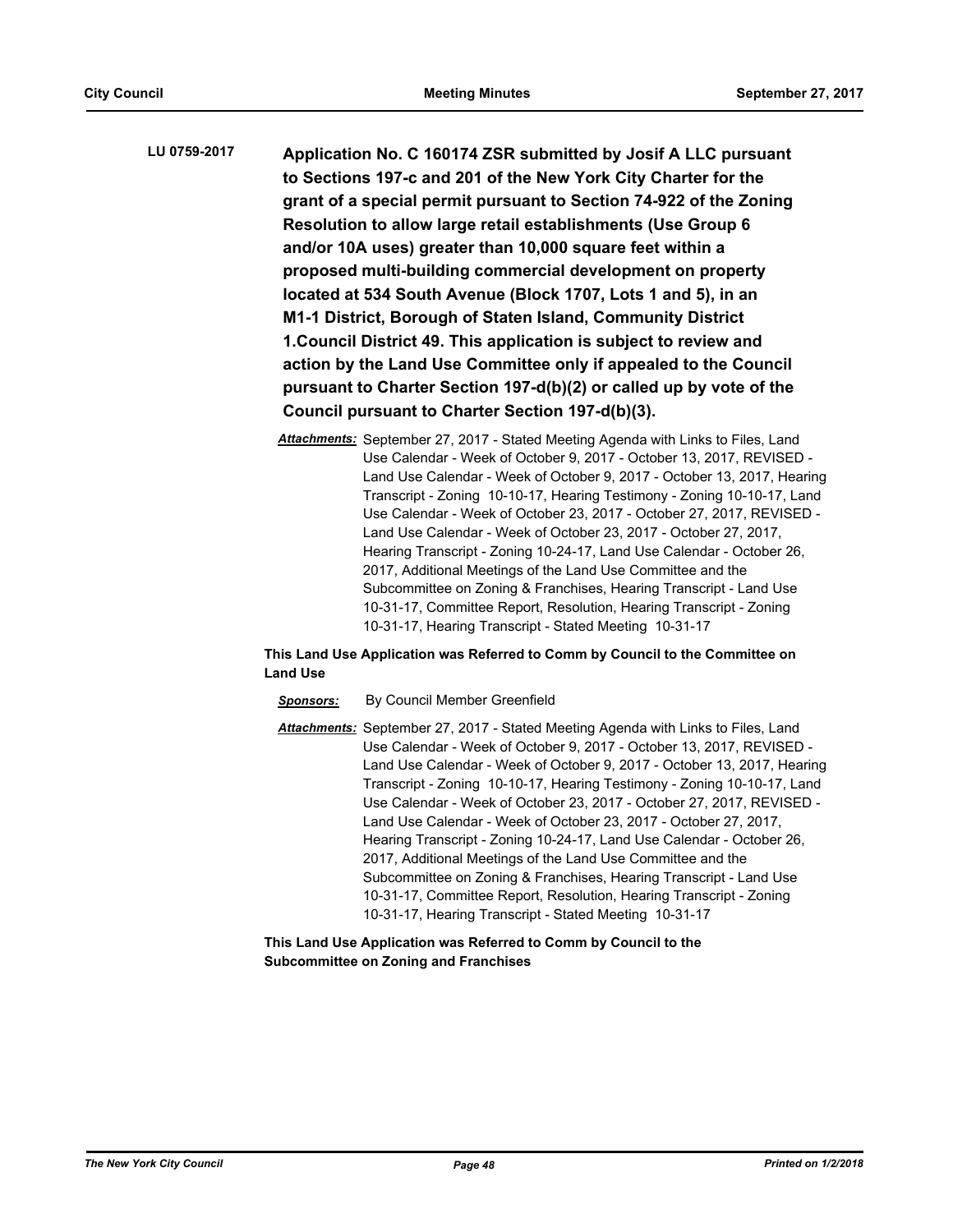- **Application No. C 150359 MMR submitted by Josif A LLC, pursuant to Sections 197-c and 199 of the New York City Charter and Section 5-430 et seq. of the New York City Administrative Code for an amendment to the City Map including authorization for any acquisition or disposition of real property related thereto, Borough of Staten Island, Community District 1, Council District 49. This application is subject to review and action by the Land Use Committee only if appealed to the Council pursuant to Charter Section 197-d(b)(2) or called up by vote of the Council pursuant to Charter Section 197-d(b)(3). LU 0760-2017**
	- *Attachments:* September 27, 2017 Stated Meeting Agenda with Links to Files, Land Use Calendar - Week of October 9, 2017 - October 13, 2017, REVISED - Land Use Calendar - Week of October 9, 2017 - October 13, 2017, Hearing Transcript - Zoning 10-10-17, Hearing Testimony - Zoning 10-10-17, Land Use Calendar - Week of October 23, 2017 - October 27, 2017, REVISED - Land Use Calendar - Week of October 23, 2017 - October 27, 2017, Hearing Transcript - Zoning 10-24-17, Land Use Calendar - October 26, 2017, Additional Meetings of the Land Use Committee and the Subcommittee on Zoning & Franchises, Hearing Transcript - Land Use 10-31-17, Committee Report, Resolution, Hearing Transcript - Zoning 10-31-17, Hearing Transcript - Stated Meeting 10-31-17

- *Sponsors:* By Council Member Greenfield
- *Attachments:* September 27, 2017 Stated Meeting Agenda with Links to Files, Land Use Calendar - Week of October 9, 2017 - October 13, 2017, REVISED - Land Use Calendar - Week of October 9, 2017 - October 13, 2017, Hearing Transcript - Zoning 10-10-17, Hearing Testimony - Zoning 10-10-17, Land Use Calendar - Week of October 23, 2017 - October 27, 2017, REVISED - Land Use Calendar - Week of October 23, 2017 - October 27, 2017, Hearing Transcript - Zoning 10-24-17, Land Use Calendar - October 26, 2017, Additional Meetings of the Land Use Committee and the Subcommittee on Zoning & Franchises, Hearing Transcript - Land Use 10-31-17, Committee Report, Resolution, Hearing Transcript - Zoning 10-31-17, Hearing Transcript - Stated Meeting 10-31-17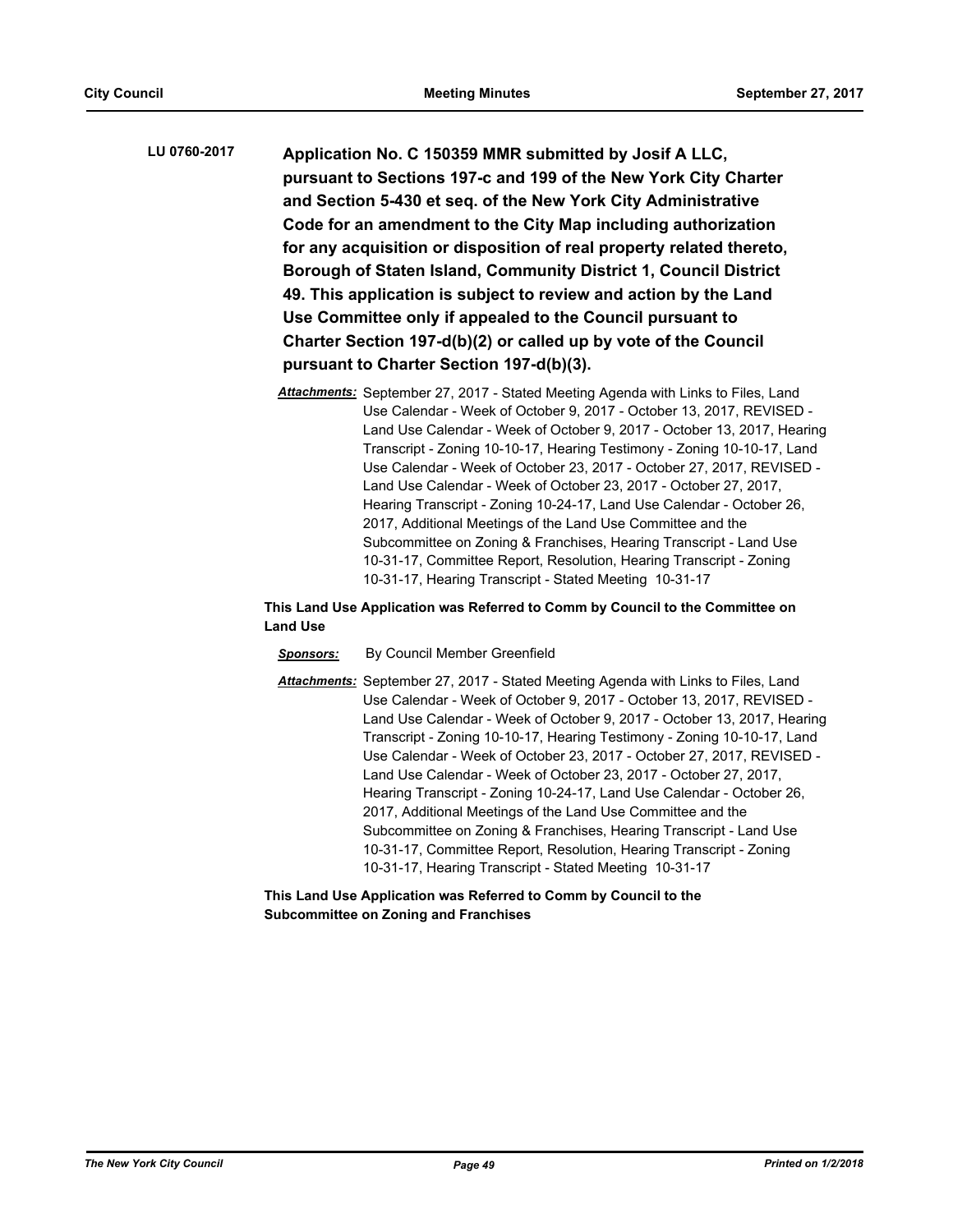- **Application No. C 150278 ZMK submitted by Harrison Realty LLC pursuant to Sections 197-c and 201 of the New York City Charter for an amendment of the Zoning Map, Section No. 13b, changing from an M3-1 District to R7A/C2-4, R7D/C2-4, and R8A/C2-4 Districts property located in the vicinity of Flushing Avenue and Union Avenue, Borough of Brooklyn, Community District 1, Council District 33. LU 0761-2017**
	- *Attachments:* September 27, 2017 Stated Meeting Agenda with Links to Files, Land Use Calendar - Week of October 9, 2017 - October 13, 2017, REVISED - Land Use Calendar - Week of October 9, 2017 - October 13, 2017, Hearing Transcript - Zoning 10-10-17, Hearing Testimony - Zoning 10-10-17, Land Use Calendar - Week of October 23, 2017 - October 27, 2017, REVISED - Land Use Calendar - Week of October 23, 2017 - October 27, 2017, Land Use Calendar - October 26, 2017, Hearing Transcript - Zoning 10-24-17, Hearing Transcript - Land Use 10-26-17, Committee Report, Resolution, Hearing Transcript - Stated Meeting 10-31-17

# *Sponsors:* By Council Member Greenfield

*Attachments:* September 27, 2017 - Stated Meeting Agenda with Links to Files, Land Use Calendar - Week of October 9, 2017 - October 13, 2017, REVISED - Land Use Calendar - Week of October 9, 2017 - October 13, 2017, Hearing Transcript - Zoning 10-10-17, Hearing Testimony - Zoning 10-10-17, Land Use Calendar - Week of October 23, 2017 - October 27, 2017, REVISED - Land Use Calendar - Week of October 23, 2017 - October 27, 2017, Land Use Calendar - October 26, 2017, Hearing Transcript - Zoning 10-24-17, Hearing Transcript - Land Use 10-26-17, Committee Report, Resolution, Hearing Transcript - Stated Meeting 10-31-17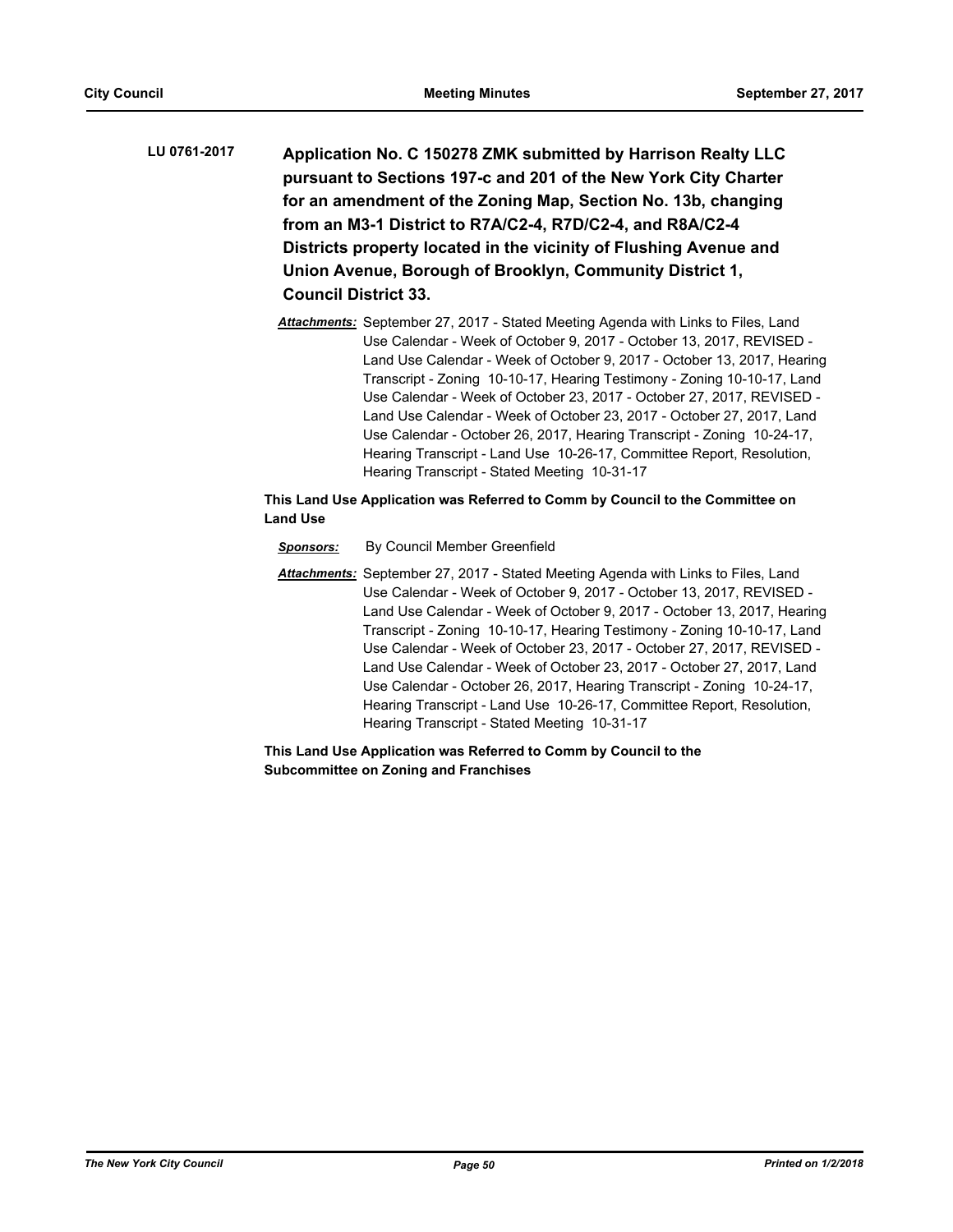- **Application No. N 150277 ZRK submitted by Harrison Realty LLC pursuant to Section 201 of the New York City Charter, for an amendment of the Zoning Resolution of the City of New York, modifying Appendix F for the purpose of establishing a Mandatory Inclusionary Housing area, Borough of Brooklyn, Community District 1, Council District 33. LU 0762-2017**
	- *Attachments:* September 27, 2017 Stated Meeting Agenda with Links to Files, Land Use Calendar - Week of October 9, 2017 - October 13, 2017, REVISED - Land Use Calendar - Week of October 9, 2017 - October 13, 2017, Hearing Transcript - Zoning 10-10-17, Hearing Testimony - Zoning 10-10-17, Land Use Calendar - Week of October 23, 2017 - October 27, 2017, REVISED - Land Use Calendar - Week of October 23, 2017 - October 27, 2017, Land Use Calendar - October 26, 2017, Hearing Transcript - Zoning 10-24-17, Hearing Transcript - Land Use 10-26-17, Committee Report, Resolution, Hearing Transcript - Stated Meeting 10-31-17

- *Sponsors:* By Council Member Greenfield
- *Attachments:* September 27, 2017 Stated Meeting Agenda with Links to Files, Land Use Calendar - Week of October 9, 2017 - October 13, 2017, REVISED - Land Use Calendar - Week of October 9, 2017 - October 13, 2017, Hearing Transcript - Zoning 10-10-17, Hearing Testimony - Zoning 10-10-17, Land Use Calendar - Week of October 23, 2017 - October 27, 2017, REVISED - Land Use Calendar - Week of October 23, 2017 - October 27, 2017, Land Use Calendar - October 26, 2017, Hearing Transcript - Zoning 10-24-17, Hearing Transcript - Land Use 10-26-17, Committee Report, Resolution, Hearing Transcript - Stated Meeting 10-31-17